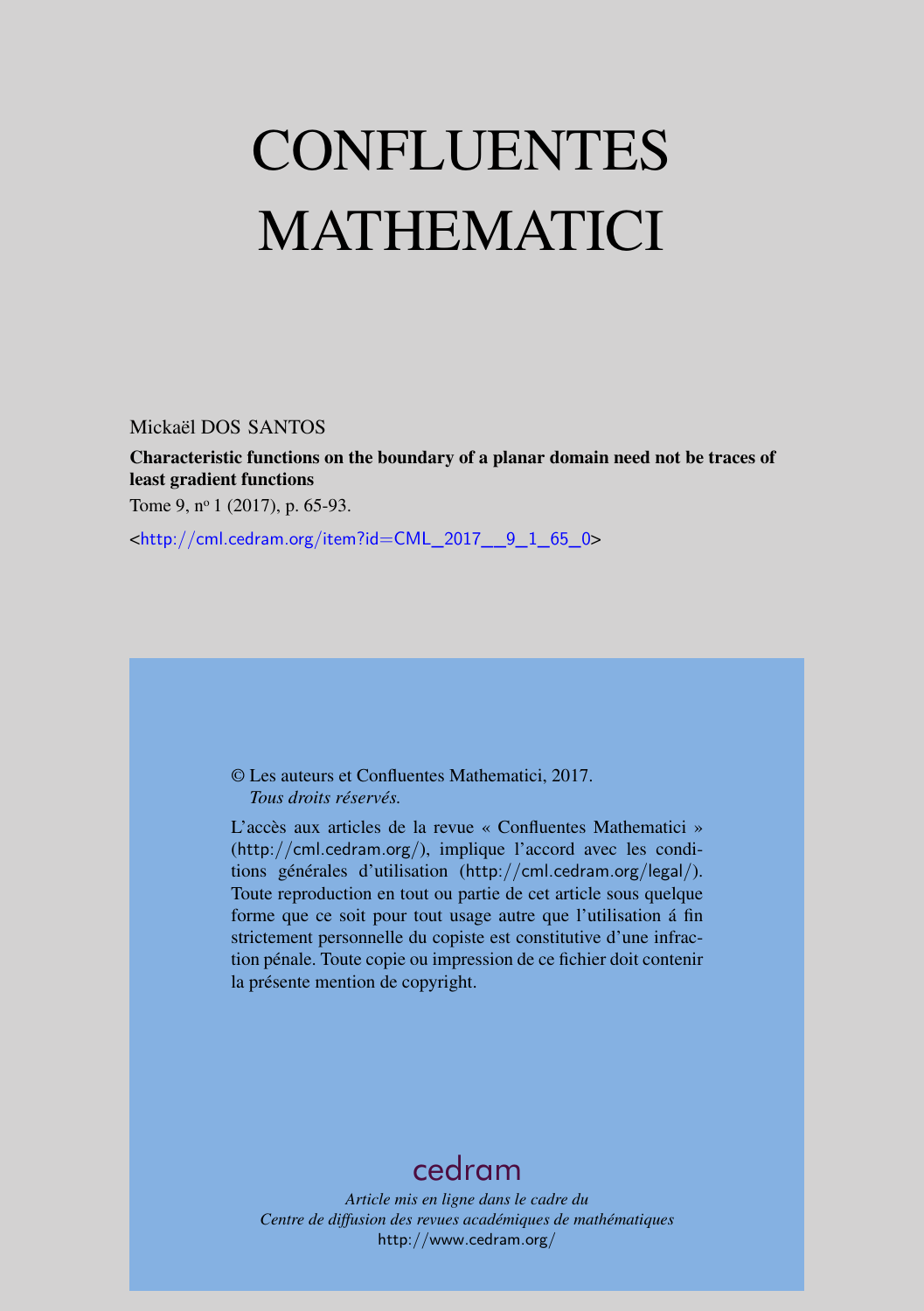# **CHARACTERISTIC FUNCTIONS ON THE BOUNDARY OF A PLANAR DOMAIN NEED NOT BE TRACES OF LEAST GRADIENT FUNCTIONS**

#### MICKAËL DOS SANTOS

**Abstract.** Given a smooth bounded planar domain  $\Omega$ , we construct a compact set on the boundary such that its characteristic function is not the trace of a least gradient function. This generalizes the construction of Spradlin and Tamasan [\[3\]](#page-29-0) when  $\Omega$  is a disc.

# 1. INTRODUCTION

We let  $\Omega$  be a bounded  $C^2$  domain of  $\mathbb{R}^2$ . For a function  $h \in L^1(\partial\Omega,\mathbb{R})$ , the least gradient problem with boundary datum *h* consists in deciding whether

<span id="page-1-0"></span>
$$
\inf \left\{ \int_{\Omega} |Dw| \; ; \; w \in BV(\Omega) \text{ and } \text{tr}_{\partial\Omega} w = h \right\} \tag{1.1}
$$

is achieved or not.

In the above minimization problem,  $BV(\Omega)$  is the space of functions of bounded variation. It is the space of functions  $w \in L^1(\Omega)$  having a distributional gradient *Dw* which is a bounded Radon measure.

If the *infimum* in [\(1.1\)](#page-1-0) is achieved, minimal functions are called *functions of least gradient*.

Sternberg, Williams and Ziemmer proved in [\[4\]](#page-29-1) that if  $h : \partial\Omega \to \mathbb{R}$  is a continuous map and if *∂*Ω satisfies a geometric properties then there exists a (unique) function of least gradient. For further use, we note that the geometric property is satisfied by Euclidean balls.

On the other hand, Spradlin and Tamasan [\[3\]](#page-29-0) proved that, for the disc  $\Omega = \{x \in \Omega\}$  $\mathbb{R}^2$  :  $|x| < 1$ , we may find a function  $h_0 \in L^1(\partial\Omega)$  which is not continuous such that the *infimum* in [\(1.1\)](#page-1-0) is not achieved. The function  $h_0$  is the characteristic function of a Cantor type set  $\mathcal{K} \subset \mathbb{S}^1 = \{x \in \mathbb{R}^2 : |x| = 1\}$ 

The goal of this article is to extend the main result of [\[3\]](#page-29-0) to a general *C* <sup>2</sup> bounded open set  $\Omega \subset \mathbb{R}^2$ .

We prove the following theorem.

<span id="page-1-1"></span>THEOREM 1.1. — Let  $\Omega \subset \mathbb{R}^2$  be a bounded  $C^2$  open set. Then there exists a measurable set K ⊂ *∂*Ω such that the *infimum*

<span id="page-1-2"></span>
$$
\inf \left\{ \int_{\Omega} |Dw| \; ; \; w \in BV(\Omega) \text{ and } \text{tr}_{\partial\Omega} w = I\!I_{\mathcal{K}} \right\} \tag{1.2}
$$

is not achieved.

The calculations in [\[3\]](#page-29-0) are specific to the case  $\Omega = \mathbb{D}$ . The proof of Theorem [1.1](#page-1-1) relies on new arguments for the construction of the Cantor set  $K$  and the strategy of the proof.

Math. classification: 26B30,35J56.

Keywords: traces of functions of bounded variation, least gradient problem.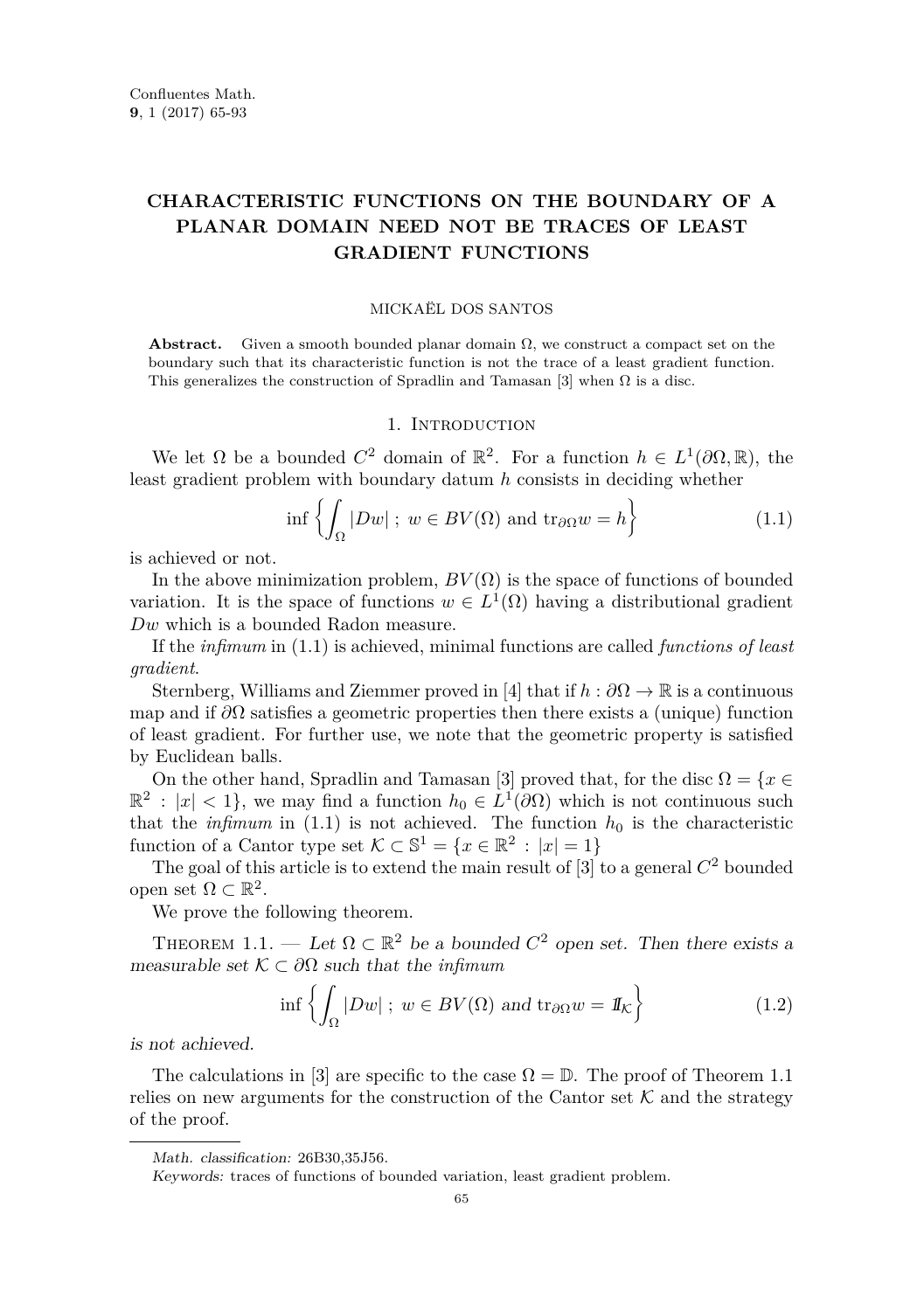#### 66 M. Dos Santos

## 2. Strategy of the proof

2.1. **The model problem.** We illustrate the strategy developed to prove Theorem [1.1](#page-1-1) on the model case  $\mathcal{Q} = (0, 1)^2$ . Clearly, this model case does not satisfy the  $C^2$ assumption.

Nevertheless, the flatness of *∂*Q allows to get a more general counterpart of Theorem [1.1.](#page-1-1) Namely, the counterpart of Theorem [1.1](#page-1-1) (see Proposition [2.1](#page-2-0) below) is no more an existence result of a set  $\mathcal{K} \subset \partial \mathcal{Q}$  such that Problem [\(1.2\)](#page-1-2) is not achieved. It is a non existence result of a least gradient function for  $h = \mathbb{I}_M$  for *any* measurable domain  $\mathcal{M} \subset [0,1] \times \{0\} \subset \partial \mathcal{Q}$  with positive Lebesgue measure.

We thus prove the following result whose strategy of the proof is due to Petru Mironescu.

<span id="page-2-0"></span>PROPOSITION 2.1 (P. Mironescu). — Let  $\mathcal{M} \subset [0,1]$  be a measurable set with positive Lebesgue measure. Then the *infimum* in

<span id="page-2-1"></span>
$$
\inf \left\{ \int_{\mathcal{Q}} |Dw| \; ; \; w \in BV(\mathcal{Q}) \text{ and } \text{tr}_{\partial \mathcal{Q}} w = 1 \! \! \! 1_{\tilde{\mathcal{M}} \times \{0\}} \right\} \tag{2.1}
$$

is not achieved.

This section is devoted to the proof of Proposition [2.1.](#page-2-0) We fix a measurable set  $\tilde{\mathcal{M}} \subset [0,1]$  with positive measure and we let  $h = \mathbb{I}_{\tilde{\mathcal{M}} \times \{0\}}$ . We argue by contradiction: we assume that there exists a minimizer  $u_0$  of  $(2.1)$ . We obtain a contradiction in 3 steps.

**Step 1.** Upper bound and lower bound

This first step consists in obtaining two estimates. The first estimate is the upper bound

<span id="page-2-2"></span>
$$
\int_{\mathcal{Q}} |Du_0| \leq \|1\!\!1_{\tilde{\mathcal{M}}\times\{0\}}\|_{L^1(\partial\mathcal{Q})} = \mathscr{H}^1(\tilde{\mathcal{M}}). \tag{2.2}
$$

Here,  $\mathscr{H}^1(\tilde{\mathcal{M}})$  is the length of  $\tilde{\mathcal{M}}$ .

Estimate [\(2.2\)](#page-2-2) follows from Theorem 2.16 and Remark 2.17 in [\[2\]](#page-29-2). Indeed, by combining Theorem 2.16 and Remark 2.17 in [\[2\]](#page-29-2) we may prove that for  $h \in L^1(\partial\Omega)$ and for all  $\varepsilon > 0$  there exists a map  $u_{\varepsilon} \in BV(\Omega)$  such that

$$
\int_{\Omega} |Du_{\varepsilon}| \leqslant (1+\varepsilon) ||h||_{L^{1}(\partial \Omega)} \text{ and } \text{tr}_{\partial \Omega} u_{\varepsilon} = h.
$$

The proof of this inequality when  $\Omega$  is a half space is presented in [\[2\]](#page-29-2). It is easy to adapt the argument when  $\Omega = \mathcal{Q} = (0,1)^2$ . The extension for a  $C^2$  set  $\Omega$  is presented in Appendix [E.](#page-27-0)

**Step 2.** Optimality of  $(2.2)$  (see  $(2.3)$ )

The optimality of [\(2.2\)](#page-2-2) is obtained *via* the following lemma.

<span id="page-2-3"></span>LEMMA 2.2. — For  $u \in BV(\mathcal{Q})$  we have

$$
\int_{Q} |D_2 u| \geqslant \int_0^1 |\text{tr}_{\partial Q} u(\cdot, 0) - \text{tr}_{\partial Q} u(\cdot, 1)|.
$$

Here, for  $k \in \{1,2\}$  we denoted

$$
\int_{\mathcal{Q}} |D_k u| = \sup \left\{ \int_{\mathcal{Q}} u \partial_k \xi \, : \, \xi \in C_c^1(\mathcal{Q}) \text{ and } |\xi| \leq 1 \right\}
$$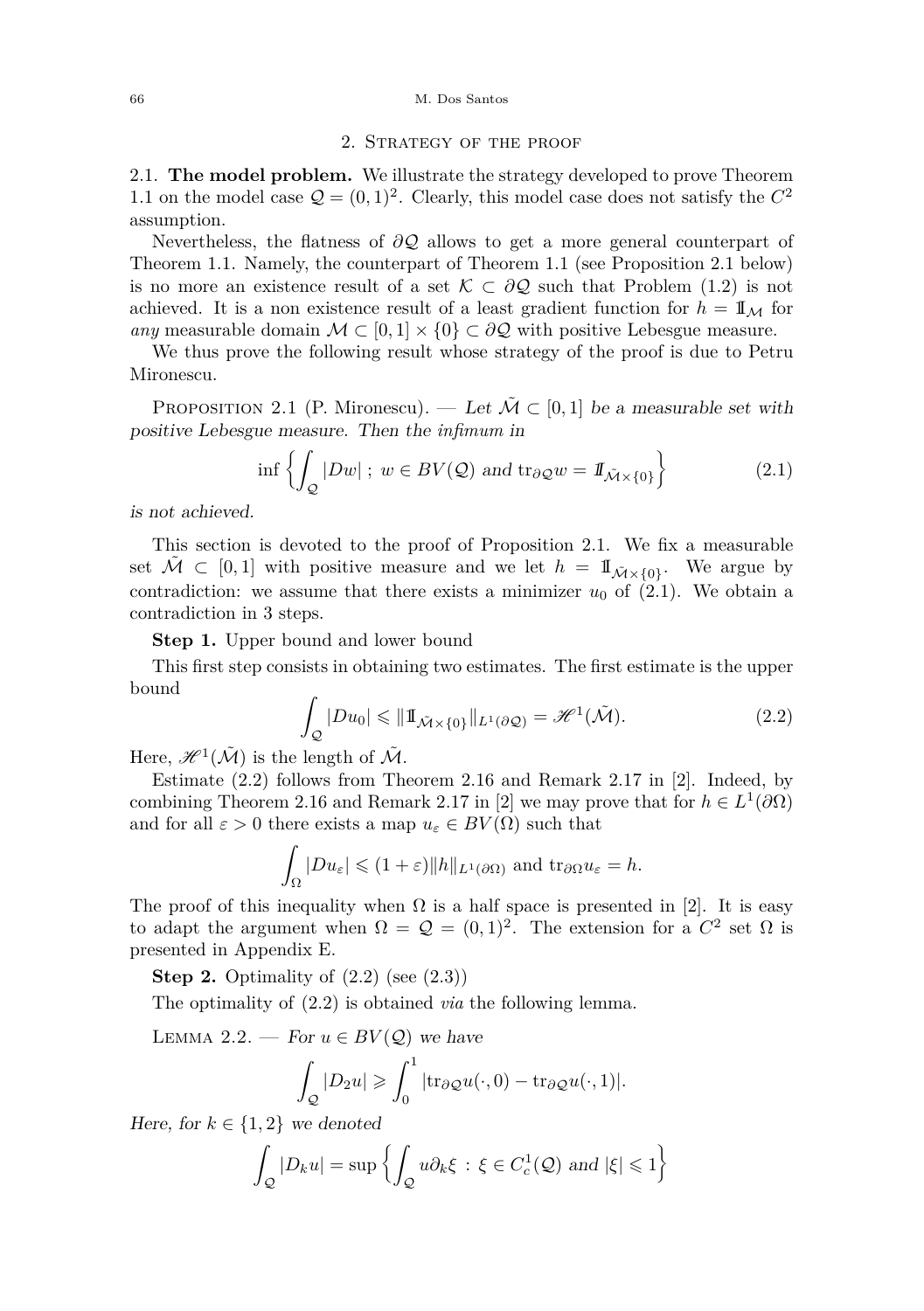Lemma [2.2](#page-2-3) is proved in Appendix [B.1.](#page-19-0) From Lemma [2.2](#page-2-3) we get

$$
\int_{\mathcal{Q}} |D_2 u_0| \geqslant \int_0^1 |\text{tr}_{\partial \mathcal{Q}} u_0(\cdot, 0) - \text{tr}_{\partial \mathcal{Q}} u_0(\cdot, 1)| = \int_0^1 \text{I} \mathbb{I}_{\tilde{\mathcal{M}} \times \{0\}} = \mathcal{H}^1(\tilde{\mathcal{M}}).
$$

Since we have

<span id="page-3-0"></span>
$$
\int_{\mathcal{Q}} |Du_0| := \sup \left\{ \int_{\mathcal{Q}} u \operatorname{div}(\xi) : \xi = (\xi_1, \xi_2) \in C_c^1(\mathcal{Q}, \mathbb{R}^2) \text{ and } \xi_1^2 + \xi_2^2 \le 1 \right\}
$$
\n
$$
\ge \int_{\mathcal{Q}} |D_2 u_0| \ge \mathcal{H}^1(\tilde{\mathcal{M}}),
$$
\n(2.3)

we get the optimality of [\(2.2\)](#page-2-2).

**Step 3.** A transverse argument

From  $(2.2)$  and  $(2.3)$  we may prove

<span id="page-3-1"></span>
$$
\int_{Q} |D_1 u_0| = 0. \tag{2.4}
$$

Equality [\(2.4\)](#page-3-1) is a direct consequence of the following lemma.

<span id="page-3-2"></span>LEMMA 2.3. — Let  $\Omega$  be a planar open set. If  $u \in BV(\Omega)$  is such that

$$
\int_{\Omega} |Du| = \int_{\Omega} |D_2 u|,
$$

 $then$  $|D_1 u| = 0.$ 

Lemma [2.3](#page-3-2) is proved in Appendix [B.2.](#page-19-1)

In order to conclude we state an easy lemma.

<span id="page-3-3"></span>LEMMA 2.4 (Poincaré inequality). — For  $u \in BV(\mathcal{Q})$  satisfying tr<sub>∂</sub> $\varphi u = 0$  in  $\{0\} \times [0,1]$  we have

$$
\int_{\mathcal{Q}}|u|\leqslant \int_{\mathcal{Q}}|D_1u|.
$$

Lemma [2.4](#page-3-3) is proved in Appendix [B.3.](#page-20-0)

Hence, from  $(2.4)$  and Lemma [2.4](#page-3-3) we have  $u_0 = 0$  which is in contradiction with  $\text{tr}_{\partial \mathcal{Q}} u_0 = \mathbb{I}_{\tilde{\mathcal{M}} \times \{0\}} \text{ with } \mathscr{H}^1(\tilde{\mathcal{M}}) > 0.$ 

2.2. **Outline of the proof of Theorem [1.1.](#page-1-1)** The idea is to adapt the above construction and argument to the case of a general *C* <sup>2</sup> domain Ω. If Ω has a flat or concave part  $\Gamma$  of the boundary  $\partial\Omega$ , then a rather straightforward variant of the above proof shows that  $\mathbb{I}_{M}$ , where M is a non trivial part of Γ, is not the trace of a least gradient function.

Remark 2.5. — Things are more involved when  $\Omega$  is convex. For simplicity we illustrate this fact when  $\Omega = \mathbb{D} = \{x \in \mathbb{R}^2 : |x| < 1\}$ . Let  $\mathcal{M} \subset \mathbb{S}^1 \cap \{(x, y) \in \mathbb{R}^2 :$  $x < 0$  be an arc whose endpoints are symmetric with respect to the *x*-axis. We let  $(x_0, -y_0)$  and  $(x_0, y_0)$  be the endpoints of M (here  $x_0 \leq 0$  and  $y_0 > 0$ ).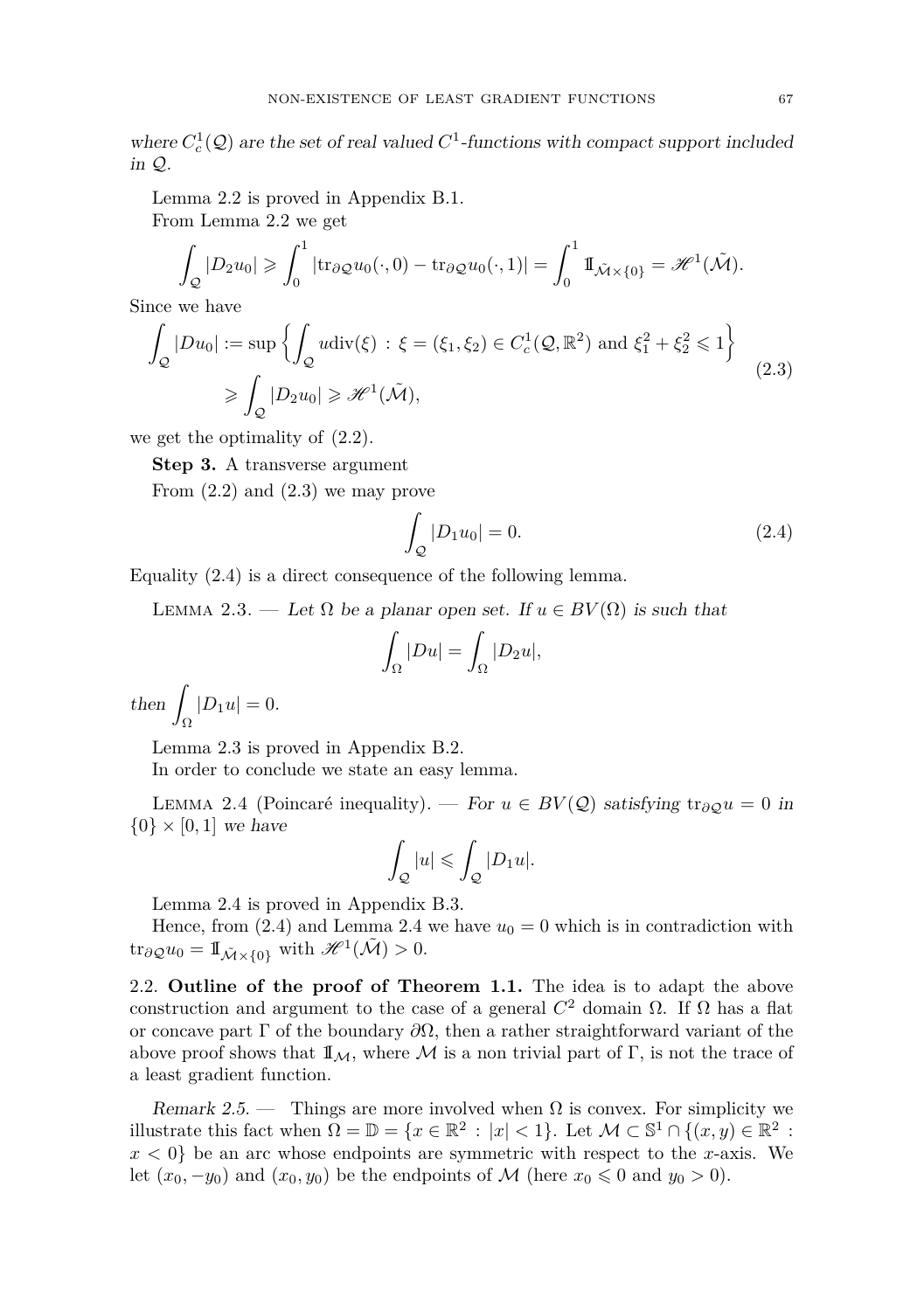We let  $\mathscr C$  be the chord of M. On the one hand, if  $u \in C^1(\mathbb{D}) \cap W^{1,1}(\mathbb{D})$  is such that  $\text{tr}_{\mathbb{S}^1} u = \mathbb{I}_{\mathcal{M}}$  then, using the Fundamental Theorem of calculus, we have for −*y*<sup>0</sup> *< y < y*<sup>0</sup> √

$$
\int_{-\sqrt{1-y^2}}^{\sqrt{1-y^2}} |\partial_x u(x,y)| \geqslant 1.
$$

Thus we easily get

$$
\int_{\mathbb{D}} |\nabla u| \geqslant \int_{\mathbb{D}} |\partial_x u| \geqslant \int_{-y_0}^{y_0} dy \int_{-\sqrt{1-y^2}}^{\sqrt{1-y^2}} |\partial_x u(x,y)| \geqslant 2y_0 = \mathscr{H}^1(\mathscr{C}).
$$

Consequently, with the help of a density argument (*e.g.* Lemma [A.1](#page-16-0) in Appendix [A\)](#page-16-1) we obtain

$$
\inf\left\{\int_{\mathbb{D}}|Du| \; ; \; u\in BV(\mathbb{D}) \text{ and } \operatorname{tr}_{\mathbb{S}^1} u=\mathbb{I}_{\mathcal{M}}\right\} \geqslant \mathscr{H}^1(\mathscr{C}).
$$

On the other hand we let  $\omega := \{(x, y) \in \mathbb{R}^2 : x < x_0\}$ . It is clear that  $u_0 = \mathbb{I}_{\omega} \in$  $BV(\mathbb{D})$  and  $\text{tr}_{\mathbb{S}^1}u_0=\mathbb{I}_{\mathcal{M}}$ . Moreover

$$
\int_{\mathbb{D}} |Du_0| = \mathscr{H}^1(\mathscr{C}).
$$

Consequently *u*<sup>0</sup> is a function of least gradient. We may do the same argument for a domain  $\Omega$  as soon as we have a chord entirely contained in  $\Omega$ . This example suggest that for a convex set  $\Omega$ , the construction of a set  $\mathcal{K} \subset \partial\Omega$  such that [\(1.2\)](#page-1-2) is not achieved has to be "sophisticated".

The strategy to prove Theorem [1.1](#page-1-1) consists of constructing a special set  $K \subset \partial\Omega$ (of Cantor type) and to associate to K a set  $B_{\infty}$  (the analog of  $\mathcal{M} \times (0,1)$  in the model problem) which "projects" onto  $K$  and such that, if  $u_0$  is a minimizer of [\(1.1\)](#page-1-0), then

<span id="page-4-0"></span>
$$
\int_{B_{\infty}} |\vec{X} \cdot Du_0| \geq \mathcal{H}^1(\mathcal{K}).\tag{2.5}
$$

Here,  $\vec{X}$  is a vector field satisfying  $|\vec{X}| \leq 1$ . It is the curved analog of  $\vec{X} = \mathbf{e}_2$  used in the above proof.

By  $(2.5)$  (and Proposition [E.1](#page-27-1) in Appendix [E\)](#page-27-0), if  $u_0$  is a minimizer, then

<span id="page-4-1"></span>
$$
\int_{\Omega \setminus B_{\infty}} |Du_0| + \int_{B_{\infty}} (|Du_0| - |\vec{X} \cdot Du_0|) = 0.
$$
\n(2.6)

We next establish a Poincaré type inequality implying that any  $u_0$  satisfying  $(2.6)$ and tr<sub> $\partial\Omega\setminus\mathcal{K}u=0$  is 0, which is not possible.</sub>

The heart of the proof consists of constructing  $K, B_{\infty}$  and  $\vec{X}$  (see Sections [4](#page-5-0) and [5\)](#page-8-0).

# 3. NOTATION, DEFINITIONS

<span id="page-4-2"></span>The ambient space is the Euclidean plan  $\mathbb{R}^2$ . We let  $\mathcal{B}_{\text{can}}$  be the canonical basis of  $\mathbb{R}^2$ .

a) The open ball centered at  $A \in \mathbb{R}^2$  with radius  $r > 0$  is denoted  $B(A, r)$ .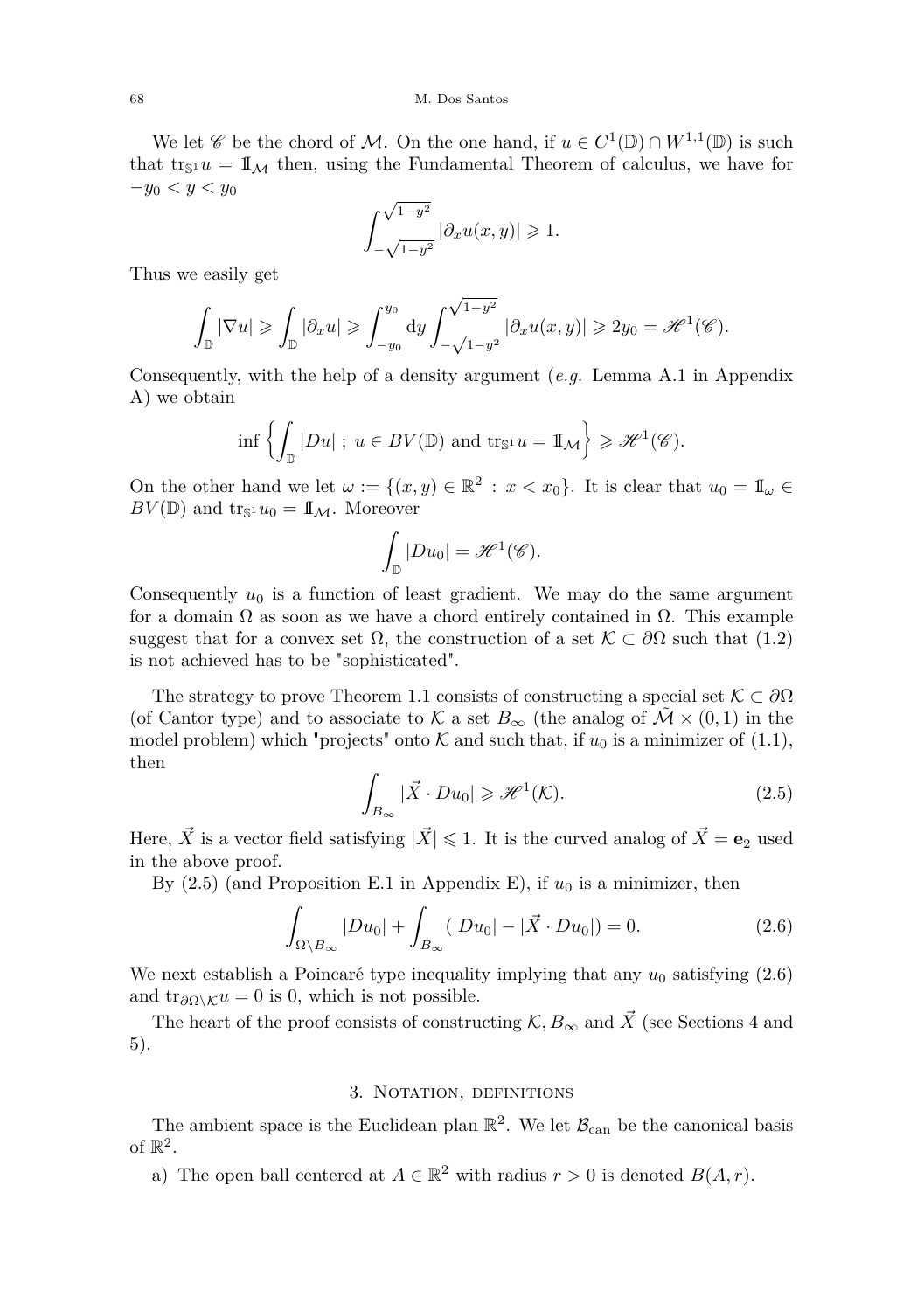- b) A vector may be denoted by an arrow when it is defined by its endpoints (*e.g.*  $\overrightarrow{AB}$ ). It may be also denoted by a letter in bold font (*e.g.* **u**) or more simply by a Greek letter in normal font (*e.g. ν*). We let also |**u**| be the Euclidean norm of the vector **u**.
- c) For a vector **u** we let  $\mathbf{u}^{\perp}$  be the direct orthogonal vector to **u**, *i.e.*, if  $\mathbf{u} =$  $(x_1, x_2)$  then  $\mathbf{u}^{\perp} = (-x_2, x_1)$ .
- d) For  $A, B \in \mathbb{R}^2$ , the segment of endpoints *A* and *B* is denoted  $[AB] = \{A +$  $\overline{tAB}$  :  $t \in [0,1]$ } and dist(*A, B*) =  $|\overline{AB}|$  is the Euclidean distance.
- e) For a set  $U \subset \mathbb{R}^2$ , the topological interior of *U* is denoted by  $\hat{U}$  and its topological closure is  $\overline{U}$ .
- f) For  $k \geq 1$ , a  $C^k$ -curve is the range of a  $C^k$  injective map from  $(0,1)$  to  $\mathbb{R}^2$ . Note that, in this article,  $C^k$ -curves are not closed sets of  $\mathbb{R}^2$ .
- g) For  $\Gamma$  a  $C^1$ -curve,  $\mathscr{H}^1(\Gamma)$  is the 1-dimensional Hausdorff measure of  $\Gamma$ .
- h) For  $k \geq 1$ , a  $C^k$ -Jordan curve is the range of a  $C^k$  injective map from the unit circle  $\mathbb{S}^1$  to  $\mathbb{R}^2$ .
- i) For  $\Gamma$  a  $C^1$ -curve or a  $C^1$ -Jordan curve,  $\mathscr{C} = [AB]$  is a chord of  $\Gamma$  when  $A, B \in \overline{\Gamma}$  with  $A \neq B$ .
- <span id="page-5-1"></span>j) If  $\Gamma$  is a  $C^1$ -Jordan curve then, for  $A, B \in \Gamma$  with  $A \neq B$ , the set  $\Gamma \setminus \{A, B\}$ admits exactly two connected components:  $\Gamma_1$  and  $\Gamma_2$ . These connected components are *C* 1 -curves.

By smoothness of  $\Gamma$ , it is clear that there is  $\eta_{\Gamma} > 0$  such that for 0 <  $dist(A, B) < \eta_{\Gamma}$  there always exists a unique smallest connected component: we have  $\mathscr{H}^1(\Gamma_1) < \mathscr{H}^1(\Gamma_2)$  or  $\mathscr{H}^1(\Gamma_2) < \mathscr{H}^1(\Gamma_1)$ .

If  $0 < \text{dist}(A, B) < \eta_{\Gamma}$  we may define  $\widehat{AB}$  by:

<span id="page-5-2"></span>*AB* is the closure of the smallest curve between  $\Gamma_1$  and  $\Gamma_2$ . (3.1)

k) In this article  $\Omega \subset \mathbb{R}^2$  is a  $C^2$  bounded open set.

# 4. CONSTRUCTION OF THE CANTOR SET  $K$

<span id="page-5-0"></span>It is clear that, in order to prove Theorem [1.1,](#page-1-1) we may assume that  $\Omega$  is a connected set.

We fix  $\Omega \subset \mathbb{R}^2$  a bounded  $C^2$  open connected set. The set  $\mathcal{K} \subset \partial\Omega$  is a Cantor type set we will construct below.

4.1. **First step: localization of**  $\partial \Omega$ . From the regularity of  $\Omega$ , there exist  $\ell + 1$ *C*<sup>2</sup>-open sets,  $\omega_0$ , ...,  $\omega_\ell$ , such that  $\Omega = \omega_0 \setminus \overline{\omega_1 \cup \cdots \cup \omega_\ell}$  and

- $\omega_i$  is simply connected for  $i = 0, ..., \ell$ ,
- $\overline{\omega_i} \subset \omega_0$  for  $i = 1, ..., \ell$ ,
- $\overline{\omega_i} \cap \overline{\omega_j} = \emptyset$  for  $1 \leq i < j \leq \ell$ .

We let  $\Gamma = \partial \omega_0$ . The Cantor type set K we construct "lives" on Γ. Note that Γ is a Jordan-curve.

Let  $M_0 \in \Gamma$  be such that the inner curvature of  $\Gamma$  at  $M_0$  is positive (the existence of  $M_0$  follows from the Gauss-Bonnet formula). Then there exists  $r_0 \in (0,1)$  such that  $[AB] \subset \overline{\Omega}$  and  $[AB] \cap \partial \Omega = \{A, B\}, \forall A, B \in B(M_0, r_0) \cap \Gamma$ . Note that we may assume  $2r_0 < \eta_{\Gamma}$  (where  $\eta_{\Gamma}$  is defined in Section [3](#page-4-2)[.j\)](#page-5-1).

We fix  $A, B \in B(M_0, r_0) \cap \Gamma$  such that  $A \neq B$ . We have: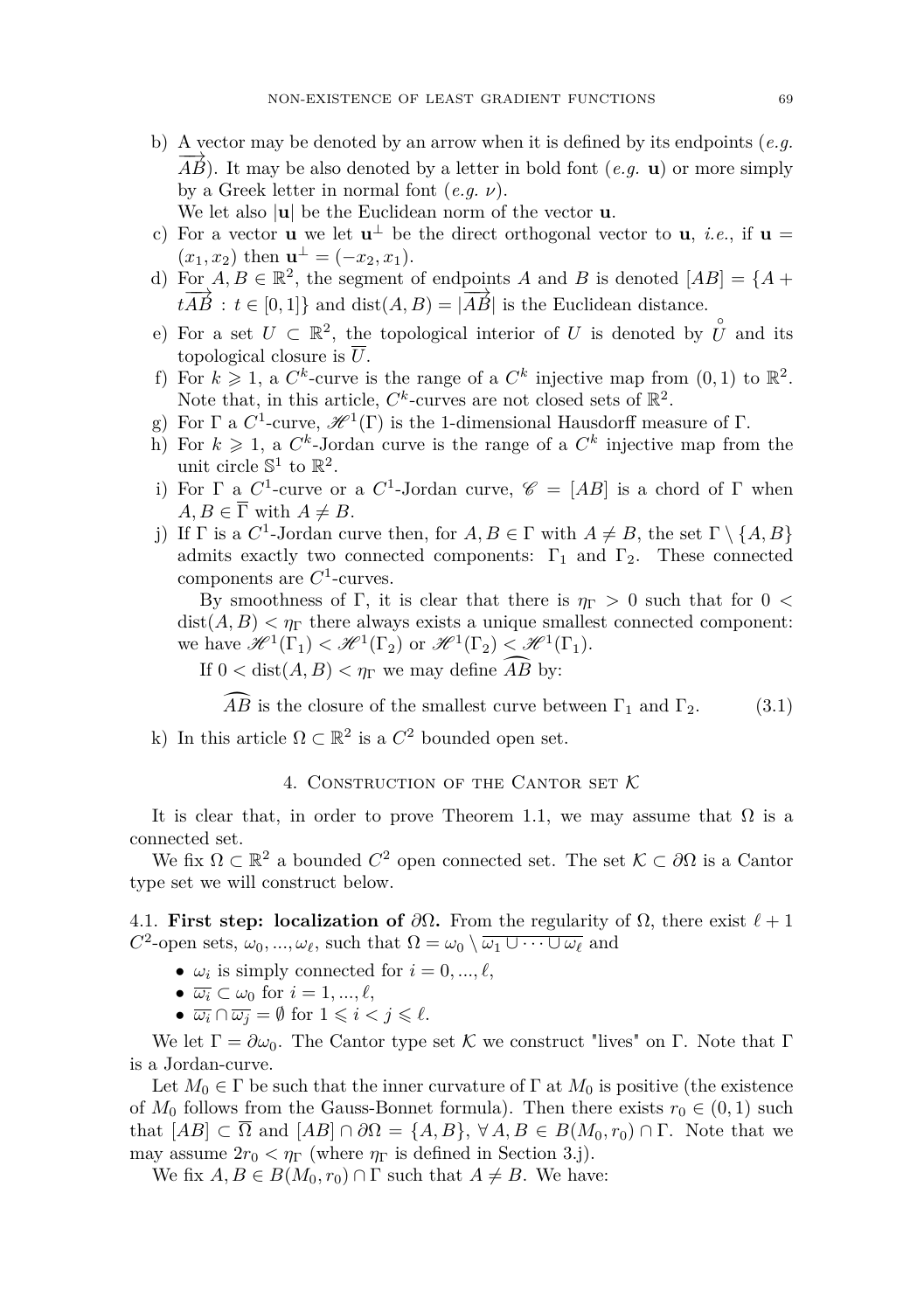- By the definition of  $M_0$  and  $r_0$ , the chord  $\mathcal{C}_0 := [AB]$  is included in  $\overline{\Omega}$ .
- We let  $\widehat{AB}$  be the closure of the smallest part of  $\Gamma$  which is delimited by *A, B* (see [\(3.1\)](#page-5-2)). We may assume that  $\widehat{AB}$  is the graph of  $f \in C^2([0, \eta], \mathbb{R}^+)$ in the orthonormal frame  $\mathcal{R}_0 = (A, \mathbf{e}_1, \mathbf{e}_2)$  where  $\mathbf{e}_1 = \overrightarrow{AB}/|\overrightarrow{AB}|$ .
- The function *f* satisfies  $f(x) > 0$  for  $x \in (0, \eta)$  and  $f''(x) < 0$  for  $x \in [0, \eta]$ . For further use we note that the length of the chord [*AB*] is *η* and that for intervals  $I, J \subset [0, \eta],$  if  $I \subset J$  then

<span id="page-6-0"></span>
$$
\begin{cases}\n||f'_{|I}||_{L^{\infty}(I)} \leq ||f'_{|J}||_{L^{\infty}(J)} \\
||f''_{|I}||_{L^{\infty}(I)} \leq ||f''_{|J}||_{L^{\infty}(J)}\n\end{cases} \tag{4.1}
$$

where  $f_{|I}$  is the restriction of  $f$  to  $I$ .

Replacing the chord  $\mathscr{C}_0 = [AB]$  with a smaller chord of  $\widehat{AB}$  parallel to  $\mathscr{C}_0$ , we may assume that

<span id="page-6-1"></span>
$$
0 < \eta < \min\left\{\frac{1}{2} : \frac{1}{16\|f''\|_{L^{\infty}([0,\eta])}^2} : \frac{1}{2\|f'\|_{L^{\infty}([0,\eta])}\|f''\|_{L^{\infty}([0,\eta])}}\right\}.
$$
 (4.2)

We may also assume that

- Letting  $D_0^+$  be the bounded open set such that  $\partial D_0^+ = [AB] \cup \widehat{AB}$  we have  $\Pi_{\partial\Omega}$ , the orthogonal projection on  $\partial\Omega$ , is well defined and of class  $C^1$  in  $D_0^+$ .
- We have

<span id="page-6-3"></span>
$$
1 + 4||f''||_{L^{\infty}}^2 \operatorname{diam}(D_0^+) < \frac{16}{9} \tag{4.3}
$$

where  $\text{diam}(D_0^+) = \sup \{ \text{dist}(M, N) : M, N \in D_0^+ \}.$  (Here we used [\(4.1\)](#page-6-0).)

<span id="page-6-4"></span>4.2. **Step 2: Iterative construction.** We are now in position to construct the Cantor type set  $K$  as a subset of  $AB$ . The construction is iterative.

The goal of the construction is to get at step  $N \geqslant 0$  a collection of  $2^N$  pairwise disjoint curves included in  $\widehat{AB}$  (denoted by  $\{K_1^N, ..., K_{2^N}^N\}$ ) and their chords (denoted by  $\{\mathscr{C}_{1}^{N}, ..., \mathscr{C}_{2^{N}}^{N}\}\)$ .

The idea is standard: at step  $N \geq 0$  we replace a curve  $\Gamma_0$  included in  $\overline{AB}$  by two curves included in  $\Gamma_0$  (see Figure [4.1\)](#page-7-0).

**Initialization.** We initialize the procedure by letting  $K_1^0 := \widehat{AB}$  and  $\mathscr{C}_1^0 =$  $\mathscr{C}_0 = [AB].$ 

At step  $N \geqslant 0$  we have:

- A set of  $2^N$  curves included in  $\widehat{AB}$ ,  $\{K_1^N, ..., K_{2^N}^N\}$ . The curves  $K_k^N$ 's are mutually disjoint. We let  $\mathcal{K}_N = \bigcup_{k=1}^{2^N} K_k^N$ .
- A set of  $2^N$  chords,  $\{\mathscr{C}_1^N, ..., \mathscr{C}_{2^N}^N\}$  such that for  $k = 1, ..., 2^N$ ,  $\mathscr{C}_k^N$  is the chord of  $K_k^N$ .

<span id="page-6-2"></span>Remark 4.1. – (1) Note that since the  $\mathcal{C}_k^N$ 's are chords of  $\widehat{AB}$  and since in the frame  $\mathcal{R}_0 = (A, \mathbf{e}_1, \mathbf{e}_2), \widehat{AB}$  is the graph of a function, none of the chords  $\mathscr{C}_k^N$  is vertical, *i.e.*, directed by **e**<sub>2</sub>.

Since the chords  $\mathscr{C}_k^N$  are not vertical, for  $k \in \{1, ..., 2^N\}$ , we may define  $\nu_{\mathscr{C}_k^N}$  as the unit vector orthogonal to  $\mathscr{C}_k^N$  such that  $\nu_{\mathscr{C}_k^N} = \alpha \mathbf{e}_1 + \beta \mathbf{e}_2$  with  $\beta > 0$ .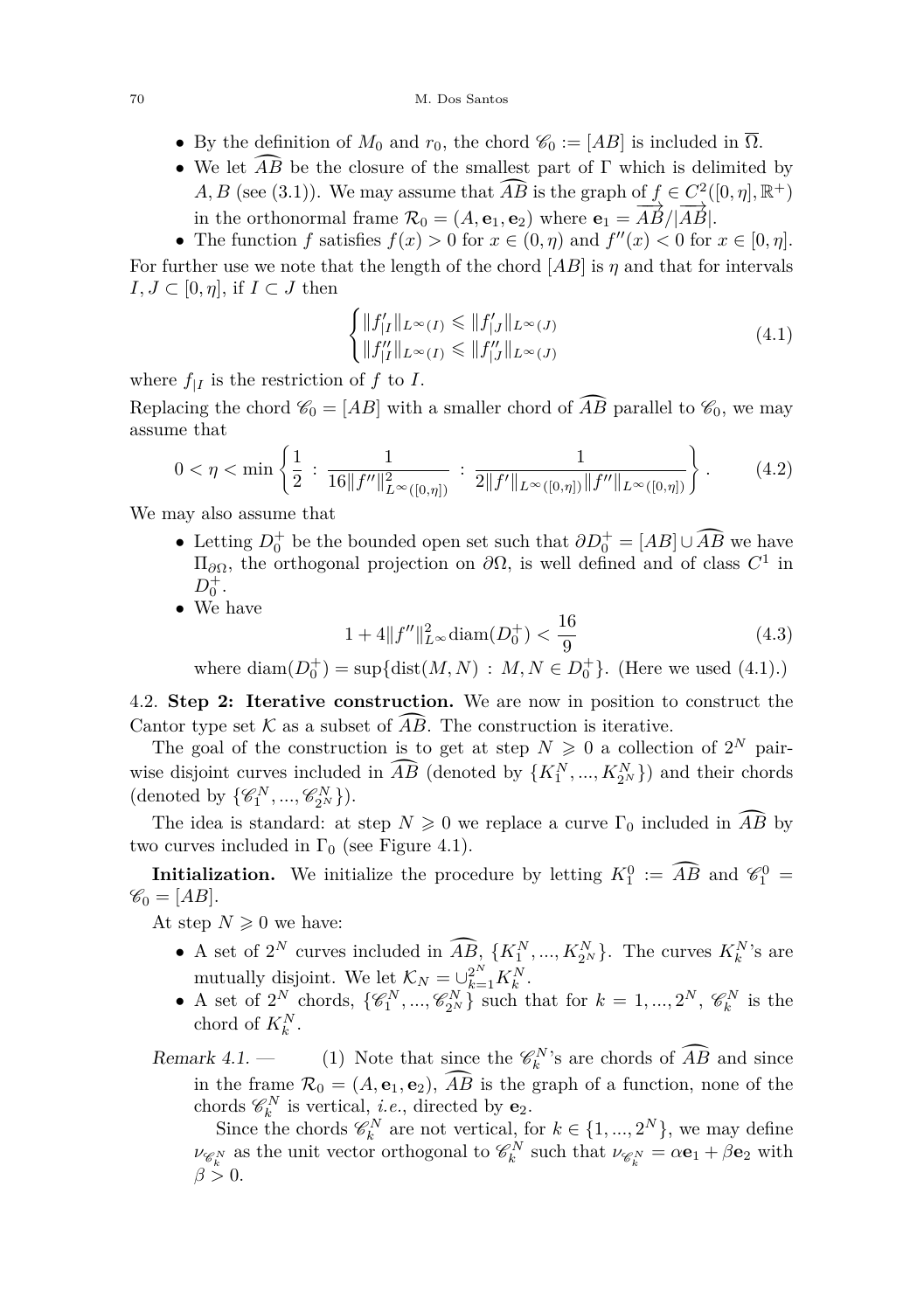(2) For  $\eta$  satisfying [\(4.2\)](#page-6-1), if we consider a chord  $\mathscr{C}_k^N$  and a straight line *D* orthogonal to  $\mathscr{C}_k^N$  and intersecting  $\mathscr{C}_k^N$ , then the straight line *D* intersect  $K_k^N$  at exactly one points. This fact is proved in Appendix [C.1.](#page-20-1)

**Induction rules.** From step  $N \geq 0$  to step  $N + 1$  we follow the following rules:

- (1) For each  $k \in \{1, ..., 2^N\}$ , we let  $\eta_k^N$  be the length of  $\mathscr{C}_k^N$ . Inside the chord  $\mathscr{C}_k^N$  we center a segment  $I_k^N$  of length  $(\eta_k^N)^2$ .
- (2) With the help of Remark [4.1.](#page-0-0)2, we may define two distinct points of  $K_k^N$ as the intersection of  $K_k^N$  with straight lines orthogonal to  $\mathscr{C}_k^N$  which pass to the endpoints of  $I_k^N$ .
- (3) These intersection points are the endpoints of a curve  $\tilde{K}_k^N$  included in  $K_k^N$ . We let  $K_{2k-1}^{N+1}$  and  $K_{2k}^{N+1}$  be the connected components of  $K_k^N \setminus \overline{K_k^N}$ . We let also
	- $\mathscr{C}_{2k-1}^{N+1}$  and  $\mathscr{C}_{2k}^{N+1}$  be the corresponding chords;
	- $\mathcal{K}_{N+1} = \cup_{k=1}^{2^{N+1}} K_k^{N+1}.$

<span id="page-7-3"></span>DEFINITION  $4.2.$  — A natural terminology consists in defining the father and the sons of a chord or a curve:

- $\mathcal{F}(\mathscr{C}_{2k-1}^{N+1}) = \mathcal{F}(\mathscr{C}_{2k}^{N+1}) = \mathscr{C}_k^N$  is the *father* of the chords  $\mathscr{C}_{2k-1}^{N+1}$  and  $\mathscr{C}_{2k}^{N+1}$ .  $\mathcal{F}(K_{2k-1}^{N+1}) = \mathcal{F}(K_{2k}^{N+1}) = K_k^N$  is the *father* of the curves  $K_{2k-1}^{N+1}$  and  $K_{2k}^{N+1}$  $\frac{2k+1}{2k}$ .
- $\mathcal{S}(\mathscr{C}_{k}^{N}) = \{\mathscr{C}_{2k-1}^{N+1}, \mathscr{C}_{2k}^{N+1}\}$  is the set of sons of the chord  $\mathscr{C}_{k}^{N}$ , *i.e.*  $\mathcal{F}(\mathscr{C}_{2k-1}^{N+1}) =$  $\mathcal{F}(\mathscr{C}_{2k}^{N+1}) = \mathscr{C}_k^N.$

 $S(K_k^N) = \{K_{2k-1}^{N+1}, K_{2k}^{N+1}\}\$ is the set of sons of the curve  $K_k^N$ , *i.e.*,  $\mathcal{F}(K_{2k-1}^{N+1}) = \mathcal{F}(K_{2k}^{N+1}) = K_k^N.$ 

The inductive procedure is represented in Figure [4.1.](#page-7-0)



<span id="page-7-0"></span>Figure 4.1. Induction step

In Figures [4.2](#page-7-1) and [4.3](#page-7-2) the two first iterations of the process are represented.



<span id="page-7-1"></span>FIGURE 4.2. First iteration of the process

<span id="page-7-2"></span>Figure 4.3. Second iteration of the process

We now define the Cantor type set

<span id="page-7-4"></span>
$$
\mathcal{K} = \bigcap_{N \geq 0} \overline{\mathcal{K}_N}.\tag{4.4}
$$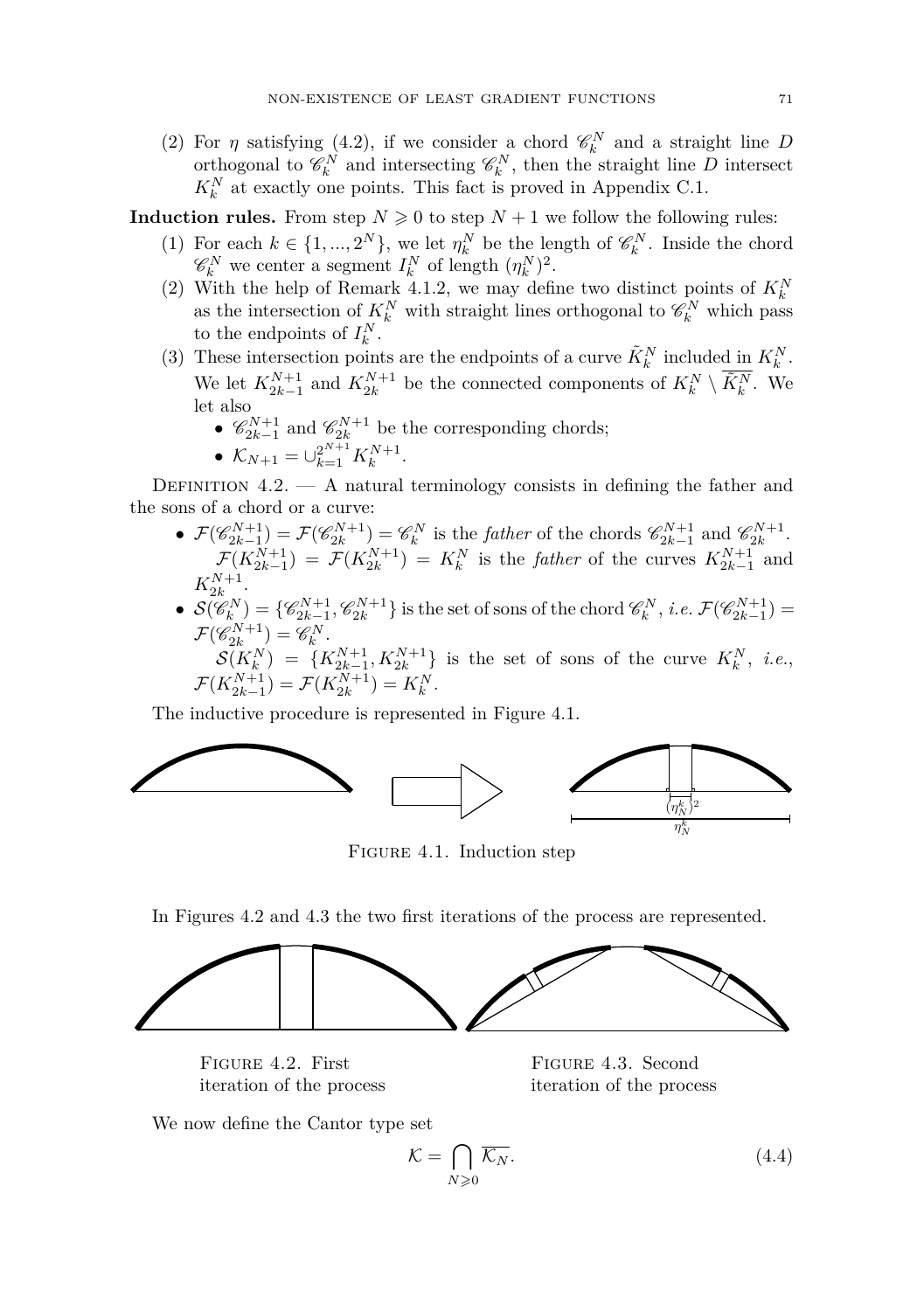The Cantor type set  $K$  is fat:

PROPOSITION 4.3. — We have  $\mathcal{H}^1(\mathcal{K}) > 0$ .

This proposition is proved in Appendix [C.3.](#page-23-0)

# 5. Construction of a sequence of functions

<span id="page-8-0"></span>A key argument in the proof of Theorem [1.1](#page-1-1) is the use of the coarea formula to calculate a lower bound for [\(1.2\)](#page-1-2). The coarea formula is applied to a function adapted to the set  $K$ .

For  $N=0$  we let

- $D_0^+$  be the compact set delimited by  $K_0 = \widehat{AB}$  and  $\mathscr{C}_1^0 := [AB]$  the chord of  $K_0$ .
- We recall that we fixed a frame  $\mathcal{R}_0 = (A, \mathbf{e}_1, \mathbf{e}_2)$  where  $\mathbf{e}_1 = \overrightarrow{AB}/|\overrightarrow{AB}|$ . For  $\sigma = (\sigma_1, 0) \in \mathscr{C}_1^0$ , we define:

<span id="page-8-1"></span>*I*<sup>σ</sup> is the connected component of {(*σ*<sub>1</sub>*, t*) ∈ Ω : *t* ≤ 0} which contains *σ*. (5.1)

 $(I_{\sigma}$  is a vertical segment included in  $\Omega$ .)

• 
$$
D_0^- = \bigcup_{\sigma \in \mathscr{C}_1^0} I_{\sigma}.
$$

•  $D_0^- = \bigcup_{\sigma \in \mathscr{C}_1^0} I_{\sigma}$ .<br>• We now define the maps

$$
\begin{array}{cccc}\n\tilde{\Psi}_0: & D_0^- & \to & \mathscr{C}_1^0 \\
x & \mapsto & \Pi_{\mathscr{C}_1^0}(x)\n\end{array}
$$

and

$$
\Psi_0: D_0^- \cup D_0^+ \rightarrow \begin{cases} \Pi_{\partial\Omega}(x) & \text{if } x \in D_0^+ \\ \Pi_{\partial\Omega}[\tilde{\Psi}_0(x)] & \text{if } x \in D_0^- \end{cases}
$$

where  $\Pi_{\partial\Omega}$  is the orthogonal projection on  $\partial\Omega$  and  $\Pi_{\mathscr{C}_1^0}$  is the orthogonal projection on  $\mathscr{C}_1^0$ . Note that, in the frame  $\mathcal{R}_0$ , for  $x = (x_1, x_2) \in D_0^-$ , we have  $\Pi_{\mathscr{C}_1^0}(x) = (x_1, 0).$ 

For  $N = 1$  and  $k \in \{1, 2\}$  we let:

- $D_k^1$  be the compact set delimited by  $K_k^1$  and  $\mathscr{C}_k^1$ ;
- $T_k^1$  be the compact right-angled triangle (with its interior) having  $\mathscr{C}_k^1$  as side adjacent to the right angle and whose hypothenuse is included in  $\mathcal{C}_1^0$ ;
- $H_k^1$  be the hypothenuse of  $T_k^1$ .

We now define  $D_1^- = \tilde{\Psi}_0^{-1}(H_1^1 \cup H_2^1), T_1 = T_1^1 \cup T_2^1$  and  $D_1^+ = D_1^1 \cup D_2^1$ . We first consider the map

$$
\begin{array}{cccc}\n\tilde{\Psi}_1: & T_1\cup D_1^- & \to & \mathscr{C}_1^1\cup\mathscr{C}_2^1 \\
x & \mapsto & \left\{\begin{matrix}\n\Pi_{\mathscr{C}_k^1}(x) & \text{if } x\in T_k^1 \\
\Pi_{\mathscr{C}_k^1}[\tilde{\Psi}_0(x)] & \text{if } x\in D_1^-\end{matrix}\right.\n\end{array}
$$

*.*

In Appendix [D](#page-25-0) (Lemma [D.1](#page-25-1) and Remark [D.2\)](#page-25-2), it is proved that the triangles  $T_1^1$ and  $T_2^1$  are disjoint. Thus the map  $\tilde{\Psi}_1$  is well defined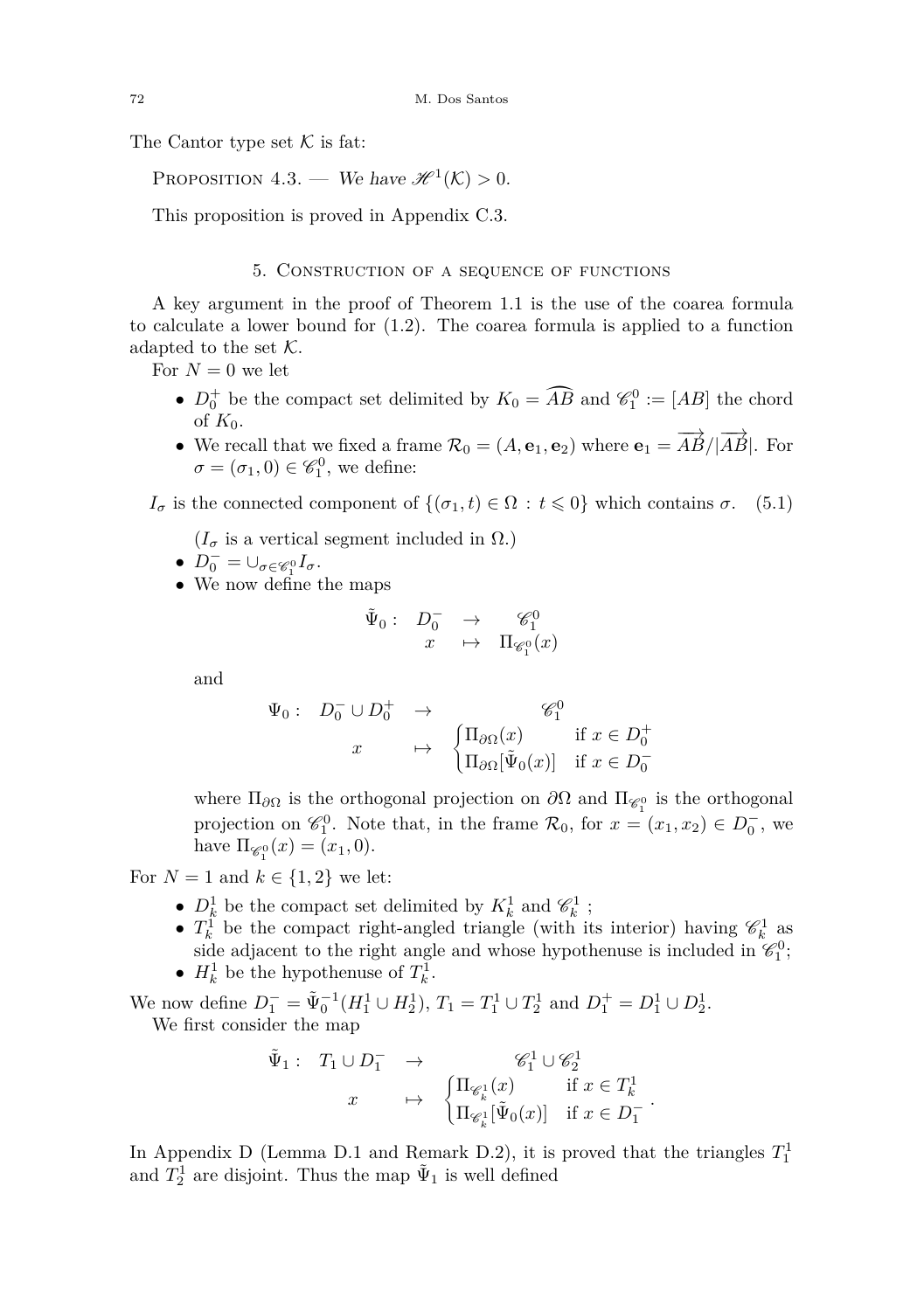By projecting  $\mathscr{C}_1^1 \cup \mathscr{C}_2^1$  on  $\partial \Omega$  we get





FIGURE 5.1. The sets defined at Step  $N = 1$  and the dashed level line of  $\Psi_1$  associated to  $\sigma \in \mathcal{K}_1$ 

For  $N \geq 1$ , we first construct  $\tilde{\Psi}_{N+1}$  and then  $\Psi_{N+1}$  is obtained from  $\tilde{\Psi}_{N+1}$  and Π*<sup>∂</sup>*Ω.

- For  $k \in \{1, ..., 2^{N+1}\},\$  we let
	- $D_k^{N+1}$  be the compact set delimited by  $K_k^{N+1}$  and  $\mathscr{C}_k^{N+1}$  (recall that  $\mathscr{C}_k^{N+1}$ is the chord associated to  $K_k^{N+1}$ ;
	- $T_k^{N+1}$  be the right-angled triangle (with its interior) having  $\mathscr{C}_k^{N+1}$  as side adjacent to the right angle and whose hypothenuse is included in  $\mathcal{F}(\mathscr{C}_k^{N+1})$ . Here  $\mathcal{F}(\mathscr{C}_k^{N+1})$  is the father of  $\mathscr{C}_k^{N+1}$  (see Definition [4.2\)](#page-7-3); .

• 
$$
H_k^{N+1} \subset \mathcal{F}(\mathscr{C}_k^{N+1})
$$
 be the hypothenuse of  $T_k^{N+1}$ 

We denote

$$
T_{N+1} = \bigcup_{k=1}^{2^{N+1}} T_k^{N+1}, \qquad D_{N+1}^{\equiv} \tilde{\Psi}_N^{-1} \bigg( \bigcup_{k=1}^{2^{N+1}} H_k^{N+1} \bigg) \qquad \text{and} \qquad D_{N+1}^+ = \bigcup_{k=1}^{2^{N+1}} D_k^{N+1}.
$$



Figure 5.2. Induction. The bold lines correspond to the new iteration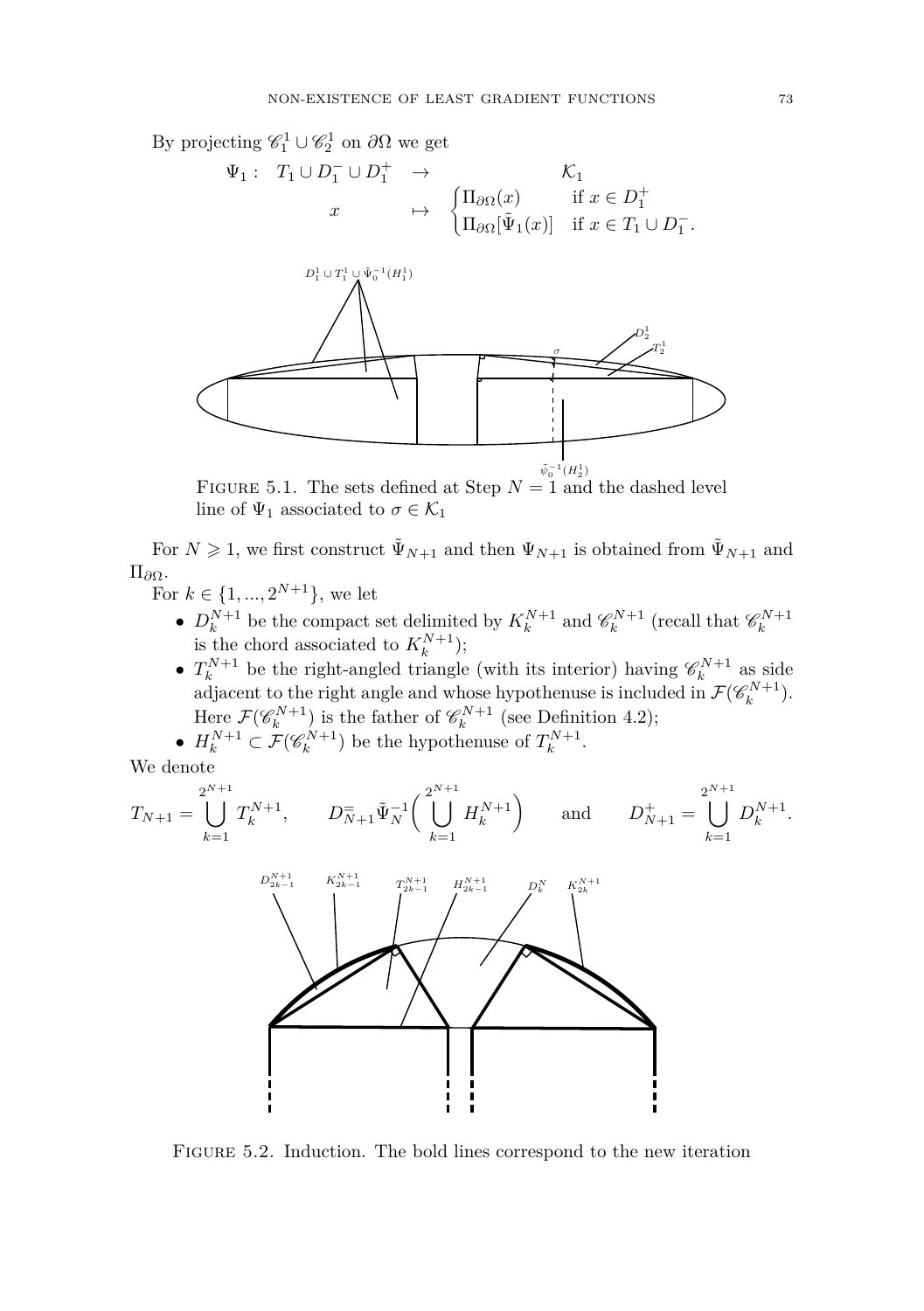Remark 5.1. — It is easy to check that for  $N \geqslant 0$ :

 $(T)$   $T_{N+1} \subset D_N^+$ , (2) if  $x \in \mathring{T}_N$  then  $x \notin T_{N'}$  for  $N' \geq N + 1$  (here  $T_0 = \emptyset$ ).

We now define

$$
\tilde{\Psi}_{N+1}: T_{N+1} \cup D_{N+1}^- \to \begin{cases}\n\Pi_{\mathscr{C}_{k}^{N+1}}(x) & \text{if } x \in T_k^{N+1} \\
\Pi_{\mathscr{C}_{k}^{N+1}}[\tilde{\Psi}_N(x)] & \text{if } x \in \tilde{\Psi}_N^{-1}(\cup_{k=1}^{2^{N+1}} H_k^{N+1}).\n\end{cases}
$$

In Appendix [D](#page-25-0) (Lemma [D.1](#page-25-1) and Remark [D.2\)](#page-25-2), it is proved that for  $N \geq 1$ , the triangles  $T_k^N$  for  $k = 1, ..., 2^N$  are mutually disjoint. recursively, we find that all the  $\tilde{\Psi}_N$ 's are well-defined.

As in the Initialization Step, we get  $\Psi_{N+1}$  from  $\tilde{\Psi}_{N+1}$  by projecting  $\cup_{k=1}^{2^{N+1}} \mathscr{C}_{k}^{N+1}$ on *∂*Ω:

$$
\Psi_{N+1}: T_{N+1} \cup D_{N+1}^- \cup D_{N+1}^+ \rightarrow \begin{cases} \Pi_{\partial\Omega}[\tilde{\Psi}_{N+1}(x)] & \text{if } x \in T_{N+1} \cup D_{N+1}^- \\ \Pi_{\partial\Omega}(x) & \text{if } x \in D_{N+1}^+.\end{cases}
$$

It is easy to see that  $\Psi_{N+1}(T_{N+1} \cup D_{N+1}^- \cup D_{N+1}^+) = \mathcal{K}_{N+1}$ .

6. BASIC PROPERTIES OF  $B_{\infty}$  and  $\Psi_N$ 

6.1. **Basic properties of**  $B_{\infty}$ . We set  $B_N = T_N \cup D_N^+ \cup D_N^-$ . It is easy to check that for  $N \geq 0$  we have  $B_{N+1} \subset B_N$  and  $\mathcal{K} \subset \partial B_N$ . Therefore we may define

$$
B_{\infty} = \cap_{N \geqslant 0} \overline{B_N}
$$

which is compact and satisfies  $\mathcal{K} \subset \partial B_{\infty}$ .

We are going to prove:

<span id="page-10-0"></span>LEMMA 6.1. — The interior of  $B_{\infty}$  is empty.

Proof of Lemma [6.1.](#page-10-0) — From Lemma [D.1](#page-25-1) (and Remark [D.2\)](#page-25-2) in Appendix [D](#page-25-0) combined with Hypothesis [\(4.2\)](#page-6-1), we get two fundamental facts:

(1) The triangles  $T_1^N$ , ... ,  $T_{2^{N+1}}^N$  are mutually disjoint.

(2) We have:

<span id="page-10-1"></span>
$$
\mathcal{H}^1(H_k^{N+1}) < \frac{\mathcal{H}^1(\mathcal{F}(\mathcal{C}_k^N))}{2}.\tag{6.1}
$$

For a non empty set  $A \subset \mathbb{R}^2$  we let

$$
rad(A) = \sup\{r \geq 0 : \exists x \in A \text{ such that } \overline{B(x,r)} \subset A\}.
$$

Note that the topological interior of *A* is empty if and only if  $rad(A) = 0$ .

On the one hand, it is not difficult to check that for sufficiently large *N*

<span id="page-10-2"></span>
$$
\operatorname{rad}(B_N) = \operatorname{rad}(B_N \cap D_N^-). \tag{6.2}
$$

On the other hand, using [\(6.1\)](#page-10-1) we obtain for  $N \geq 1$ :

<span id="page-10-3"></span>
$$
\text{rad}(B_{N+1} \cap D_{N+1}^-) \leqslant \frac{\text{rad}(B_N \cap D_N^-)}{2}.\tag{6.3}
$$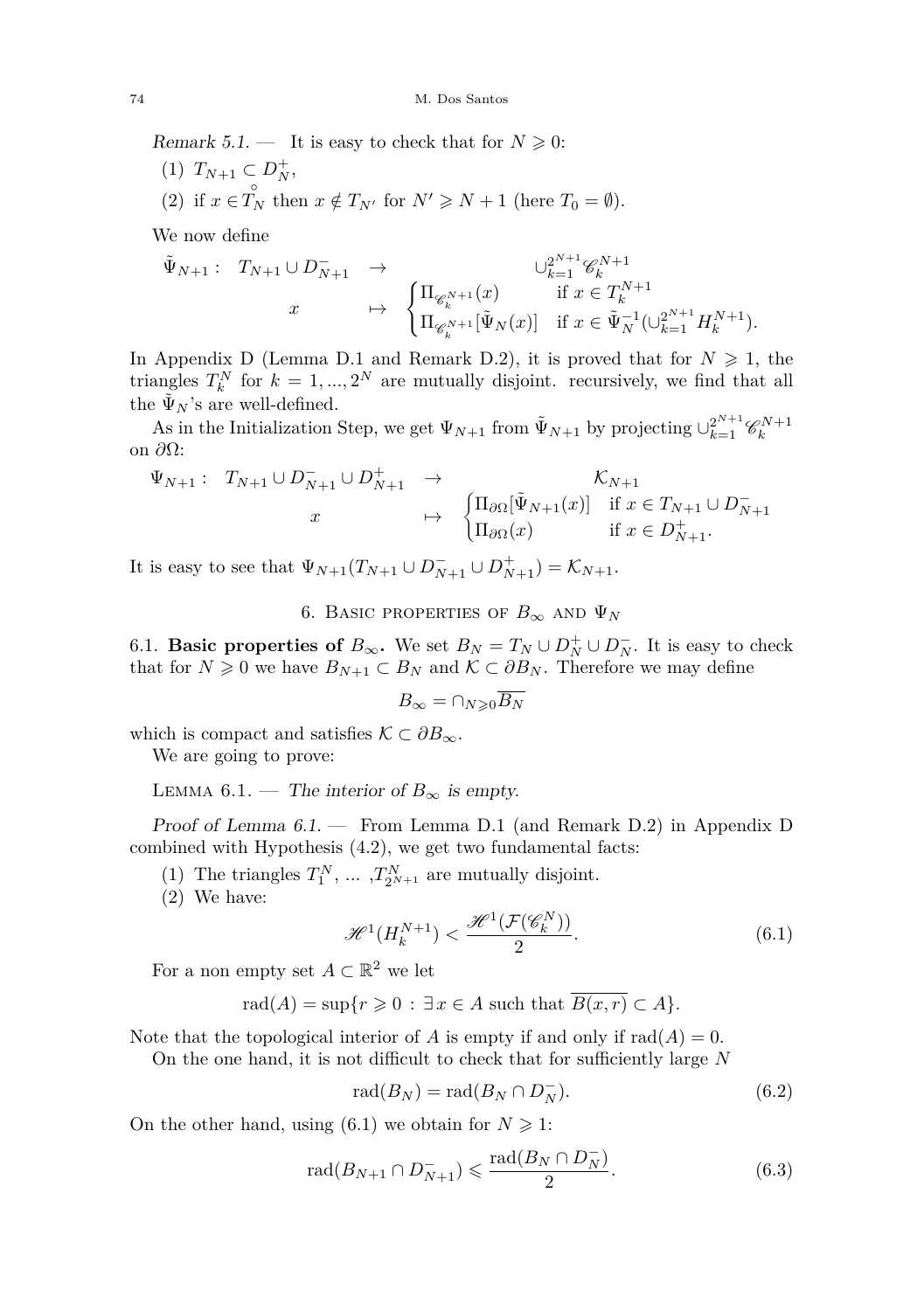Consequently, by combining  $(6.2)$  and  $(6.3)$  we get the existence of  $C_0$  such that

<span id="page-11-0"></span>
$$
\operatorname{rad}(B_N) \leqslant \frac{C_0}{2^N}.\tag{6.4}
$$

Since  $B_{\infty} = \bigcap_{N \geq 0} B_N$ , from [\(6.4\)](#page-11-0) we get that  $\text{rad}(B_{\infty}) = 0$ .

# 6.2. **Basic properties of**  $\Psi_N$ . We now prove the key estimate for  $\Psi_N$ :

<span id="page-11-1"></span>LEMMA 6.2. — There exists  $b_N = o_N(1)$  such that for  $N \geq 1$  and U a connected component of  $B_N$ , the restriction of  $\Psi_N$  to *U* is  $(1 + b_N)$ -Lipschitz.

*Proof.* — Let  $N \geq 1$  and U be a connected component of  $B_N$ . The restriction of  $\tilde{\Psi}_N$  to  $U \cap (T_N \cup D_N^-)$  is obtained as composition of orthogonal projections on straight lines and thus is 1-Lipschitz.

There exists  $b_N = o_N(1)$  such that the projection  $P_N := \Pi_{\partial\Omega}$  defined in  $D_N^+$  is  $(1 + b_N)$ -Lipschitz. The functions  $\Psi_N$  are either the composition of  $\tilde{\Psi}_N$  with  $P_N$ or  $\Psi_N = P_N$ . Consequently the restriction of  $\Psi_N$  to *U* is  $(1 + b_N)$ -Lipschitz.  $\Box$ 

In the following we will not use  $\Psi_N$  but "its projection" on R. For  $N \geq 1$  and  $k \in \{1, ..., 2^N\}$ , we let  $B_k^N := \Psi_N^{-1}(K_k^N)$  and we define

$$
\Pi_{k,N}:\begin{array}{ccc} B_k^N & \to & \mathbb{R} \\ x & \mapsto & \mathscr{H}^1(\widehat{A\Psi_N(x)}) \end{array}
$$

where  $\widehat{A\Psi_N(x)} \subset \widehat{AB}$  is defined by [\(3.1\)](#page-5-2) as the smallest connected component of  $\partial\Omega \setminus \{A, \Psi_N(x)\}\$ if  $\Psi_N(x) \neq A$  and  $\widehat{A}\Psi_N(\widehat{x)} = \{A\}$  otherwise.

<span id="page-11-2"></span>LEMMA 6.3. — For  $N \geq 1$  there exists  $c_N \in (0,1)$  with  $c_N = o_N(1)$  such that for  $k \in \{1, ..., 2^N\}$  the function  $\Pi_{k,N}: B_k^N \to \mathbb{R}$  is  $(1 + c_N)$ -Lipschitz.

Proof. — Let  $N \geq 1$ ,  $k \in \{1, ..., 2^N\}$  and let  $x, y \in B_k^N$  be such that  $\Psi_N(x) \neq$  $\Psi_N(y)$ . It is clear that we have

$$
|\Pi_{k,N}(x) - \Pi_{k,N}(y)| = \mathscr{H}^1(\widehat{\Psi_N(y)\Psi_N(x)})
$$

where  $\Psi_N(y)\Psi_N(x) \subset K_k^N$  is defined by [\(3.1\)](#page-5-2) as the smallest connected component of  $\partial\Omega \setminus {\Psi_N(y), \Psi_N(x)}$ .

Moreover, from Lemma [C.3](#page-21-0) in Appendix [C.2,](#page-21-1) we have the existence of  $C \geq 1$ independent of *N* and *k* such that for  $x, y \in B_k^N$  such that  $\Psi_N(x) \neq \Psi_N(y)$  we have (denoting  $X := \Psi_N(x), Y := \Psi_N(y)$ )

$$
dist(X, Y) \leqslant \mathcal{H}^1\left(\widehat{XY}\right) \leqslant dist(X, Y)\left[1 + Cdist(X, Y)\right]
$$

and

$$
\mathscr{H}^1(K_k^N) \leqslant \mathscr{H}^1(\mathscr{C}_k^N)\left[1+ C \mathscr{H}^1(\mathscr{C}_k^N)\right].
$$

From Step 1 in the proof of Proposition [4.4](#page-7-4) (Appendix [C.3\)](#page-23-0) we have

$$
\max_{k=1,\dots,2^N} \mathcal{H}^1(\mathscr{C}_k^N) \leqslant \left(\frac{2}{3}\right)^N.
$$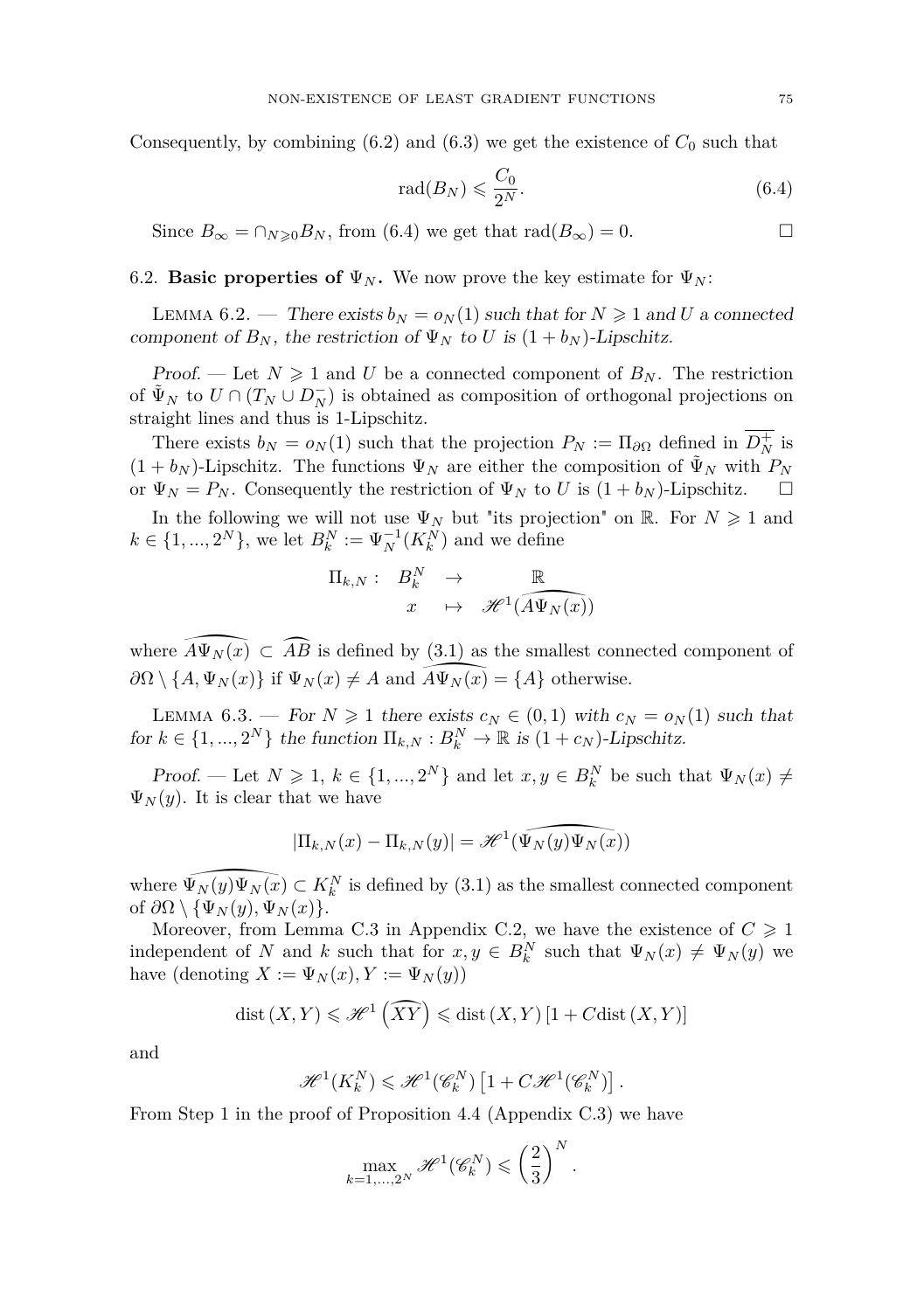76 M. Dos Santos

Thus, letting  $a_N := \left(\frac{2}{2}\right)$ 3  $\bigwedge^N$  $1 + C\left(\frac{2}{2}\right)$ 3  $\left\{ \sum_{k=1}^{N} \sigma_{k} \right\}$ , we have  $a_N \to 0$ , and since  $\widehat{XY} \subset K_k^N$ we get:

$$
\begin{aligned} \text{dist}\left(X,Y\right) &\leqslant \mathcal{H}^1\left(\widehat{XY}\right) \leqslant \mathcal{H}^1\left(K_k^N\right) \\ &\leqslant \mathcal{H}^1\!\left(\mathscr{C}_k^N\right)\left[1+C\mathcal{H}^1\!\left(\mathscr{C}_k^N\right)\right] \leqslant a_N\!\left(1+C a_N\right). \end{aligned}
$$

Thus, letting  $\tilde{a}_N = \max\{a_N(1 + Ca_N), |b_N|\}\$  where  $b_N$  is defined in Lemma [6.2,](#page-11-1) we get

$$
\mathscr{H}^1\left(\widehat{XY}\right) = |\Pi_{k,N}(x) - \Pi_{k,N}(y)| \leq \mathscr{H}^1\left(\left[\Psi_N(y)\Psi_N(x)\right]\right)(1 + C\tilde{a}_N)
$$
  

$$
\leq (1 + \tilde{a}_N)(1 + C\tilde{a}_N)|x - y|.
$$

Therefore, letting  $c_N$  be such that  $1+c_N = (1+\tilde{a}_N) (1+C\tilde{a}_N)$  we have  $c_N = o_N(1)$ , *c<sub>N</sub>* is independent of  $k \in \{1, ..., 2^N\}$  and  $\Pi_{k,N}$  is  $(1 + c_N)$ -Lipschitz.

# 7. Proof of Theorem [1.1](#page-1-1)

We are now in position to prove Theorem [1.1.](#page-1-1) This is done by contradiction. We assume that there exists a map  $u_0 \in BV(\Omega)$  which minimizes [\(1.2\)](#page-1-2).

# 7.1. **Upper bound.** The first step in the proof is the estimate

<span id="page-12-1"></span>
$$
\int_{\Omega} |Du_0| \leq \|1\|_{\mathcal{L}^1(\partial\Omega)} = \mathscr{H}^1(\mathcal{K}).\tag{7.1}
$$

This estimate is obtained by proving that for all  $\varepsilon > 0$  there exists  $u_{\varepsilon} \in W^{1,1}(\Omega)$ such that  $tr_{\partial\Omega}u_{\varepsilon}=\mathbb{I}_K$  and

<span id="page-12-0"></span>
$$
\|\nabla u_{\varepsilon}\|_{L^{1}(\Omega)} \leq (1+\varepsilon)\|\mathrm{tr}_{\partial\Omega}u_{\varepsilon}\|_{L^{1}(\Omega)} = (1+\varepsilon)\mathscr{H}^{1}(\mathcal{K}).\tag{7.2}
$$

Proposition [E.1](#page-27-1) in Appendix [E](#page-27-0) gives the existence of such  $u_{\varepsilon}$ 's.

Clearly  $(7.2)$  implies  $(7.1)$ .

7.2. **Optimality of the upper bound.** In order to have a contradiction we follow the strategy of Spradlin and Tamasan in [\[3\]](#page-29-0). We fix a sequence  $(u_n)_n \subset C^1(\Omega)$  such that

<span id="page-12-2"></span>
$$
u_n \in W^{1,1}(\Omega) : u_n \to u \text{ in } L^1(\Omega) : \int_{\Omega} |\nabla u_n| \to \int_{\Omega} |Du_0| : \text{tr}_{\partial\Omega} u_n = \text{tr}_{\partial\Omega} u_0.
$$
\n(7.3)

Note that [\(7.3\)](#page-12-2) implies

 $\overline{\phantom{a}}$ I  $\overline{\phantom{a}}$  $\overline{\phantom{a}}$ 

<span id="page-12-3"></span>
$$
\int_{F} |\nabla u_n| \to \int_{F} |Du| \text{ for all } F \subset \Omega \text{ relatively closed set.} \tag{7.4}
$$

*.*

Such a sequence can be obtained *via* partition of unity and smoothing ; see the proof of Theorem 1.17 in [\[2\]](#page-29-2). For the convenience of the reader a proof is presented in Appendix [A](#page-16-1) (see Lemma [A.1\)](#page-16-0).

For further use, let us note that the sequence  $(u_n)_n$  constructed in [A](#page-16-1)ppendix A satisfies the following additional property:

If 
$$
u_0 = 0
$$
 outside a compact set  $L \subset \overline{\Omega}$  and if  $\omega$  is an open set  
such that  $dist(\omega, L) > 0$  then, for large  $n, u_n = 0$  in  $\omega$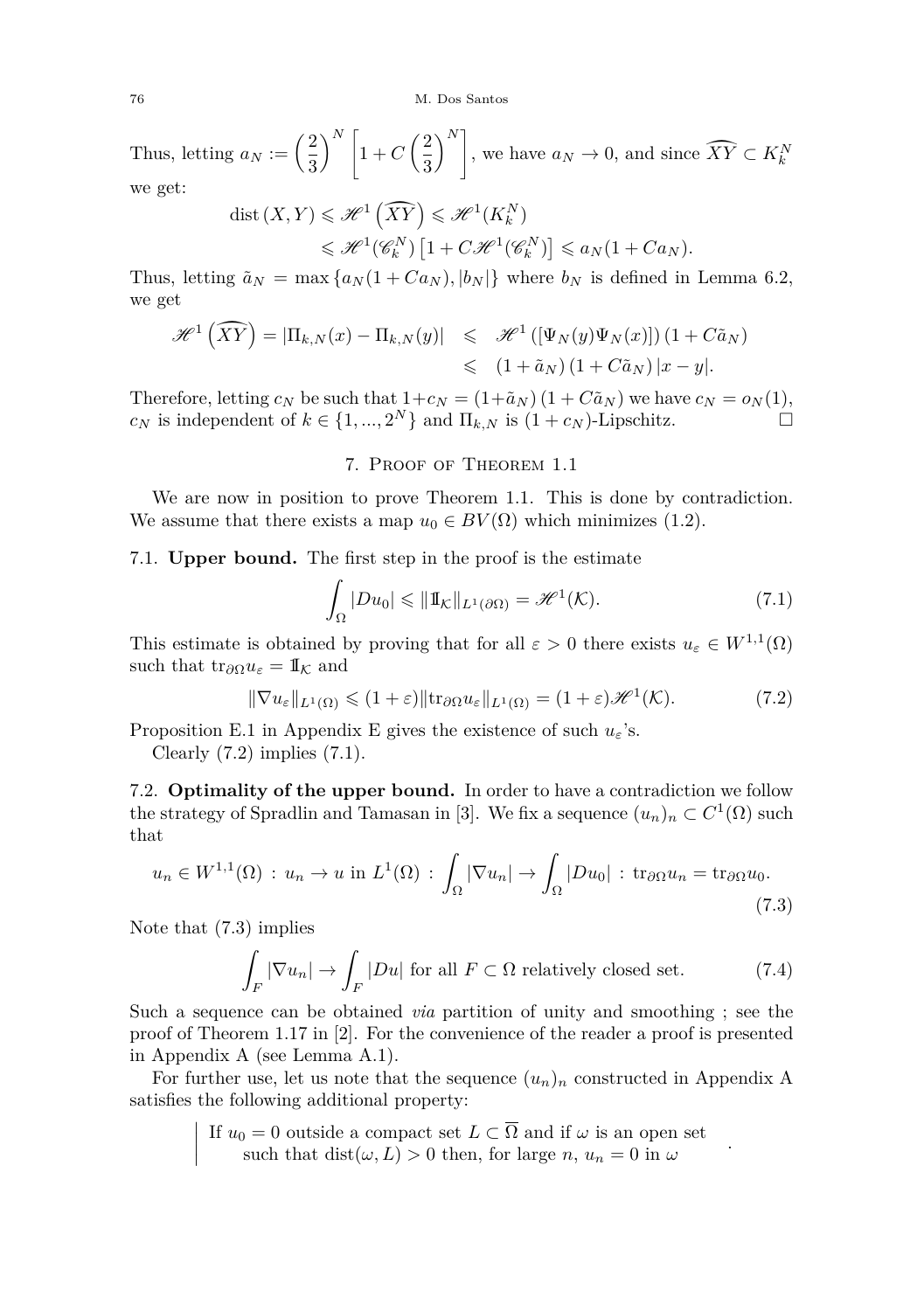For  $x \in B_0$  we let

<span id="page-13-2"></span>
$$
V_0(x) = \begin{cases} \nu_{\Pi_{\partial\Omega}(x)} & \text{if } x \in D_0^+ \\ (0,1) & \text{if } x \in D_0^- \end{cases},
$$
\n(7.5)

and for  $N \geqslant 0$ ,  $x \in B_{N+1}$  we let

<span id="page-13-3"></span>
$$
V_{N+1}(x) = \begin{cases} V_N(x) & \text{if } x \in B_N \setminus \mathring{T}^{N+1} \\ \nu_{\mathscr{C}_k^{N+1}} & \text{if } x \in \mathring{T}_k^{N+1} \end{cases},
$$
(7.6)

where, for  $\sigma \in \partial\Omega$ ,  $\nu_{\sigma}$  is the normal outward of  $\Omega$  in  $\sigma$  and  $\nu_{\mathscr{C}_k^{N+1}}$  is defined in Remark [4.1](#page-0-0)[.1.](#page-6-2)

We now prove the following lemma.

LEMMA 7.1. — When  $N \to \infty$  we may define  $V_{\infty}(x)$  a.e.  $x \in B_{\infty}$  by

<span id="page-13-0"></span>
$$
V_{\infty}: B_{\infty} \to \mathbb{R}^2
$$
  

$$
x \mapsto \lim_{N \to \infty} V_N(x)
$$
 (7.7)

Moreover, from dominated convergence, we have:

$$
V_N 1\!\!1_{B_N} \to V_\infty 1\!\!1_{B_\infty} \text{ in } L^1(\Omega).
$$

Proof. — If  $x \in B_{\infty} \setminus \cup_{N \geq 1} T_N$ , then we have  $V_N(x) = V_0(x)$  for all  $N \geq 1$ . Thus  $\lim_{N\to\infty}V_N(x)=V_0(x).$ 

For a.e.  $x \in B_{\infty} \cap \bigcup_{N \geq 1} T_N$  there exists  $N_0 \geq 1$  such that  $x \in \overset{\circ}{T}_{N_0}$ . Therefore for all  $N > N_0$  we have  $V_N(x) = V_{N_0}(x)$ . Consequently  $\lim_{N \to \infty} V_N(x) = V_{N_0}(x)$ .  $\Box$ 

This section is devoted to the proof of the following lemma:

<span id="page-13-1"></span>LEMMA 7.2. — For all  $w \in C^{\infty} \cap W^{1,1}(\Omega)$  such that  $\text{tr}_{\partial \Omega} w = \mathbb{I}_{\mathcal{K}}$  we have  $\int$   $|\nabla w \cdot V_\infty| \geq \mathcal{H}^1(\mathcal{K})$ 

$$
\int_{B_{\infty}\cap\Omega} |\nabla w \cdot V_{\infty}| \geqslant \mathcal{H}^{1}(\mathcal{K})
$$

where  $V_{\infty}$  is the vector field defined in [\(7.7\)](#page-13-0).

Remark 7.3. — Since  $|V_\infty(x)| = 1$  for a.e.  $x \in B_\infty$ , it is clear that Lemma [7.2](#page-13-1) implies that for all *n* we have

$$
\int_{B_{\infty}\cap\Omega}|\nabla u_{n}|\geqslant\mathscr{H}^{1}(\mathcal{K}).
$$

From [\(7.4\)](#page-12-3) we have:

$$
\int_{B_{\infty}\cap\Omega} |Du_0| \geqslant \mathcal{H}^1(\mathcal{K}).
$$

Section [7.3](#page-15-0) is devoted to a sharper argument than above to get

$$
\int_{B_{\infty}\cap\Omega} |\nabla u_{n}| \geqslant \int_{B_{\infty}\cap\Omega} |\nabla u_{n} \cdot V_{\infty}| + \delta
$$

with  $\delta > 0$  is independent of *n*. The last estimate will imply  $\int_{B_{\infty} \cap \Omega} |Du_0| \ge$  $\mathscr{H}^1(\mathcal{K}) + \delta$  which will be the contradiction we are looking for.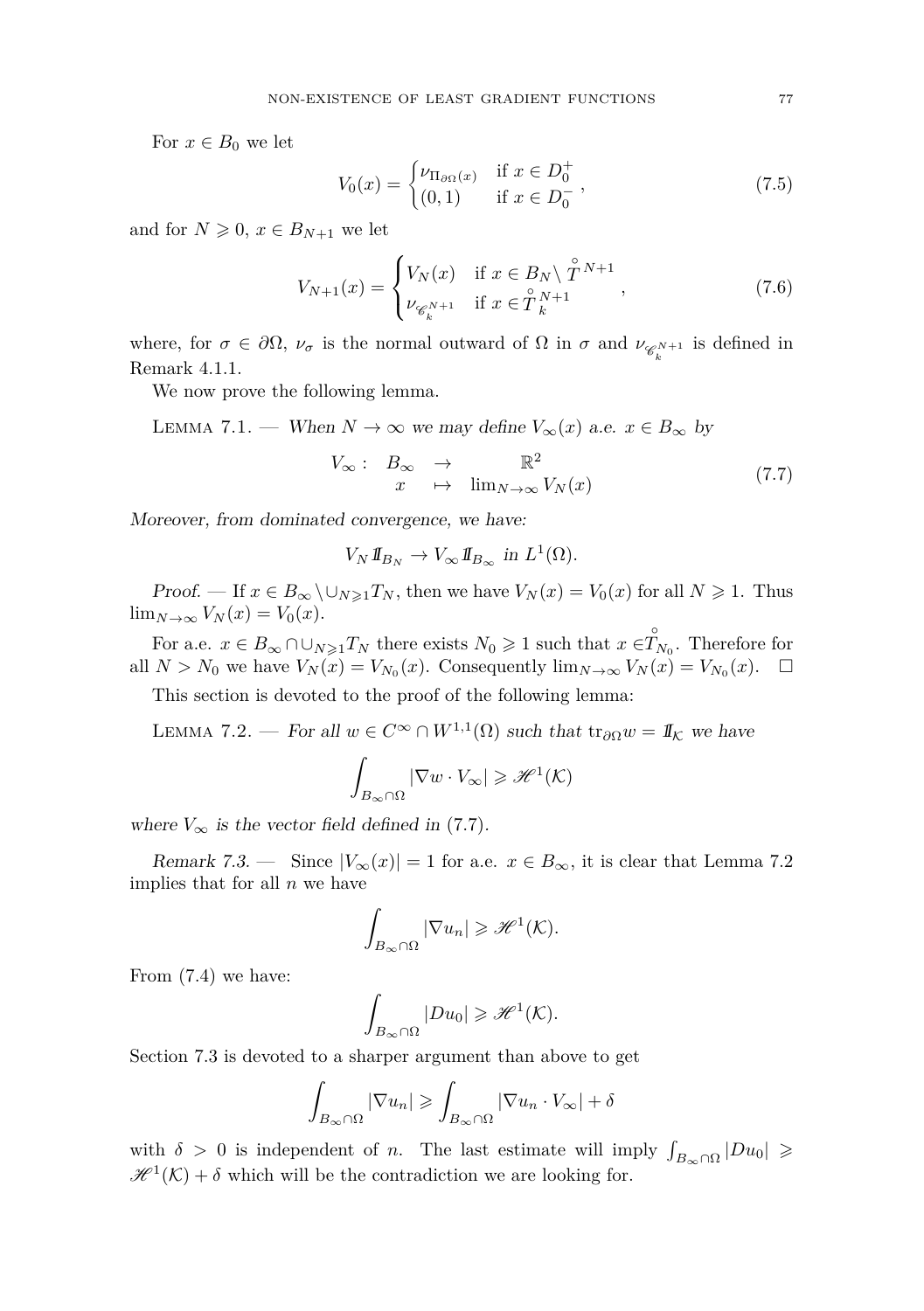Proof of Lemma [7.2.](#page-13-1) — We will first prove that for  $w \in C^{\infty} \cap W^{1,1}(\Omega)$  such that tr<sub>∂Ω</sub> $w = \mathbb{I}<sub>K</sub>$  we have

<span id="page-14-0"></span>
$$
\int_{B_N \cap \Omega} |\nabla w \cdot V_N| \geq \frac{\mathcal{H}^1(\mathcal{K})}{1 + o_N(1)}.
$$
\n(7.8)

where  $V_N$  is the vector field defined in  $(7.5)$  and  $(7.6)$ .

Granted [\(7.8\)](#page-14-0), we conclude as follows: if  $w \in C^{\infty} \cap W^{1,1}(\Omega)$  such that  $\text{tr}_{\partial\Omega}w =$  $\mathbb{I}_{\mathcal{K}}$ , then

$$
\int_{B_{\infty} \cap \Omega} |\nabla w \cdot V_{\infty}| = \lim_{N \to \infty} \int_{B_{N} \cap \Omega} |\nabla w \cdot V_{N}|
$$
  
\n
$$
\geq \lim_{N \to \infty} \frac{\mathcal{H}^{1}(\mathcal{K})}{1 + o_{N}(1)} = \mathcal{H}^{1}(\mathcal{K}),
$$

by dominated convergence.

It remains to prove [\(7.8\)](#page-14-0). We fix  $w \in C^{\infty} \cap W^{1,1}(\Omega)$  such that  $tr_{\partial\Omega}w = \mathbb{I}_{\mathcal{K}}$ . Using the Coarea Formula we have for  $N \geq 1$  and  $k \in \{1, ..., 2^N\}$ , with the help of Lemma [6.3,](#page-11-2) we have

$$
(1 + c_N) \int_{B_N^{(k)} \cap \Omega} |\nabla w \cdot V_N| \ge \int_{B_N^{(k)} \cap \Omega} |\nabla \Pi_{k,N}| |\nabla w \cdot V_N|
$$
  

$$
= \int_{\mathbb{R}} dt \int_{\Pi_{k,N}^{-1}(\{t\}) \cap \Omega} |\nabla w \cdot V_N|.
$$

Here, if  $\Pi_{k,N}^{-1}(\{t\})$  is non trivial, then  $\Pi_{k,N}^{-1}(\{t\})$  is a polygonal line:

$$
\Pi_{k,N}^{-1}(\{t\}) = I_{\sigma(t,k,N)} \cup I_{k,N,t}^1 \cup \cdots \cup I_{k,N,t}^{N+1}
$$

where

- *σ*(*t*, *k*, *N*) ∈ [*AB*] is such that  $[AB] ∩ \Pi_{k,N}^{-1}({t}) = {\sigma(t, k, N)}$ ,
- $I_{\sigma(t,k,N)}$  is defined in [\(5.1\)](#page-8-1),
- for  $l = 1, ..., N$  we have  $I_{k,N,t}^l = \prod_{k,N}^{-1} (\{t\}) \cap T_{N+1-l}$ ,

• 
$$
I_{k,N,t}^{N+1} = \Pi_{k,N}^{-1}(\{t\}) \cap D_N^+
$$
.

From the Fundamental Theorem of calculus and from the definition of  $V_N$ , denoting

- $I_{\sigma(t,k,N)} = [M_0, M_1]$  (where  $M_0 \in \partial\Omega \setminus \widehat{AB}$  and  $M_1 = \sigma(t, k, N)$ ),
- $I_{k,N,t}^l = [M_l, M_{l+1}], l = 1, ..., N+1$  and  $M_{N+2} \in K_k^N$ ,

we have for a.e.  $t \in \Pi_{k,N}(K_k^N)$  and using the previous notation,

$$
\int_{[M_l, M_{l+1}]} |\nabla w \cdot V_N| \geqslant |w(M_{l+1}) - w(M_l)|.
$$

Here we used the convention  $w(M_l) = \text{tr}_{\partial \Omega} w(M_l)$  for  $l = 0$  and  $N + 2$ .

Therefore for a.e  $t \in \Pi_{k,N}(K_k^N)$  we have

$$
\int_{\Pi_{k,N}^{-1}(\{t\})\cap\Omega} |\nabla w \cdot V_N| \geqslant |\text{tr}_{\partial\Omega} w(M_{N+2}) - \text{tr}_{\partial\Omega} w(M_0)| = 1\!\!1_{\mathcal{K}}(M_{N+2}).
$$

Since  $K \subset \mathcal{K}_N = \bigcup_{k=1}^{2^N} K_k^N$ , we may thus deduce that

$$
(1+c_N)\int_{B_N\cap\Omega}|\nabla w\cdot V_N|=(1+c_N)\sum_{k=1}^{2^N}\int_{B_N^{(k)}\cap\Omega}|\nabla w\cdot V_N|\geqslant \int_{\widehat{AB}}1\!\!1_K=\mathscr{H}^1(\mathcal{K}).
$$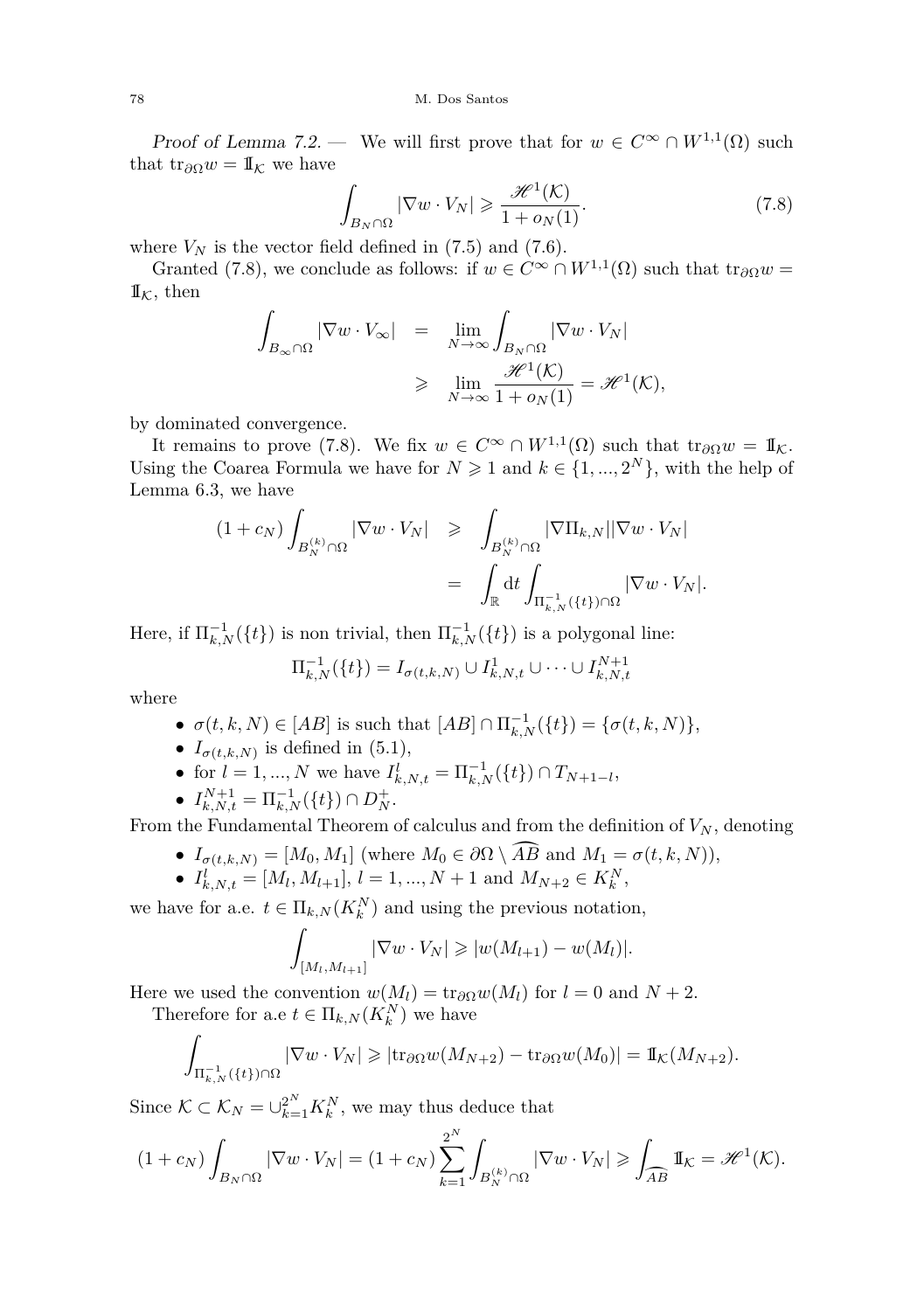The last estimate clearly implies [\(7.8\)](#page-14-0) and completes the proof of Lemma [7.2.](#page-13-1)  $\square$ 

<span id="page-15-0"></span>7.3. **Transverse argument.** We assumed that there exists a map  $u_0$  which solves Problem [\(1.2\)](#page-1-2).

We investigate the following dichotomy:

- $u_0 \not\equiv 0$  in  $\Omega \setminus B_\infty$ ;
- $u_0 \equiv 0$  in  $\Omega \setminus B_\infty$ .

We are going to prove that both cases lead to a contradiction.

7.3.1. *The case*  $u_0 \neq 0$  *in*  $\Omega \setminus B_\infty$ . We thus have Ω\*B*<sup>∞</sup>  $|u_0| > 0$ . In this case, since  $(\text{tr}_{\partial\Omega}u_0)_{|\partial\Omega\setminus\partial B_{\infty}}\equiv 0$ , we have

<span id="page-15-1"></span>
$$
\delta := \int_{\Omega \setminus B_{\infty}} |Du_0| > 0. \tag{7.9}
$$

Estimate [\(7.9\)](#page-15-1) is a direct consequence of the following lemma applied on each connected components of  $\Omega \setminus B_{\infty}$ .

<span id="page-15-2"></span>LEMMA 7.4 (Weak Poincaré lemma). — Let  $\omega \subset \mathbb{R}^2$  be an open connected set. Assume that there exist  $x_0 \in \partial \omega$  and  $r > 0$  such that  $\omega \cap B(x_0, r)$  is Lipschitz. If  $u \in BV(\omega)$  satisfies  $\text{tr}_{\partial \omega \cap B(x_0,r)} = 0$  and  $\int_{\omega} |Du| = 0$  then  $u = 0$ .

Lemma [7.4](#page-15-2) is proved in Appendix [B.4.](#page-20-2)

Recall that we fixed a sequence  $(u_n)_n \subset C^1 \cap W^{1,1}(\Omega)$  satisfying [\(7.3\)](#page-12-2). In particular, for sufficiently large *n*, we have

$$
\int_{\Omega\setminus B_{\infty}}|\nabla u_n|>\frac{\delta}{2}.
$$

Thus, from Lemma [7.2](#page-13-1) and the fact that  $|V_\infty(x)| = 1$  for a.e.  $x \in B_\infty$ ,

$$
\int_{\Omega} |\nabla u_n| \geqslant \int_{B_{\infty}} |\nabla u_n \cdot V_{\infty}| + \int_{\Omega \setminus B_{\infty}} |\nabla u_n| \geqslant \mathcal{H}^1(\mathcal{K}) + \frac{\delta}{2}.
$$

This implies

$$
\int_{\Omega} |Du_0| = \lim_{n} \int_{\Omega} |\nabla u_n| \geq \mathcal{H}^1(\mathcal{K}) + \frac{\delta}{2}
$$

which is in contradiction with  $(7.1)$ .

7.3.2. *The case*  $u_0 \equiv 0$  *in*  $\Omega \setminus B_\infty$ . We first note that, since  $\text{tr}_{\partial D_0^+} u_0 \not\equiv 0$ , there exists a triangle  $T_k^{N_0}$  such that  $\int_{T_k^{N_0}} |u_0| > 0$ . We fix such a triangle  $T_k^{N_0}$  and we let  $\alpha$  be the vertex corresponding to the right angle.

We let  $\mathcal{R} = (\alpha, \tilde{\mathbf{e}}_1, \tilde{\mathbf{e}}_2)$  be the direct orthonormal frame centered in  $\alpha$  where  $\tilde{\mathbf{e}}_2 = \nu_{\mathscr{C}_k^{N_0}}\ (\nu_{\mathscr{C}_k^{N_0}} \text{ is defined Remark 4.1.1}), i.e., \text{the directions of the new frame are}$  $\tilde{\mathbf{e}}_2 = \nu_{\mathscr{C}_k^{N_0}}\ (\nu_{\mathscr{C}_k^{N_0}} \text{ is defined Remark 4.1.1}), i.e., \text{the directions of the new frame are}$  $\tilde{\mathbf{e}}_2 = \nu_{\mathscr{C}_k^{N_0}}\ (\nu_{\mathscr{C}_k^{N_0}} \text{ is defined Remark 4.1.1}), i.e., \text{the directions of the new frame are}$ given by the side of the right-angle of  $T_k^{N_0}$ .

It is clear that for  $N \ge N_0$  we have  $V_N \equiv \tilde{e}_2$  in  $T_i$  $T_k^{N_0}$ .

By construction of  $B_{\infty}$ ,  $T_k^{N_0} \cap B_{\infty}$  is a union of segments parallel to  $\tilde{e}_2$ , *i.e.*  $\mathbb{1}_{B_{\infty}|T_k^{N_0}}(s,t)$  depends only on the first variable "*s*" in the frame  $\tilde{\mathcal{R}}$ . *k*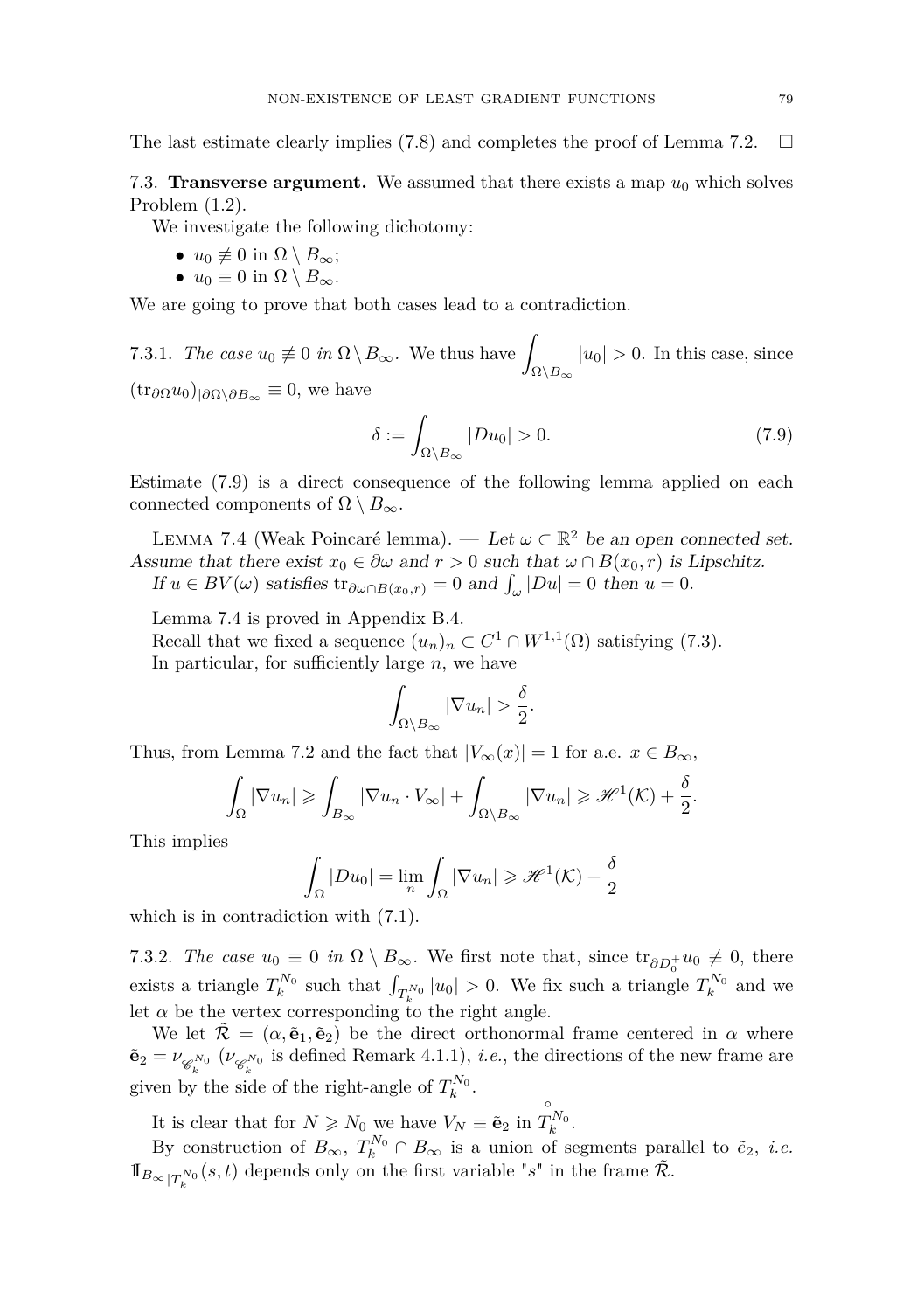Since  $\int_{T_k^{N_0}} |u_0| > 0$ , in the frame  $\tilde{\mathcal{R}}$ , we may find  $a, b, c, d \in \mathbb{R}$  such that, considering the rectangle (whose sides are parallel to the direction of  $\mathcal{R}$ )

$$
\mathcal{P} := \{ \alpha + s\tilde{\mathbf{e}}_1 + t\tilde{\mathbf{e}}_2 \, : \, (s,t) \in [a,b] \times [c,d] \} \subset T_k^{N_0}
$$

we have

$$
\int_{\mathcal{P}}|u_0|>0.
$$

Since from Lemma [6.1](#page-10-0) the set  $B_{\infty}$  has an empty interior (and that  $\mathbb{I}_{B_{\infty}|T_k^{N_0}}(s,t)$ depends only on the first variable in the frame  $\tilde{\mathcal{R}}$ ), we may find  $a' < b'$  such that

- $[a', b'] \times [c, d] \subset [a, b] \times [c, d],$
- $S \cap B_{\infty} = \emptyset$  with  $S := \{ \alpha + s\tilde{\mathbf{e}}_1 + t\tilde{\mathbf{e}}_2 : (s, t) \in \{a', b'\} \times [c, d] \}$
- $\bullet$   $\delta :=$  $\mathcal{P}_{p}$  |u<sub>0</sub>| > 0 with  $\mathcal{P}' := {\alpha + s\tilde{\mathbf{e}}_1 + t\tilde{\mathbf{e}}_2 : (s,t) \in [a',b'] \times [c,d]}$ .

Moreover, since S and  $B_{\infty}$  are compact sets with empty intersection, we may find  $V$ , an open neighborhood of S such that dist( $V, B_{\infty}$ ) > 0.

Noting that  $u_0 \equiv 0$  in  $\Omega \setminus B_{\infty}$ , from Lemma [A.1](#page-16-0) (in Appendix [A\)](#page-16-1) it follows that for sufficiently large *n* we have

•  $u_n \equiv 0$  in S. • 1  $\int_{\mathcal{P}'} |u_n| > \frac{\delta}{2}$  $\frac{3}{2}$ .

Consequently, from a standard Poincaré inequality

$$
\int_{\mathcal{P}'} |\partial_{\tilde{\mathbf{e}}_1} u_n| \geqslant \frac{2}{b'-a'} \int_{\mathcal{P}'} |u_n| > \frac{\delta}{b'-a'} =: \delta'.
$$

Therefore  $\int_{\mathcal{P}'} |\partial_{\tilde{\mathbf{e}}_1} u_n| > \delta', \int_{\mathcal{P}'} |\partial_{\tilde{\mathbf{e}}_2} u_n| \leq 2\mathcal{H}^1(\mathcal{K})$  and then by Lemma 3.3 in [\[3\]](#page-29-0) we obtain:

$$
\int_{\mathcal{P}'} |\nabla u_n| \geqslant \int_{\mathcal{P}'} |\partial_{\tilde{\mathbf{e}}_2} u_n| + \frac{\delta'^2}{4\mathscr{H}^1(\mathcal{K}) + \delta'}.
$$

Thus, from Lemma [7.2,](#page-13-1) for sufficiently large *n*:

$$
\int_{\Omega} |\nabla u_n| \geqslant \mathcal{H}^1(\mathcal{K}) + \frac{\delta^{\prime 2}}{4\mathcal{H}^1(\mathcal{K}) + \delta^{\prime}} - o_n(1).
$$

From the convergence in  $BV$ -norm of  $u_n$  to  $u_0$  we have

$$
\int_{\Omega} |Du_0| \geqslant \mathcal{H}^1(\mathcal{K}) + \frac{\delta'^2}{4\mathcal{H}^1(\mathcal{K}) + \delta'}.
$$

Clearly this last assertion contradicts [\(7.1\)](#page-12-1) and ends the proof of Theorem [1.1.](#page-1-1)

## **APPENDICES**

# Appendix A. A smoothing result

<span id="page-16-1"></span>We first state a standard approximation lemma for *BV* -functions.

<span id="page-16-0"></span>LEMMA A.1. — Let  $\Omega \subset \mathbb{R}^2$  be a bounded Lipschitz open set and let  $u \in$  $BV(\Omega)$ . There exists a sequence  $(u_n)_n \subset C^1(\Omega)$  such that

- (1)  $u_n \stackrel{\text{strictly}}{\longrightarrow} u$  in the sense that  $u_n \to u$  in  $L^1(\Omega)$  and  $\int_{\Omega}|\nabla u_n| \rightarrow \int_{\Omega}$ |*Du*|,
- (2)  $tr_{\partial\Omega}u_n = tr_{\partial\Omega}u$  for all *n*,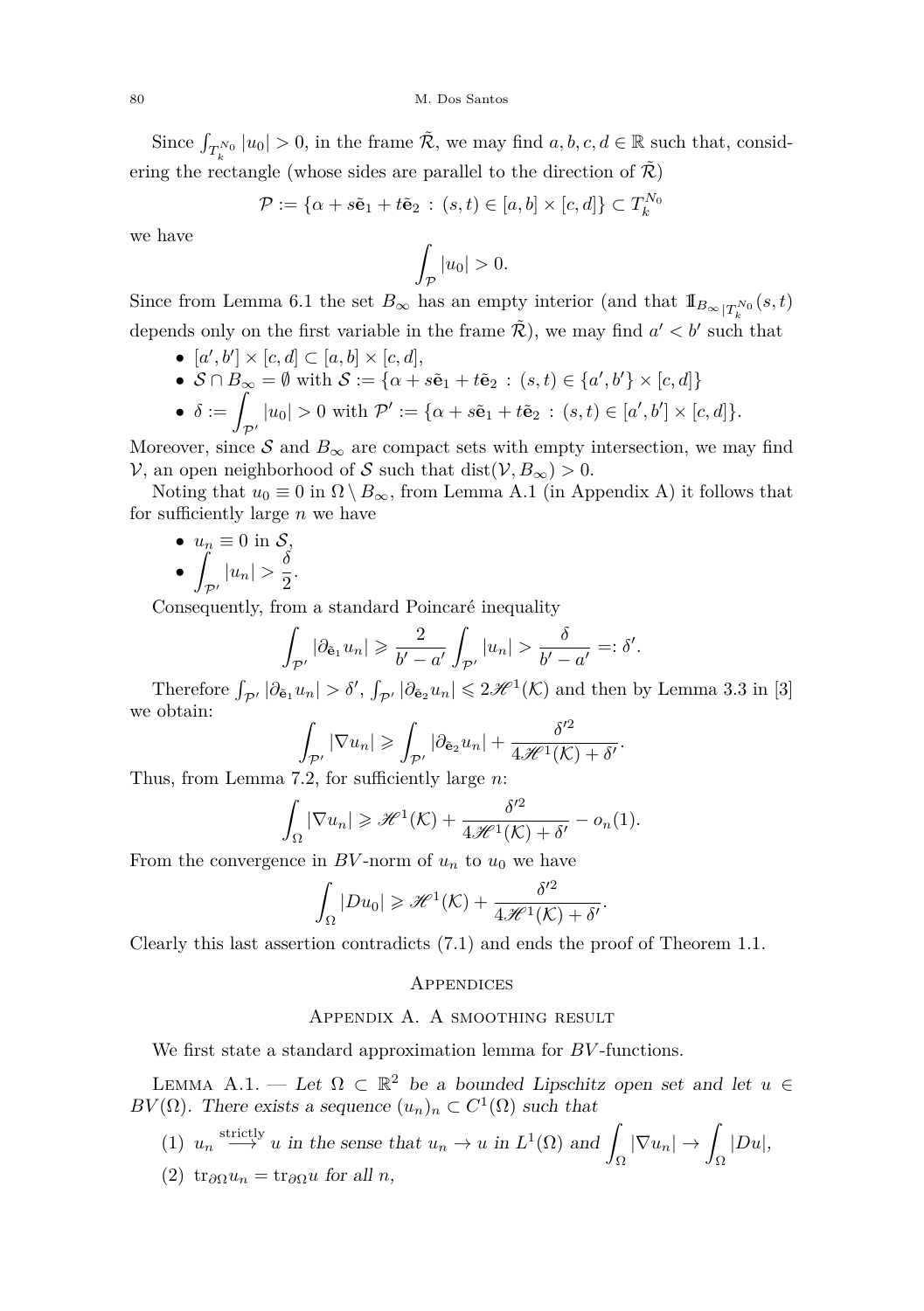(3) for  $k \in \{1, 2\}$ ,

$$
\int_{\Omega} |\partial_k u_n| \to \int_{\Omega} |D_k u| := \sup \left\{ \int_{\Omega} u \partial_k \xi \, : \, \xi \in C^1_c(\Omega, \mathbb{R}) \text{ and } |\xi| \leqslant 1 \right\},\,
$$

(4) If  $u = 0$  outside a compact set  $L \subset \overline{\Omega}$  and if  $\omega$  is an open set such that  $dist(\omega, L) > 0$  then, for large *n*,  $u_n = 0$  in  $\omega$ .

Proof. — The first assertion is quite standard. It is for example proved in [\[1\]](#page-29-3)[Theorem 1]. We present below the classical example of sequence for such approximation result (we follow the presentation of [\[2\]](#page-29-2)[Theorem 1.17]).

Let  $\Omega \subset \mathbb{R}^2$  be a bounded Lipschitz open set and let  $u \in BV(\Omega)$ .

For  $n \geq 1$ , we let  $\varepsilon = 1/n$ . We may fix  $m \in \mathbb{N}^*$  sufficiently large such that letting for  $k \in \mathbb{N}$ 

$$
\Omega_k = \left\{ x \in \Omega \, : \, \text{dist}(x, \partial \Omega) > \frac{1}{m+k} \right\}
$$

we have

$$
\int_{\Omega\setminus\Omega_0}|Du|<\varepsilon.
$$

We fix now  $A_1 := \Omega_2$  and for  $i \in \mathbb{N} \setminus \{0,1\}$  we let  $A_i = \Omega_{i+1} \setminus \overline{\Omega_{i-1}}$ . It is clear that  $(A_i)_{i\geq 1}$  is a covering of  $\Omega$  and that each point in  $\Omega$  belongs to at most three of the sets  $(A_i)_{i \geq 1}$ .

We let  $(\varphi_i)_{i\geqslant1}$  be a partition of unity subordinate to the covering  $(A_i)_{i\geqslant1}$ , *i.e.*,  $\varphi_i \in C_c^{\infty}(A_i)$ ,  $0 \le \varphi_i \le 1$  and  $\sum_{i \ge 1} \varphi_i = 1$  in  $\Omega$ .

We let  $\eta \in C_c^{\infty}(\mathbb{R}^2)$  be such that  $\text{supp}(\eta) \subset B(0,1)$ ,  $\eta \geq 0$ ,  $\int \eta = 1$  and for  $x \in \mathbb{R}^2$   $\eta(x) = \eta(|x|)$ . For  $t > 0$  we let  $\eta_t = t^{-2}\eta(\cdot/t)$ .

As explained in [\[2\]](#page-29-2), for  $i \geq 1$ , we may choose  $\varepsilon_i \in (0, \varepsilon)$  sufficiently small such that

$$
\begin{cases} \sup p(\eta_{\varepsilon_i} * (u\varphi_i)) \subset A_i \\ \int_{\Omega} |\eta_{\varepsilon_i} * (u\varphi_i) - u\varphi_i| < \frac{\varepsilon}{2^i} \\ \int_{\Omega} |\eta_{\varepsilon_i} * (u\nabla\varphi_i) - u\nabla\varphi_i| < \frac{\varepsilon}{2^i} .\end{cases}
$$

*.*

Here ∗ is the convolution operator.

Define

$$
u_n := \sum_{i \geq 1} \eta_{\varepsilon_i} * (u\varphi_i).
$$

In some neighborhood of each point  $x \in \Omega$  there are only finitely many nonzero terms in the sum defining  $u_n$ . Thus  $u_n$  is well defined and smooth in Ω.

Moreover, we may easily check that

$$
||u_n - u||_{L^1(\Omega)} + \left| \int_{\Omega} |Du| - \int_{\Omega} |\nabla u_n| \right| < \varepsilon \text{ (here } \varepsilon = 1/n).
$$

The previous estimate proves that  $(u_n)$  satisfies the first assertion, *i.e.*  $u_n \stackrel{\text{strictly}}{\longrightarrow} u$ .

As claimed in [\[2\]](#page-29-2)[Remark 2.12] we have  $\text{tr}_{\partial\Omega}u_n = \text{tr}_{\partial\Omega}u$  for all *n*. Thus the second assertion is satisfied.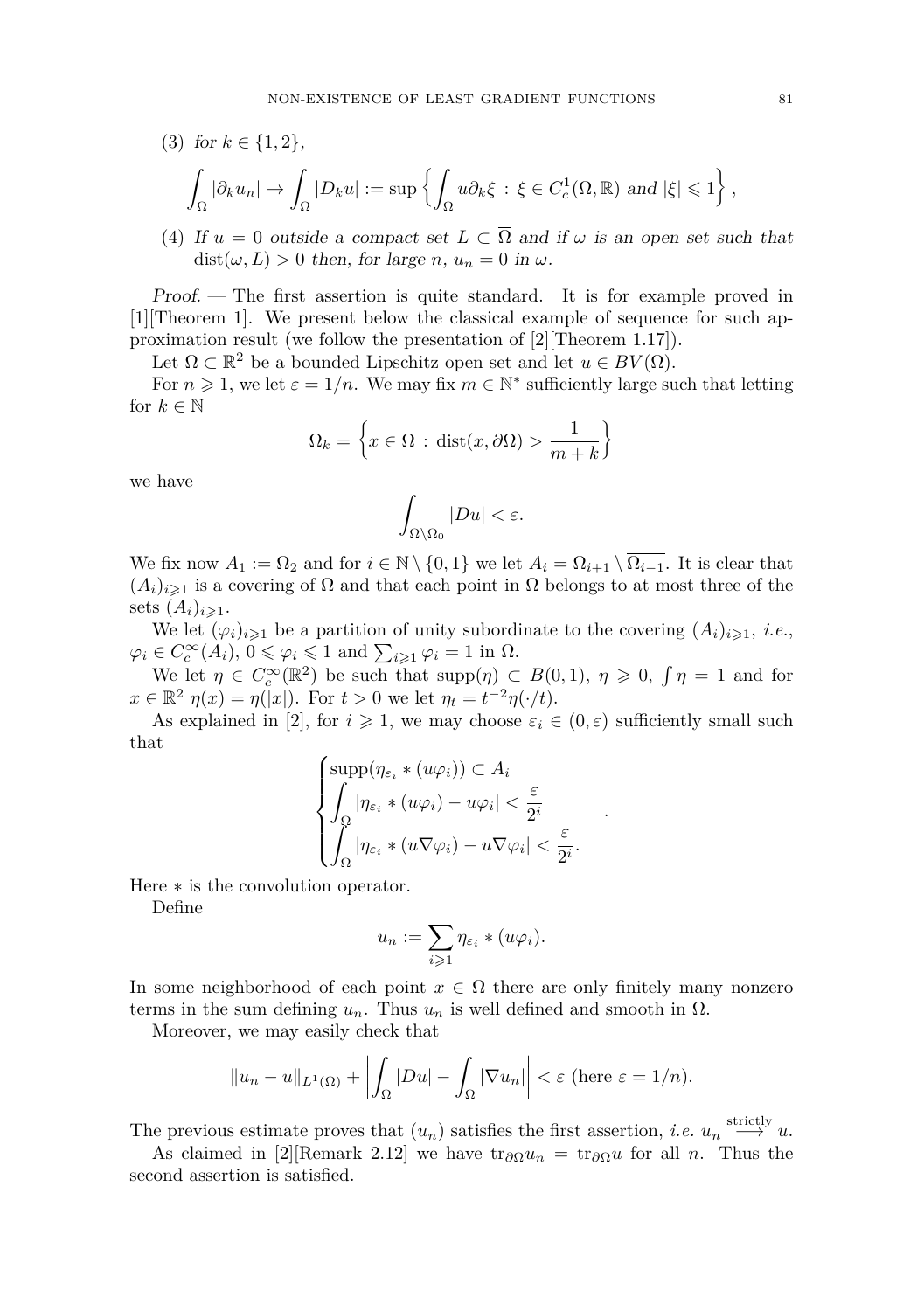We now prove the third assertion. Since  $u_n \to u$  in  $L^1(\Omega)$ , by inferior semi continuity we easily get for  $k \in \{1, 2\}$ 

$$
\int_{\Omega} |D_k u| \leqslant \liminf_{n \to \infty} \int_{\Omega} |\partial_k u_n|.
$$

We now prove  $\int$  $\int_{\Omega} |D_k u| \geqslant \limsup_{n \to \infty} \int_{\Omega} |\partial_k u_n|.$ 

Let  $\xi \in C_c^1(\Omega, \mathbb{R})$  with  $|\xi| \leq 1$ . Since  $\eta$  is a symmetric mollifier and  $\sum \varphi_i = 1$  we have

$$
\int_{\Omega} u_n \partial_k \xi = \sum_{i \geq 1} \int_{\Omega} \eta_{\varepsilon_i} * (u\varphi_i) \partial_k \xi
$$
  
\n
$$
= \sum_{i \geq 1} \int_{\Omega} u\varphi_i \partial_k (\eta_{\varepsilon_i} * \xi)
$$
  
\n
$$
= \sum_{i \geq 1} \int_{\Omega} u \partial_k [\varphi_i (\eta_{\varepsilon_i} * \xi)] - \sum_{i \geq 1} \int_{\Omega} u \partial_k \varphi_i (\eta_{\varepsilon_i} * \xi)
$$
  
\n
$$
= \sum_{i \geq 1} \int_{\Omega} u \partial_k [\varphi_i (\eta_{\varepsilon_i} * \xi)] - \sum_{i \geq 1} \int_{\Omega} \xi [\eta_{\varepsilon_i} * (u \partial_k \varphi_i) - u \partial_k \varphi_i].
$$

On the one hand we have (note that  $\varphi_i(\eta_{\varepsilon_i} * \xi) \in C_c^1(A_i)$  and  $|\varphi_i(\eta_{\varepsilon_i} * \xi)| \leq 1$ )

$$
\left| \sum_{i \geq 1} \int_{\Omega} u \partial_{k} [\varphi_{i} (\eta_{\varepsilon_{i}} * \xi)] \right| = \left| \int_{A_{1}} u \partial_{k} [\varphi_{i} (\eta_{\varepsilon_{i}} * \xi)] + \sum_{i \geq 2} \int_{A_{i}} u \partial_{k} [\varphi_{i} (\eta_{\varepsilon_{i}} * \xi)] \right|
$$
  

$$
\leq \int_{\Omega} |D_{k} u| + \sum_{i \geq 2} \int_{A_{i}} |D_{k} u|
$$
  

$$
\leq \int_{\Omega} |D_{k} u| + 3 \int_{\Omega \setminus \Omega_{0}} |D_{k} u|
$$
  

$$
\leq \int_{\Omega} |D_{k} u| + 3 \varepsilon.
$$

Here we used that each point in  $\Omega$  belongs to at most three of the sets  $(A_i)_{i\geqslant 1}$ , for  $i\geqslant 2$  we have  $A_i\subset \Omega\setminus \Omega_0$  and

$$
\int_{\Omega\setminus\Omega_0}|D_ku|\leqslant\int_{\Omega\setminus\Omega_0}|Du|<\varepsilon.
$$

On the other hand, since for  $i \geq 1$  $\int_{\Omega} |\eta_{\varepsilon_i} * (u\nabla \varphi_i) - u\nabla \varphi_i| < \frac{\varepsilon}{2^i}$  $\frac{1}{2^i}$ , we get

$$
\left|\sum_{i\geq 1}\int_{\Omega}\xi\left[\eta_{\varepsilon_{i}}\ast(u\partial_{k}\varphi_{i})-u\partial_{k}\varphi_{i}\right]\right|\leqslant \sum_{i\geqslant 1}\int_{\Omega}\left|\eta_{\varepsilon_{i}}\ast(u\partial_{k}\varphi_{i})-u\partial_{k}\varphi_{i}\right|<\varepsilon.
$$

Consequently

$$
\sup \left\{ \int_{\Omega} u_n \partial_k \xi \, : \, \xi \in C_c^1(\Omega, \mathbb{R}) \text{ and } |\xi| \leqslant 1 \right\} = \int_{\Omega} |\partial_k u_n| \leqslant \int_{\Omega} |D_k u| + 4\varepsilon
$$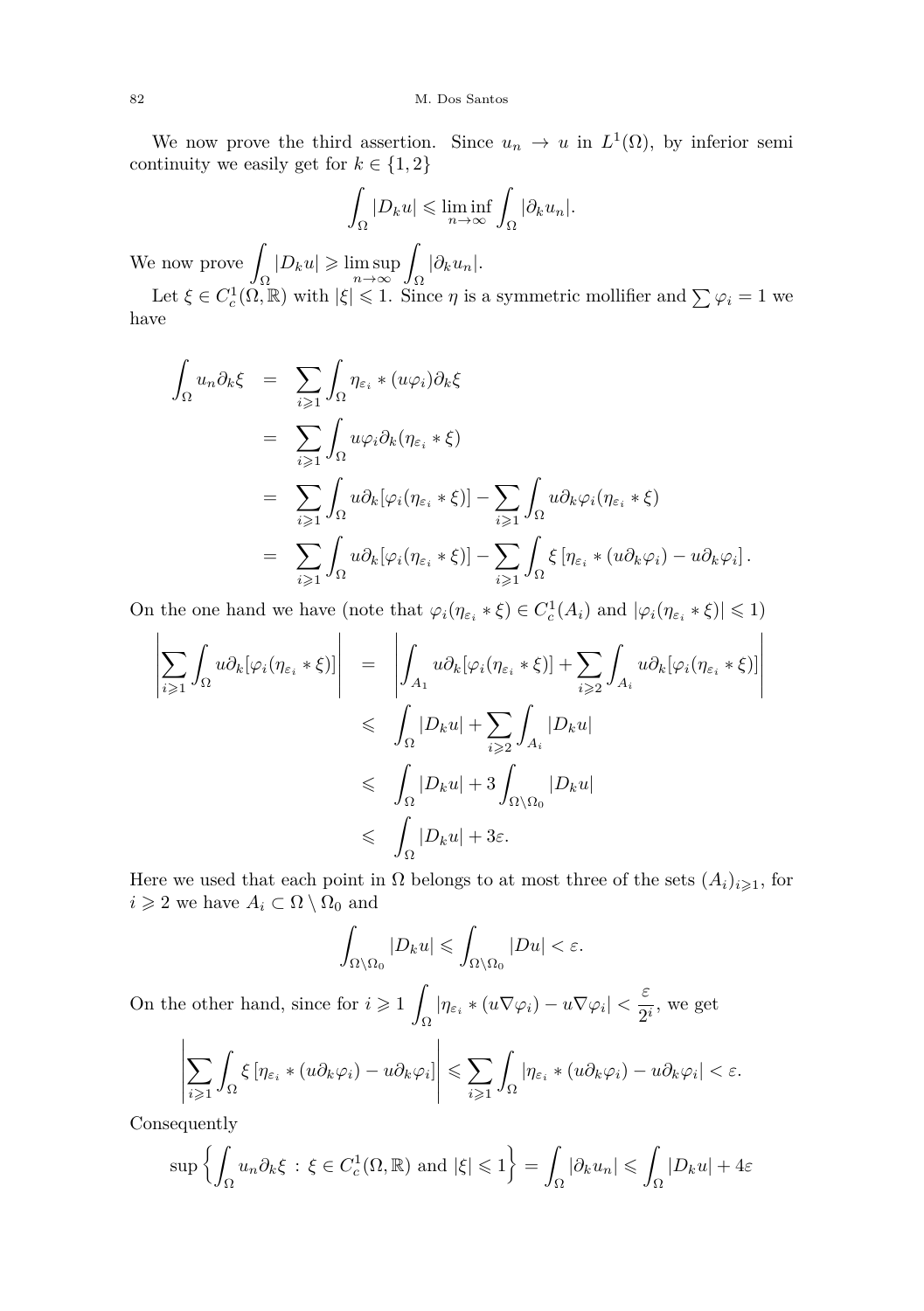and thus

$$
\limsup_{n} \int_{\Omega} |\partial_k u_n| \leqslant \int_{\Omega} |D_k u|.
$$

This inequality in conjunction with

$$
\liminf_{n} \int_{\Omega} |\partial_k u_n| \geqslant \int_{\Omega} |D_k u|
$$

proves the third assertion of Lemma [A.1.](#page-16-0)

The last assertion of Lemma [A.1](#page-16-0) is a direct consequence of the definition of the  $u_n$ 's.

Appendix B. Proofs of Lemma [2.2,](#page-2-3) Lemma [2.3,](#page-3-2) Lemma [2.4](#page-3-3) and Lemma [7.4](#page-15-2)

<span id="page-19-0"></span>B.1. **Proof of Lemma [2.2.](#page-2-3)** Let  $u \in BV(\mathcal{Q})$ . We prove that

$$
\int_{\mathcal{Q}} |D_2 u| \geqslant \int_0^1 |\text{tr}_{\partial \mathcal{Q}} u(\cdot, 0) - \text{tr}_{\partial \mathcal{Q}} u(\cdot, 1)|.
$$

From Lemma [A.1,](#page-16-0) there exists  $(u_n)_n \subset C^1(\mathcal{Q})$  with  $\text{tr}_{\partial \mathcal{Q}} u_n = \text{tr}_{\partial \mathcal{Q}} u$  and such that  $u_n \stackrel{\text{strictly}}{\longrightarrow} u$  and

$$
\int_{\mathcal{Q}}|\partial_2 u_n| \to \int_{\mathcal{Q}}|D_2 u|.
$$

From Fubini's theorem and the Fundamental theorem of calculus we have

$$
\int_{Q} |\partial_2 u_n| = \int_0^1 dx_1 \int_0^1 |\partial_2 u_n(x_1, x_2)| dx_2
$$
  
\n
$$
\geq \int_0^1 dx_1 \left| \int_0^1 \partial_2 u_n(x_1, x_2) dx_2 \right|
$$
  
\n
$$
= \int_0^1 dx_1 |tr_{\partial Q} u_n(x_1, 1) - tr_{\partial Q} u_n(x_1, 0)|
$$
  
\n
$$
= \int_0^1 |tr_{\partial Q} u(\cdot, 1) - tr_{\partial Q} u(\cdot, 0)|.
$$

Since  $\int_{Q} |\partial_2 u_n| \to \int_{Q} |D_2 u|$ , Lemma [2.2](#page-2-3) is proved.

<span id="page-19-1"></span>B.2. **Proof of Lemma [2.3.](#page-3-2)** Let  $\Omega$  be a planar open set. Let  $u \in BV(\Omega)$  be such that

$$
\int_{\Omega} |Du| = \int_{\Omega} |D_2 u|.
$$

We prove that  $\overline{Z}$  $|D_1 u| = 0$ . We argue by contradiction and we assume that Z  $\binom{|D_1u|}{\Omega} > 0$ , *i.e.*, there exists  $\xi \in C_c^1(\Omega)$  such that  $|\xi| \leq 1$  and

$$
\eta := \int_{\Omega} u \partial_1 \xi > 0.
$$

Let  $(\xi_n)_n \subset C_c^1(\Omega)$  be such that  $|\xi_n| \leq 1$  and

$$
\eta_n := \int_{\Omega} u \partial_2 \xi_n \to \int_{\Omega} |D_2 u|.
$$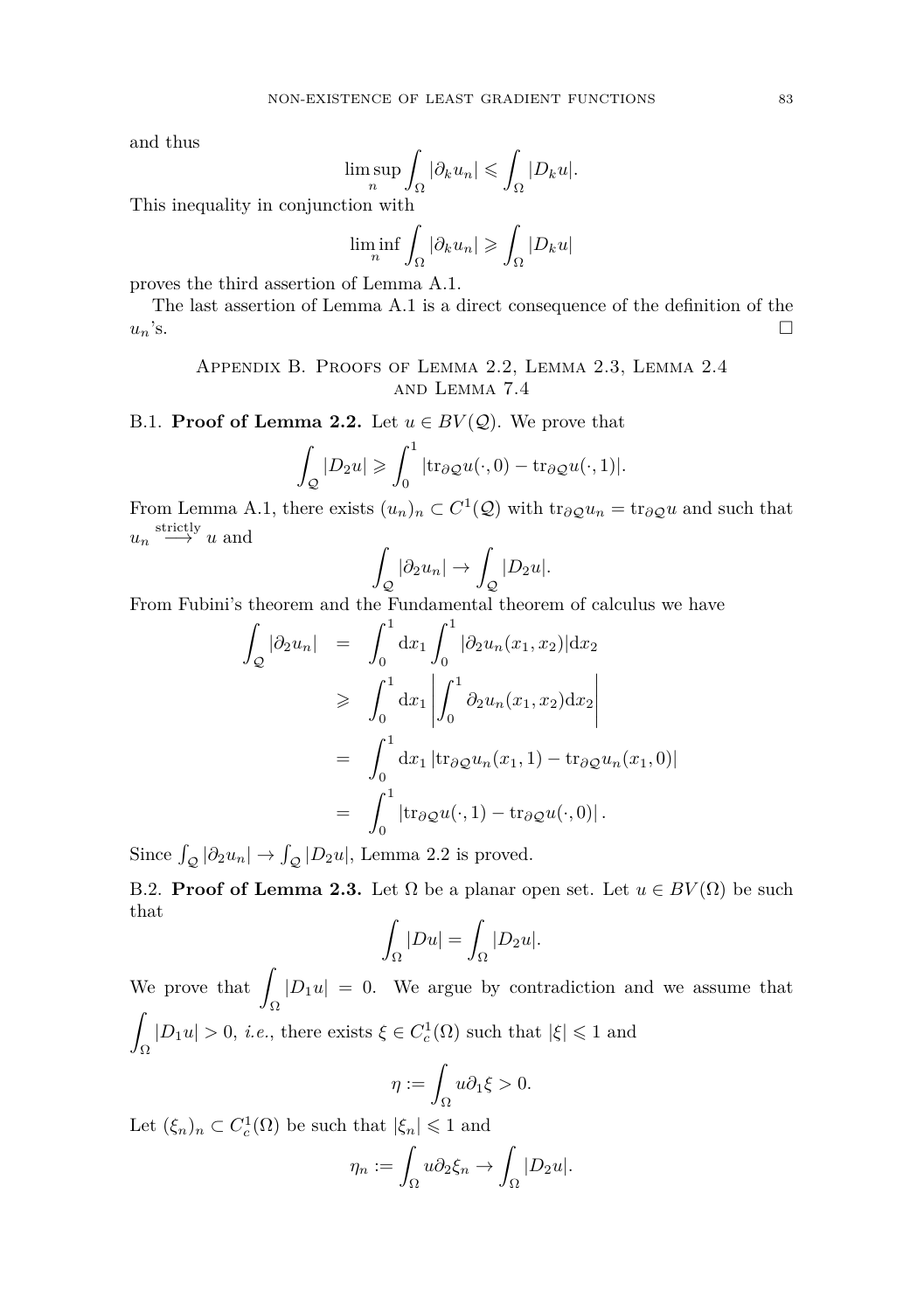For  $(\alpha, \beta) \in \{x \in \mathbb{R}^2 : |x| \leq 1\}$  we let  $\xi_{\alpha, \beta}^{(n)} = (\alpha \xi, \beta \xi_n) \in C_c^1(\Omega, \mathbb{R}^2)$ . Clearly,  $|\xi_{\alpha,\beta}^{(n)}| \leqslant 1$  and

<span id="page-20-3"></span>
$$
\int_{\Omega} |Du| \geqslant \int_{\Omega} u \operatorname{div}(\xi_{\alpha,\beta}^{(n)}) = \alpha \eta + \beta \eta_n. \tag{B.1}
$$

If we maximize the right hand side of [\(B.1\)](#page-20-3) w.r.t.  $(\alpha, \beta) \in \{x \in \mathbb{R}^2 : |x| \leq 1\}$ , then we find with  $(\alpha, \beta) = \left(\frac{\eta}{\sqrt{2\pi}}\right)$  $\frac{\eta}{\sqrt{\eta^2 + \eta_n^2}}, \frac{\eta_n}{\sqrt{\eta^2 + \eta_n^2}}$  $\eta^2 + \eta_n^2$  $\setminus$ that Z Ω  $|Du|\geqslant \sqrt{\eta^2+\eta_n^2}$  $\sum_{n=1}^{\infty}$   $\frac{1}{n^2}$   $\left(\frac{1}{n^2} + \left(\frac{1}{n^2}\right)\right)$ Ω  $|Du|\big)^2>$ Ω |*Du*|*.*

This is a contradiction.

<span id="page-20-0"></span>B.3. **Proof of Lemma [2.4.](#page-3-3)** Let  $u \in BV(\mathcal{Q})$  satisfying  $tr_{\partial \mathcal{Q}} u = 0$  in  $\{0\} \times [0,1]$ . We are going to prove that

$$
\int_{\mathcal{Q}}|u|\leqslant \int_{\mathcal{Q}}|D_1u|.
$$

Let  $(u_n)_n \subset C^1(\Omega)$  be given by Lemma [A.1.](#page-16-0) Using the Fundamental theorem of calculus we have for  $(x_1, x_2) \in \mathcal{Q}$  that

$$
|u_n(x_1, x_2)| \le \int_0^{x_1} |\partial_1 u_n(t, x_2)| dt \le \int_0^1 |\partial_1 u_n(t, x_2)| dt.
$$

Therefore, from Fubini's theorem, we get

$$
\int_{Q} |u_{n}| \leqslant \int_{Q} dx_{1} dx_{2} \int_{0}^{1} |\partial_{1} u_{n}(t,x_{2})| dt = \int_{0}^{1} dx_{2} \int_{0}^{1} |\partial_{1} u_{n}(t,x_{2})| dt = \int_{Q} |\partial_{1} u_{n}|.
$$

It suffices to see that  $\int_{\mathcal{Q}} |u_n| \to \int_{\mathcal{Q}} |u|$  and  $\int_{Q} |\partial_1 u_n| \to \int_{Q} |D_1 u|$  to get the result.

<span id="page-20-2"></span>B.4. **Proof of Lemma [7.4.](#page-15-2)** Let  $\omega \subset \mathbb{R}^2$  be an open connected set. Assume there exist  $x_0 \in \partial \omega$  and  $r > 0$  such that  $\omega \cap B(x_0, r)$  is Lipschitz.

Let  $u \in BV(\omega)$  satisfying  $\text{tr}_{\partial \omega \cap B(x_0,r)} u = 0$  and  $\int_{\omega} |Du| = 0$ . We are going to prove that  $u = 0$ . On the one hand, since  $\int_{\omega} |Du| = 0$ , we get  $u = C$  with  $C \in \mathbb{R}$  a constant. We thus have  $\text{tr}_{\partial \omega \cap B(x_0,r)} u = C$ . Consequently  $C = 0$  and  $u \equiv 0$ .

APPENDIX C. RESULTS RELATED TO THE CANTOR SET  $K$ 

# <span id="page-20-4"></span><span id="page-20-1"></span>C.1. **Justification of Remark [4.1.](#page-0-0)**[\(1\)](#page-6-2)**.** We prove the following lemma:

LEMMA C.1. — Let  $\eta > 0$  and let  $f \in C^2([0, \eta], \mathbb{R})$  be such that

$$
\eta < \frac{1}{2\|f'\|_{L^{\infty}([0,\eta])}\|f''\|_{L^{\infty}([0,\eta])}}.
$$

We denote  $C_f$  the graph of f in an orthonormal frame  $\mathcal{R}_0$ .

For  $0 \leq a \leq b \leq \eta$ , denoting C the chord  $[(a, f(a)), (b, f(b))]$ , for any straight line *D* orthogonal to  $\mathscr C$  such that  $D \cap \mathscr C \neq \emptyset$ , the straight line *D* intersects  $C_{f,a,b}$  at exactly one point, where  $C_{f,a,b}$  is the part of  $C_f$  delimited by  $(a, f(a))$  and  $(b, f(b))$ .

Remark C.2. — We may state an analog result with  $f \in C^1$  where we use the modulus of continuity of  $f'$  instead of  $||f''||_{\infty}$  in the hypothesis.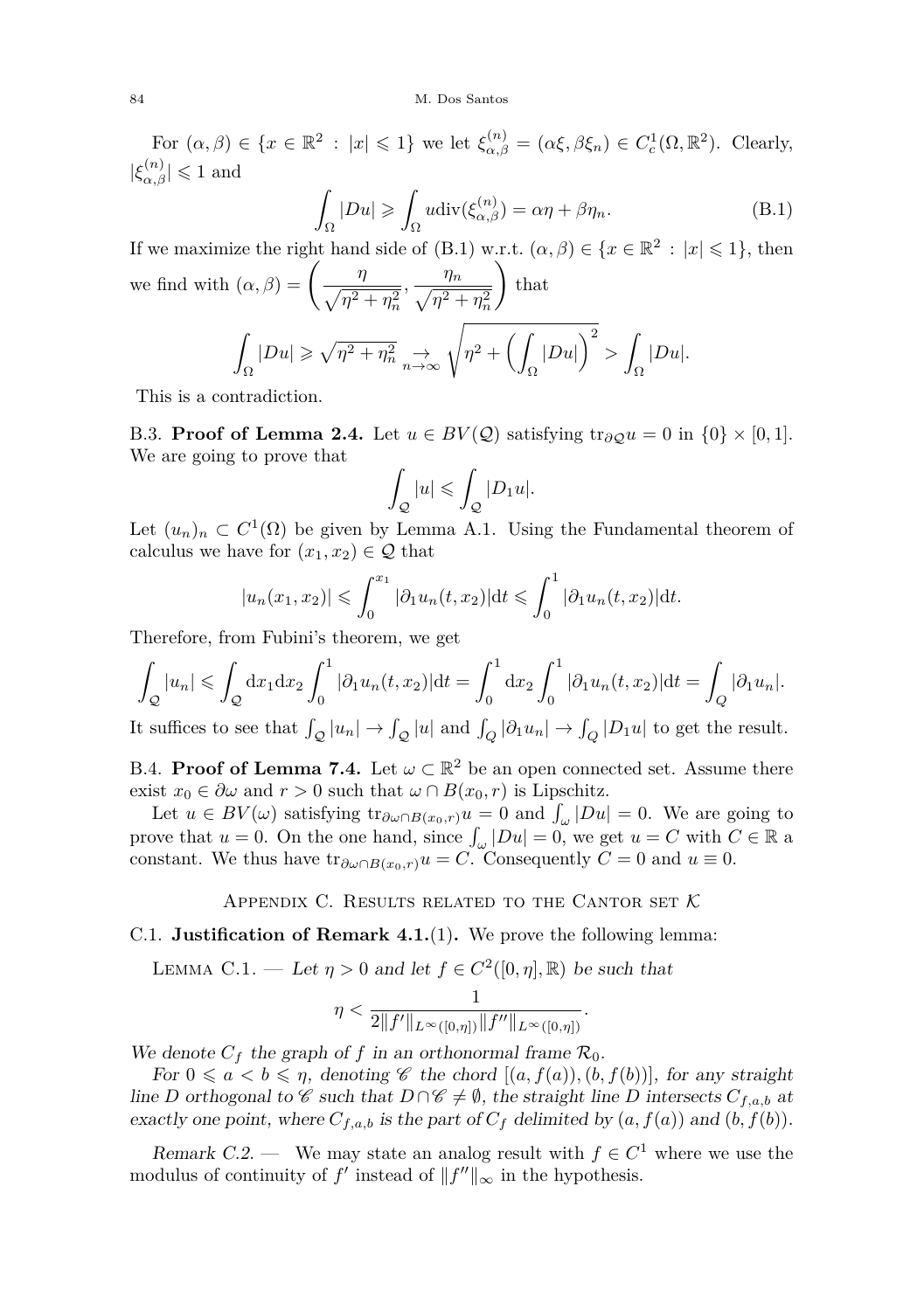*Proof.* — The key point here is uniqueness. Indeed, for  $0 \leq a < b \leq \eta$  and  $\mathscr{C}, D$ as in the lemma, we may easily prove that  $C_{f,a,b} \cap D \neq \emptyset$  by solving an equation. (We do not use  $\eta < (2||f'||_{L^{\infty}([0,\eta])}||f''||_{L^{\infty}([0,\eta])})^{-1}$  for the existence)

In contrast with the existence of an intersection point, its uniqueness is valid only for  $\eta$  not too large. To prove uniqueness we argue by contradiction and we consider *f* and *η* as in lemma and we assume that there exist two points  $0 \leq a < b \leq \eta$ such that there exist  $a \leq x < y \leq b$  such that the segments  $[(x, f(x)), (y, f(y))]$  and  $[(a, f(a)), (b, f(b))]$  are orthogonal. Note that with this hypothesis the straight line  $D := ((x, f(x)), (y, f(y)))$  is orthogonal to the chord  $\mathscr{C} := [(a, f(a)), (b, f(b))].$ 

So we get

$$
\frac{f(y) - f(x)}{y - x} = -\frac{b - a}{f(b) - f(a)}.
$$

From the Mean Value Theorem, there exist  $c \in (x, y)$  and  $\tilde{c} \in (a, b)$  such that  $f'(c) = -\frac{1}{ct}$  $\frac{1}{f'(\tilde{c})}$ . Consequently

<span id="page-21-2"></span>
$$
f'(c) \times [f'(\tilde{c}) - f'(c)] = -1 - [f'(c)]^2.
$$
 (C.1)

From the hypothesis  $\eta < (2||f'||_{L^{\infty}([0,\eta])}||f''||_{L^{\infty}([0,\eta])})^{-1}$ , we have

$$
|f'(\tilde{c}) - f'(c)| \leq \eta \|f''\|_{L^{\infty}([0,\eta])} < \frac{1}{2\|f'\|_{L^{\infty}([0,\eta])}}.
$$

Therefore, we get

$$
|f'(c) \times [f'(\tilde{c}) - f'(c)]| < \frac{1}{2}
$$

which is in contradiction with  $(C.1)$ .

<span id="page-21-1"></span>C.2. **Two preliminary results.** We first prove a standard result which states that the length of a *small* chord is a *good* approximation for the length of a curve.

<span id="page-21-0"></span>LEMMA C.3. — Let  $0 < \eta < 1$  and let  $f \in C^2([0, \eta], \mathbb{R}^+)$ . We fix an orthonormal frame and we denote  $C_f$  the graph of f in the orthonormal frame. Let  $A =$  $(a, f(a)), B = (b, f(b)) \in C_f$  (with  $0 \le a < b \le \eta$ ) and let  $\mathscr{C} = [AB]$  be the chord of  $C_f$  joining *A* and *B*. We denote  $\overline{AB}$  the arc of  $C_f$  with endpoints *A* and *B*. We have

$$
\mathscr{H}^1(\mathscr{C}) \leqslant \mathscr{H}^1(\widehat{AB}) \leqslant \mathscr{H}^1(\mathscr{C}) \left\{ 1 + (b-a) \|f''\|_{L^\infty} [2\|f'\|_{L^\infty} + \|f''\|_{L^\infty} (b-a)] \right\}.
$$

Proof. – The estimate  $\mathcal{H}^1(\mathscr{C}) \leq \mathcal{H}^1(\widehat{AB})$  is standard, we thus prove the second inequality.

On the one hand

$$
\mathcal{H}^{1}(\mathcal{C}) = \sqrt{(a-b)^{2} + [f(a) - f(b)]^{2}} = (b-a)\sqrt{1 + \left(\frac{f(a) - f(b)}{a-b}\right)^{2}}.
$$

On the other hand

$$
\mathcal{H}^1(\widehat{AB}) = \int_a^b \sqrt{1 + f'^2}.
$$

With the help of the Mean Value Theorem, there exists  $c \in (a, b)$  such that

$$
\frac{f(a) - f(b)}{a - b} = f'(c).
$$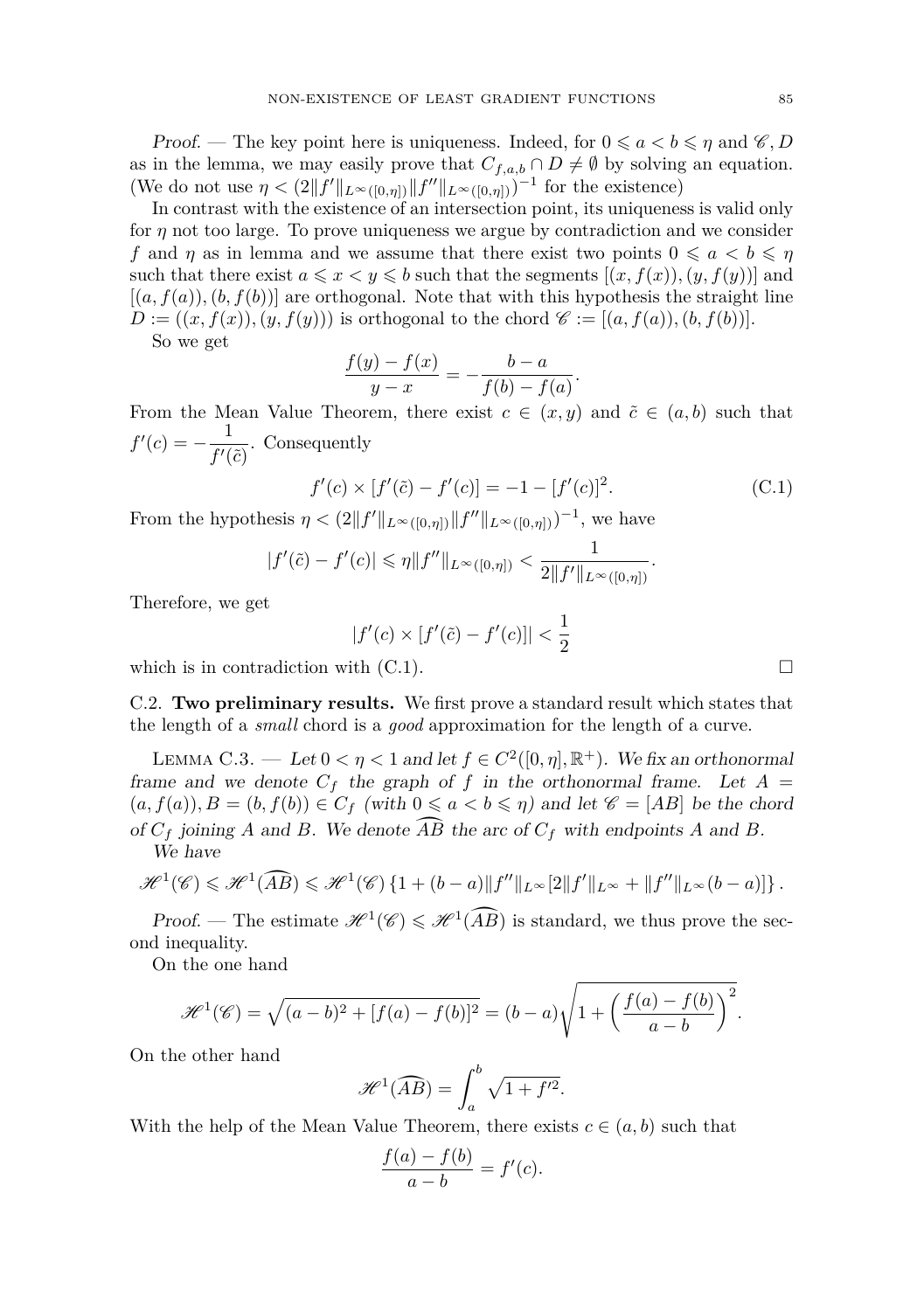Applying once again the Mean Value Theorem (to  $f'$ ), for  $x \in [a, b]$  there exists  $c_x$ between *c* and *x* such that

$$
f'(x) = f'(c) + f''(c_x)(x - c).
$$

Consequently for  $x \in [a, b]$  we have:

$$
\sqrt{1 + f'(x)^2} = \sqrt{1 + [f'(c) + f''(c_x)(x - c)]^2}
$$
  
=  $\sqrt{1 + f'(c)^2} \sqrt{1 + \frac{2f'(c)f''(c_x)(x - c) + f''(c_x)^2(x - c)^2}{1 + f'(c)^2}}$   
 $\leq \sqrt{1 + \left(\frac{f(a) - f(b)}{a - b}\right)^2} [1 + 2||f'||_{L^\infty}||f''||_{L^\infty} (b - a) + ||f''||_{L^\infty}^2 (b - a)^2].$ 

Thus we have

$$
\mathcal{H}^{1}(\widehat{AB}) = \int_{a}^{b} \sqrt{1 + f'(x)^{2}} dx
$$
  
\n
$$
\leq (b - a) \sqrt{1 + \left(\frac{f(a) - f(b)}{a - b}\right)^{2}}
$$
  
\n
$$
[1 + 2||f'||_{L^{\infty}}||f''||_{L^{\infty}}(b - a) + ||f''||_{L^{\infty}}^{2}(b - a)^{2}]
$$
  
\n
$$
= \mathcal{H}^{1}(\mathcal{C}) \{1 + (b - a)||f''||_{L^{\infty}}[2||f'||_{L^{\infty}} + ||f''||_{L^{\infty}}(b - a)]\}.
$$

We now state another technical lemma which gives an upper bound for the height of the curve w.r.t. its chord.

<span id="page-22-0"></span>LEMMA C.4. — Let  $0 \le a < b \le \eta$ ,  $f \in C^2([0, \eta], \mathbb{R}^+)$  be a strictly concave function and let  $C_f$  be the graph of *f* in an orthonormal frame. Let  $A = (a, f(a))$ and  $B = (b, f(b))$  be two points of  $C_f$ .

Assume that we have

$$
\eta < \frac{1}{2\|f'\|_{L^{\infty}([0,\eta])}\|f''\|_{L^{\infty}([0,\eta])}}
$$

 $\overline{1}$ 

in order to define for  $C \in [AB]$  (with the help of Lemma [C.1\)](#page-20-4)  $\tilde{C}$  as the unique intersection point of  $C_f$  with the line orthogonal to  $[AB]$  passing by  $C$ .

We have

$$
\mathscr{H}^1([C\tilde{C}]) \leqslant \frac{(b-a)^2 \|f''\|_{L^\infty}}{8}.
$$

Proof. — Let  $0 \le a < b \le \eta$ ,  $f \in C^2([0, \eta], \mathbb{R}^+)$  be as in Lemma [C.4.](#page-22-0) We consider the function

$$
g: [0, \eta] \rightarrow \mathbb{R}
$$
  

$$
x \mapsto f(x) - \left[ \frac{f(b) - f(a)}{b - a} (x - a) + f(a) \right].
$$

It is clear that *g* is non negative since *f* is strictly concave.

For  $C \in [AB]$ , we let  $\tilde{C}$  be as in Lemma [C.4.](#page-22-0) Then we have

$$
\sup_{C \in [AB]} \mathcal{H}^1([C\tilde{C}]) = \max_{[0,\eta]} g.
$$

Thus, it suffices to prove  $\max_{[0,\eta]} g \leqslant \frac{(b-a)^2 \|f''\|_{L^\infty}}{8}$  $\frac{15}{8}$ .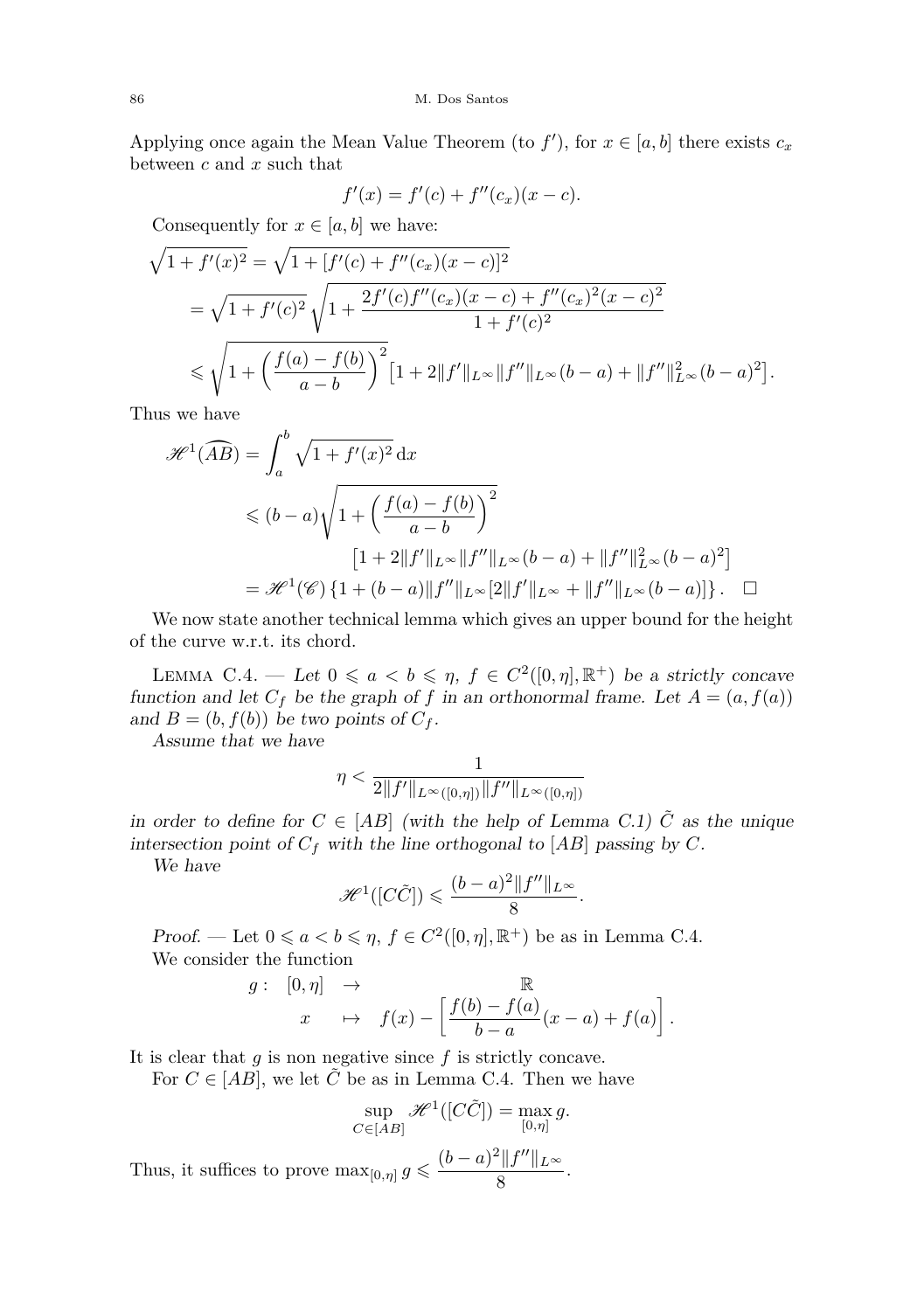Since *g* is  $C^1$  and  $g(a) = g(b) = 0$ , there exists  $c \in (a, b)$  such that

$$
g(c) = \max_{[0,\eta]} g
$$
 and  $g'(c) = 0$ .

Let  $t \in \{a, b\}$  be such that  $|t - c| \leqslant \frac{b - a}{\alpha}$  $\frac{1}{2}$ . Using a Taylor expansion, there exists  $\tilde{c}$  between  $c$  and  $t$  such that

$$
0 = g(t) = g(c) + (t - c)g'(c) + \frac{(t - c)^2}{2}g''(\tilde{c}).
$$

Thus

$$
0 \le \max_{[0,\eta]} g = g(c) = -\frac{(t-c)^2}{2}g''(\tilde{c}) \le \frac{(b-a)^2 \|f''\|_{L^\infty}}{8}.
$$

The last inequality completes the proof.  $\hfill \square$ 

# <span id="page-23-0"></span>C.3. **Proof of Proposition [4.4.](#page-7-4)** We prove that

<span id="page-23-4"></span>
$$
\liminf_{N \to \infty} \mathcal{H}^1(\mathcal{K}_N) > 0. \tag{C.2}
$$

**Step 1.** We prove that  $\max_{k=1,\dots,2^N} \mathcal{H}^1(\mathscr{C}_k^N) \leqslant \left(\frac{2}{3}\right)$ 3  $\bigg)$ <sup>N</sup>.

For  $N \geq 1$  we let  $\{K_k^N : k = 1, ..., 2^N\}$  be the set of the connected components of  $\mathcal{K}_N$ . We let  $\mathcal{C}_k^N$  be the chord of  $K_k^N$  and we define  $\mu_N = \max_{k=1,\dots,2^N} \mathcal{H}^1(\mathcal{C}_k^N)$ . Note that by  $(4.2)$  we have  $\mu_0 < 1$ .

We first prove that for  $N \geq 0$  we have

<span id="page-23-1"></span>
$$
\mu_{N+1} \leqslant \frac{2}{3} \mu_N. \tag{C.3}
$$

By induction  $(C.3)$  implies (since  $\mu_0 < 1$ )

<span id="page-23-3"></span>
$$
\mu_N \leqslant \left(\frac{2}{3}\right)^N. \tag{C.4}
$$

In order to get [\(C.3\)](#page-23-1), we prove that for  $N \geq 1$  and  $K_k^N$  a connected component of  $\mathcal{K}_N$  and  $\mathscr{C}_k^N$  its chord, we have

<span id="page-23-2"></span>
$$
\mathcal{H}^{1}(\mathcal{C}) \leqslant \frac{2\mathcal{H}^{1}(\mathcal{C}_{k}^{N})}{3} \text{ for } \mathcal{C} \in \mathcal{S}(\mathcal{C}_{k}^{N})
$$
 (C.5)

(see Definition [4.2](#page-7-3) for  $\mathcal{S}(\cdot)$ , the set of sons of a chord).

Let  $N \ge 1$ . For  $k \in \{1, ..., 2^N\}$ , we let  $K_k^N$  be a connected component of  $\mathcal{K}_N$ . We let  $K_{2k-1}^{N+1}, K_{2k}^{N+1} \in \mathcal{S}(K_k^N)$  be the curve obtained from  $K_k^N$  in the induction step.

For  $\tilde{k} \in \{2k-1, 2k\}$ , we let  $\mathcal{C}_{\tilde{k}}^{N+1}$  be the chords of  $K_{\tilde{k}}^{N+1}$ . In the frame  $\mathcal{R}_0$ , we may define four points of  $\Gamma$ ,

$$
(a_1, f(a_1)), (b_1, f(b_1)), (a_2, f(a_2)), (b_2, f(b_2)),
$$

with  $0 < a_1 < b_1 < a_2 < b_2 < \eta$ , such that:

- the endpoints of  $K_{2k-1}^{N+1}$  are  $(a_1, f(a_1))$  and  $(b_1, f(b_1));$
- the endpoints of  $K_{2k}^{N+1}$  are  $(a_2, f(a_2))$  and  $(b_2, f(b_2))$ ;
- the endpoints of  $K_k^N$  are  $(a_1, f(a_1))$  and  $(b_2, f(b_2))$ .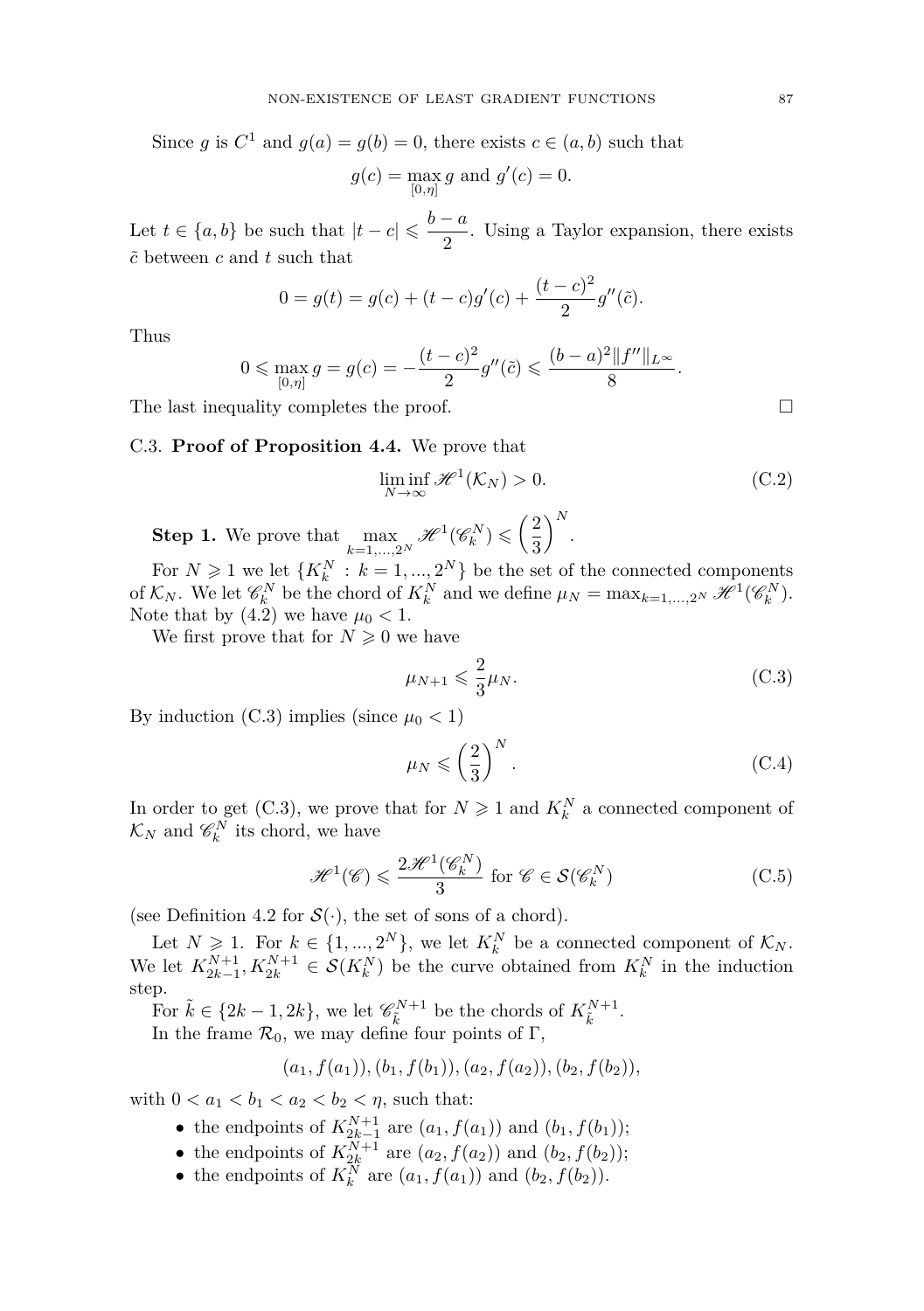#### 88 M. Dos Santos

In the frame  $\mathcal{R}_0$  we let  $(\alpha_1, \beta_1), (\alpha_2, \beta_2)$  be the coordinates of the points of  $\mathscr{C}_k^N$  such that for  $l \in \{1, 2\}$ , the triangles whose vertices are  $\{(a_l, f(a_l))$ ;  $(b_l, f(b_l))$ ;  $(\alpha_l, \beta_l)\}$ are right angled in  $(\alpha_l, \beta_l)$ .

We denote

- $\mathcal{I}_1$  the segment  $[(b_1, f(b_1)); (\alpha_1, \beta_1)];$
- $\mathcal{I}_2$  the segment  $[(a_2, f(a_2)); (\alpha_2, \beta_2)].$

From the construction of  $K_{2k-1}^{N+1}$  and  $K_{2k}^{N+1}$  and from the Pythagorean theorem we have for  $l = 1, 2$ 

$$
\mathscr{H}^1(\mathscr{C}^{N+1}_{2k-2+l})^2=\mathscr{H}^1(\mathcal{I}_l)^2+\left(\frac{\mathscr{H}^1(\mathscr{C}^N_k)-\mathscr{H}^1(\mathscr{C}^N_k)^2}{2}\right)^2.
$$

Using Lemma [C.4](#page-22-0) we get that

$$
\mathscr{H}^1(\mathcal{I}_l)\leqslant (b_2-a_1)^2\|f''\|_{L^\infty}.
$$

On the other hand we have obviously  $b_2 - a_1 \leq \mathcal{H}^1(\mathcal{C}_k^N)$ . Consequently we get

$$
\mathcal{H}^{1}(\mathscr{C}_{2k-2+l}^{N+1})^{2} \leq \mathcal{H}^{1}(\mathscr{C}_{k}^{N})^{4} \|f^{\prime\prime}\|_{L^{\infty}}^{2} + \left(\frac{\mathcal{H}^{1}(\mathscr{C}_{k}^{N}) - \mathcal{H}^{1}(\mathscr{C}_{k}^{N})^{2}}{2}\right)^{2} \leq \mathcal{H}^{1}(\mathscr{C}_{k}^{N})^{4} \|f^{\prime\prime}\|_{L^{\infty}}^{2} + \frac{\mathcal{H}^{1}(\mathscr{C}_{k}^{N})^{2}}{4}.
$$

Therefore

$$
\mathscr{H}^1(\mathscr{C}^{N+1}_{2k-2+l})\leqslant \frac{\mathscr{H}^1(\mathscr{C}^N_k)}{2}\sqrt{1+4\|f^{\prime\prime}\|_{L^\infty}^2\mathscr{H}^1(\mathscr{C}^N_k)^2},
$$

thus using  $(4.3)$  we get

$$
\mathcal{H}^1(\mathscr{C}_{2k-2+l}^{N+1}) \leqslant \frac{2\mathcal{H}^1(\mathscr{C}_k^N)}{3}.
$$

The last estimate gives [\(C.5\)](#page-23-2) and thus [\(C.4\)](#page-23-3) holds.

**Step 2.** We prove that  $\liminf_{N \to \infty}$  $\sum_{n=1}^{N}$ *k*=1  $\mathscr{H}^1(\mathscr{C}_k^N) > 0.$ For  $N \geqslant 1$ , we let

$$
c_N = \sum_{k=1}^{2^N} \mathcal{H}^1(\mathcal{C}_k^N).
$$

The main ingredient in this step consists in noting that a son of  $\mathcal{C}_k^N$  is a hypothenuse of a right angled triangle which admits a cathetus of length

$$
\frac{\mathscr{H}^1(\mathscr{C}_k^N)-\mathscr{H}^1(\mathscr{C}_k^N)^2}{2}.
$$

Consequently we have

$$
\mathcal{H}^{1}(\mathscr{C}_{2k-1}^{N+1}) + \mathcal{H}^{1}(\mathscr{C}_{2k}^{N+1}) \geq \mathcal{H}^{1}(\mathscr{C}_{k}^{N}) - \mathcal{H}^{1}(\mathscr{C}_{k}^{N})^{2}.
$$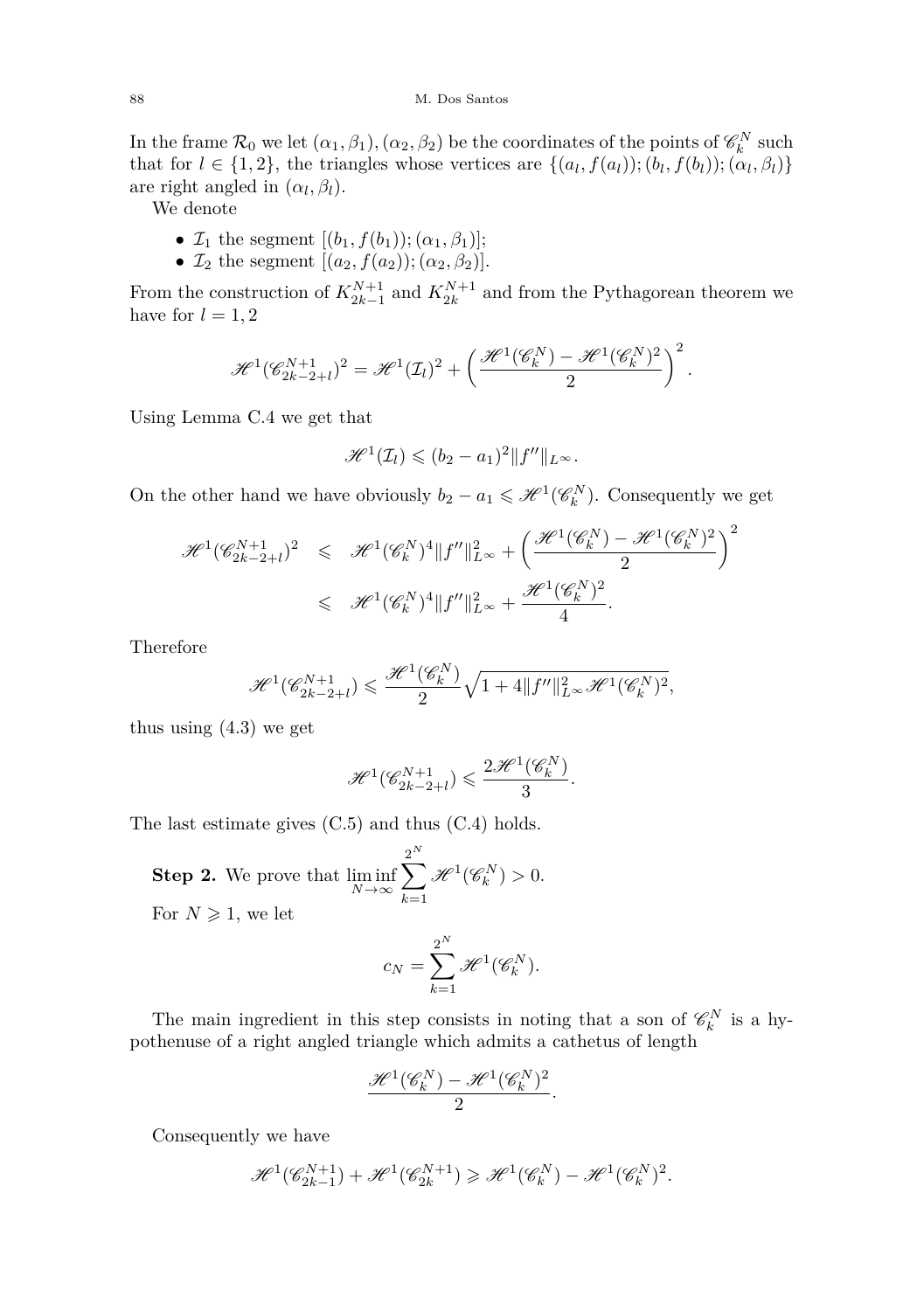Thus, summing the previous inequality for  $k = 1, ..., 2^N$  we get

$$
c_{N+1} = \sum_{k=1}^{2^N} \mathcal{H}^1(\mathcal{C}_{2k-1}^{N+1}) + \mathcal{H}^1(\mathcal{C}_{2k}^{N+1}) \ge \sum_{k=1}^{2^N} \mathcal{H}^1(\mathcal{C}_k^N)[1 - \mathcal{H}^1(\mathcal{C}_k^N)]
$$
  

$$
\ge c_N(1 - \mu_N) \ge c_N \left[1 - \left(\frac{2}{3}\right)^N\right].
$$

By induction for  $N \geqslant 2$ 

$$
c_N \geqslant c_1 \prod_{k=1}^{N-1} \left[ 1 - \left(\frac{2}{3}\right)^k \right] = c_1 \times \exp\left[\sum_{k=1}^{N-1} \ln\left[1 - \left(\frac{2}{3}\right)^k\right] \right].
$$

It is clear that  $\liminf_{N} \sum_{l=1}^{N-1} \ln \left[1 - \left(\frac{2}{3}\right)^k \right] > -\infty$ , thus  $\liminf_{N} c_N > 0$ .

**Step 3.** We prove [\(C.2\)](#page-23-4).

Since for a connected component  $K_k^N$  of  $\mathcal{K}_N$  and its chord  $\mathscr{C}_k^N$  we have  $\mathscr{H}^1(K_k^N) \geq \mathscr{H}^1(\mathscr{C}_k^N),$ 

<span id="page-25-0"></span>we obtain [\(C.2\)](#page-23-4) from Step 2.

# Appendix D. A fundamental ingredient in the construction OF THE  $\tilde{\Psi}_N$ 'S

In this section we use the notation of Sections [4](#page-5-0) and [5.](#page-8-0)

<span id="page-25-1"></span>LEMMA D.1. — Let  $\gamma \subset \widehat{AB}$  be a curve and let  $\mathscr C$  be its chord. We let  $\gamma_1, \gamma_2$  be the curves included in  $\gamma$  obtained by the induction construction represented Figure [4.1](#page-7-0) (section [4.2\)](#page-6-4). For  $l = 1, 2$ , we denote also by  $\mathcal{C}_l$  the chord of  $\gamma_l$  and by  $T_l$  the right-angled triangle having  $\mathcal{C}_l$  as side of the right-angle and having its hypothenuse included in  $\mathscr{C}$ .

If  $\mathcal{H}^1(\mathscr{C}) < \min\{2^{-1}, (4||f''||_{L^{\infty}}^2)^{-2}\}\$ , then the hypothenuses of the triangles  $T_1$ and  $T_2$  have their length strictly lower than  $\frac{\mathcal{H}^1(\mathscr{C})}{2}$  $\frac{1}{2}$ . In particular the triangles  $T_1$ and  $T_2$  are disjoint.

<span id="page-25-2"></span>Remark D.2. – From [\(4.2\)](#page-6-1), we know that  $\mathcal{C}_0 = \mathcal{C}_1^0$  is such that  $\mathcal{H}^1(\mathcal{C}_1^0)$  $\min\{2^{-1}, (4||f''||_{L^{\infty}}^2)^{-2}\}.$  From [\(C.3\)](#page-23-1) we have that for  $N \geq 1$  and  $k \in \{1, ..., 2^N\}$ we have  $\mathscr{H}^1(\mathscr{C}_{k}^N) < \mathscr{H}^1(\mathscr{C}_{1}^0) < \min\{2^{-1}, (4||f''||_{L^{\infty}}^2)^{-2}\}.$ 

Therefore with the help of Lemma [D.1,](#page-25-1) for  $N \geq 1$ , the triangles  $T_k^N$ 's are pairwise disjoint.

Proof. — We model the statement by denoting  $\{M, Q\}$  the set of endpoints of *γ* and *N* and *P* are points such that:

- *M, N* are the endpoints of  $\gamma_1$ ,
- *P, Q* are the endpoints of  $\gamma_2$ .

We denote  $\delta := \mathcal{H}^1([MQ]) = \mathcal{H}^1(\mathcal{C}) < \min\{2^{-1}, (4||f''||^2_{L^{\infty}})^{-2}\}.$ 

We fix an orthonormal frame  $\tilde{\mathcal{R}}$  with the origin in *M*, with the *x*-axis  $(MQ)$  and such that *N, P, Q* have respectively for coordinates  $(x_1, y_1)$ ,  $(x_2, y_2)$  and  $(x_3, 0)$ , where  $0 < x_1 < x_2 < x_3$  and  $y_1, y_2 > 0$ .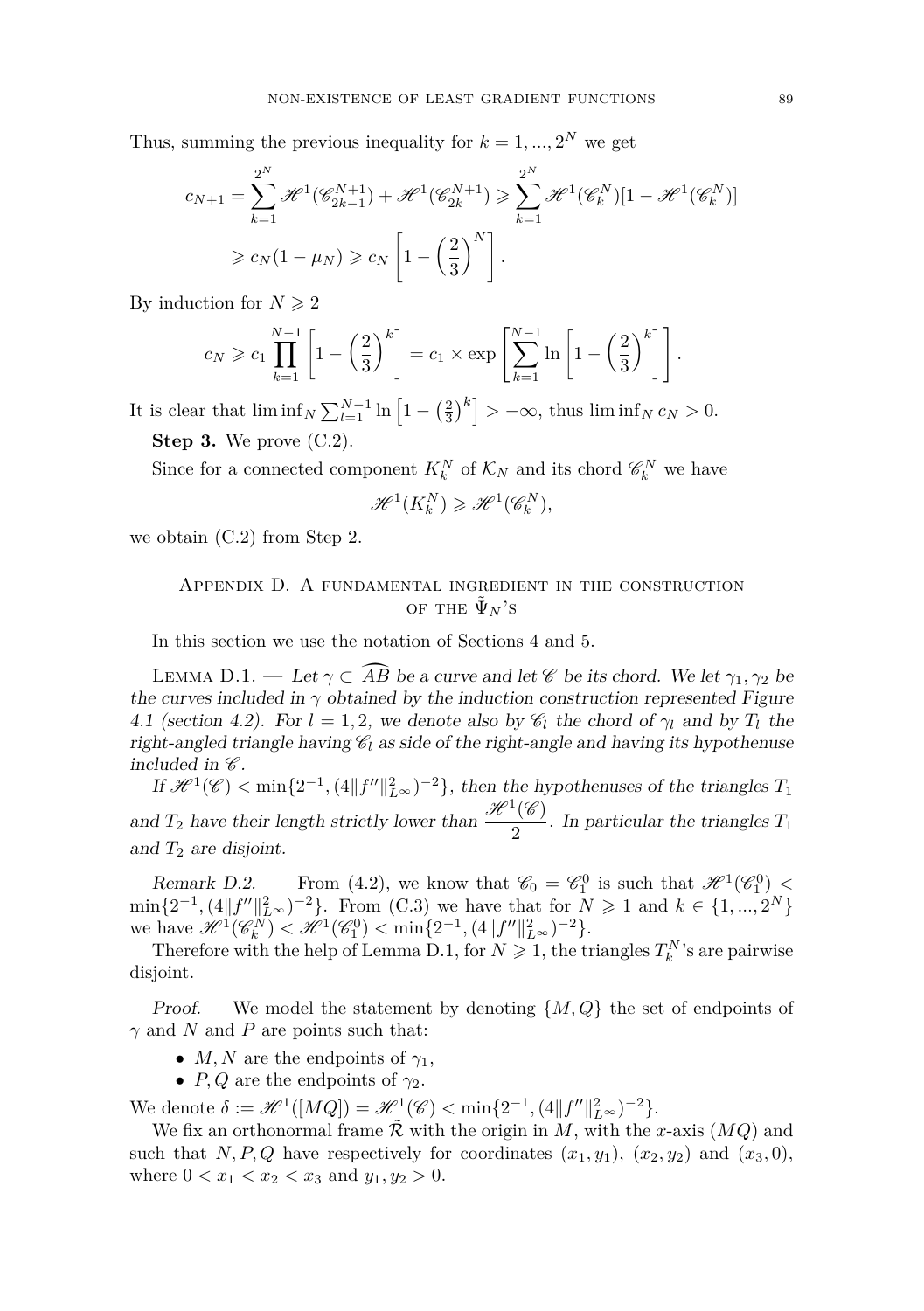By construction we have

$$
x_1 = \frac{\delta - \delta^2}{2}
$$
,  $x_2 = \frac{\delta + \delta^2}{2}$  and  $x_3 = \delta$ .

Moreover, arguing as in the proof of Lemma [C.4](#page-22-0) we have (recall that  $\overrightarrow{AB}$  is the graph of a function *f* in an other orthonormal frame):

$$
0 < y_1, y_2 \leqslant \delta^2 \|f''\|_{L^\infty}.
$$



Figure D.1. Model problem

From these points, in Section [4.2,](#page-6-4) we defined two right-angled triangles having their hypothenuses contained in the *x*-axis.

The first triangle admits for vertices the origin  $(0,0)$ ,  $(x_1, y_1)$  and a point of the *x*-axis  $(x_4, 0)$ . This triangle is right angled in  $(x_1, y_1)$ . In the frame R, one of the side of the right-angle is included in the line parametrized by the cartesian equation  $y = ax$ . Since  $\delta \leq 1/2$ , we have

$$
|a| = \left|\frac{y_1}{x_1}\right| \leqslant \frac{2\delta^2 \|f''\|_{L^\infty}}{\delta - \delta^2} \leqslant 4 \|f''\|_{L^\infty} \delta.
$$

The second triangle admits for vertices  $(x_2, y_2)$ ,  $(x_3, 0)$  and a point of the *x*-axis  $(x_5, 0)$ . This triangle is right-angled in  $(x_2, y_2)$ . In the frame  $\mathcal{R}$ , one of the side of the right-angle is included in the line parametrized by the cartesian equation  $y = \alpha x + \beta$ , where

$$
|\alpha| = \left|\frac{y_2}{x_2 - x_3}\right| \leqslant \frac{2\delta^2 \|f''\|_{L^\infty}}{\delta - \delta^2} \leqslant 4 \|f''\|_{L^\infty} \delta.
$$

The proof of the proposition consists in obtaining

$$
x_4 < \frac{x_3}{2}
$$
 and  $x_3 - x_5 < \frac{x_3}{2}$ .

We get the first estimate. With the help of Pythagorean theorem we have

$$
x_1^2 + y_1^2 + (x_1 - x_4)^2 + y_1^2 = x_4^2.
$$

By noting that  $y_1 = ax_1$  we have

$$
x_4 = (1 + a^2)x_1.
$$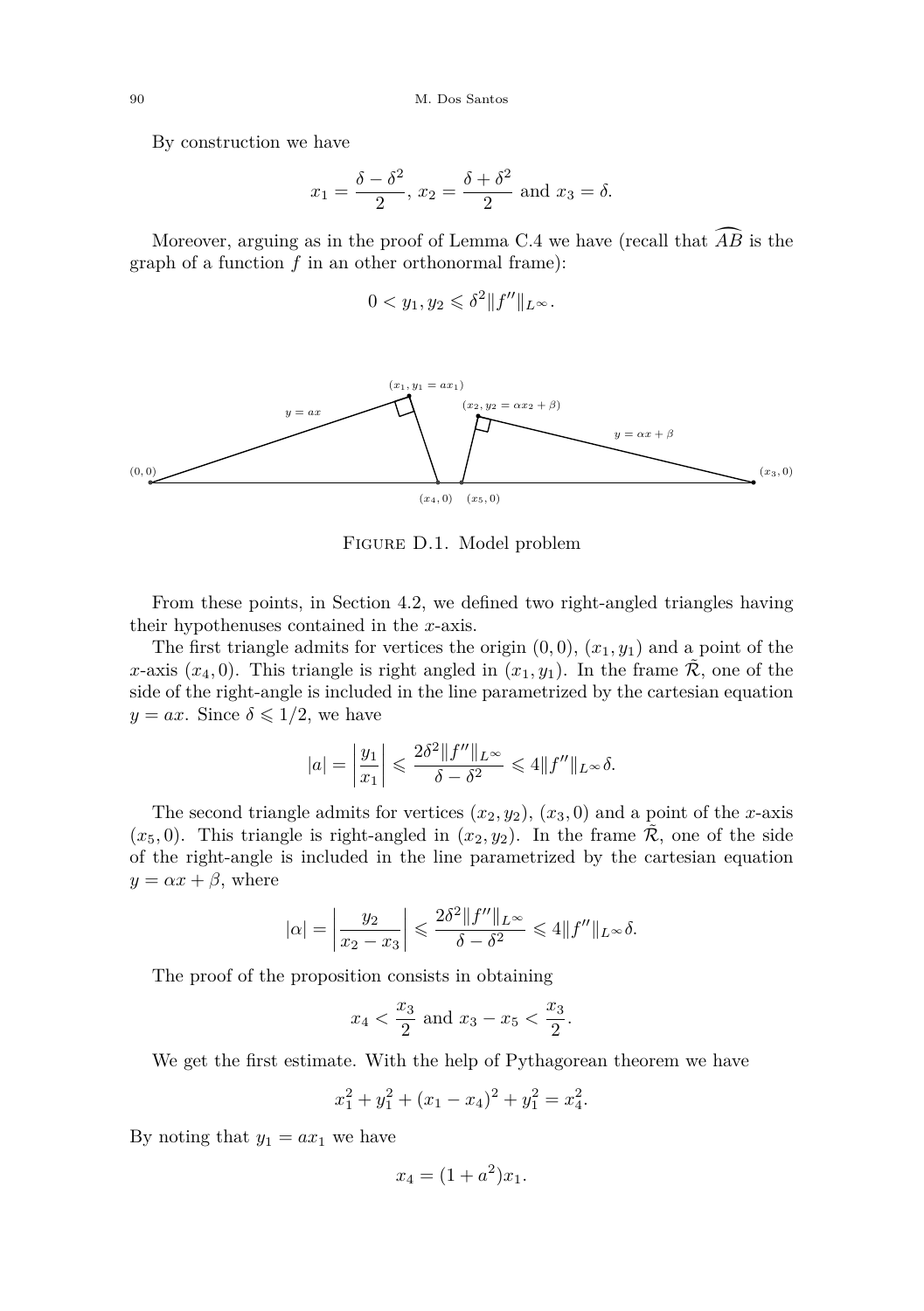Thus:

$$
x_4 < \frac{x_3}{2} \iff (1+a^2)\frac{\delta - \delta^2}{2} < \frac{\delta}{2}
$$
\n
$$
\iff (1+16||f''||_{L^{\infty}}^2\delta^2)(1-\delta) < 1
$$
\n
$$
\iff \delta - \delta^2 < \frac{1}{16||f''||_{L^{\infty}}^2}
$$
\n
$$
\iff \delta < \frac{1}{16||f''||_{L^{\infty}}^2}.
$$

Following the same strategy we get that if  $\delta < \frac{1}{16||f''||_{L^{\infty}}^2}$ then  $x_3 - x_5 < \frac{x_3}{2}$  $rac{1}{2}$ .  $\Box$ 

# APPENDIX E. ADAPTATION OF A RESULT OF GIUSTI IN [\[2\]](#page-29-2)

<span id="page-27-0"></span>In this appendix we present briefly the proof of Theorem 2.16 and Remark 2.17 in [\[2\]](#page-29-2). The argument we present below follows the proof of Theorem 2.15 in [\[2\]](#page-29-2).

<span id="page-27-1"></span>PROPOSITION E.1. — Let  $\Omega \subset \mathbb{R}^n$  be a bounded open set of class  $C^2$  and let  $h \in L^1(\partial\Omega)$ . For all  $\varepsilon > 0$  there exists  $u_{\varepsilon} \in W^{1,1}(\Omega)$  such that  $tr_{\partial\Omega}u_{\varepsilon} = h$  and

$$
||u_{\varepsilon}||_{W^{1,1}(\Omega)} := ||u_{\varepsilon}||_{L^{1}(\Omega)} + ||\nabla u_{\varepsilon}||_{L^{1}(\Omega)} \leqslant (1+\varepsilon)||h||_{L^{1}(\Omega)}.
$$

Proof. — We sketch the proof of Proposition [E.1.](#page-27-1) Let  $h \in L^1(\partial\Omega)$  and let  $\varepsilon > 0$ be sufficiently small such that

$$
(1+\varepsilon^2)^2+\varepsilon^2+\varepsilon^4<1+\frac{\varepsilon}{2} \text{ and } (1+\varepsilon^2)\varepsilon^2<\frac{\varepsilon}{2}.
$$

**Step 1.** We may consider  $\eta > 0$  sufficiently small such that in  $\Omega_{\eta} := \{x \in \Omega :$  $dist(x, \partial \Omega) < \eta$ } we have:

(1) The function

.

$$
d: \begin{array}{rcl} \Omega_{\eta} & \to & (0, \eta) \\ x & \mapsto & \text{dist}(x, \partial \Omega) \end{array}
$$

is of class  $C^1$  and satisfies  $|\nabla d| \geq 1/2$ ,

(2) The orthogonal projection on *∂*Ω, Π*<sup>∂</sup>*<sup>Ω</sup> is Lipschitz.

We now fix a sequence  $(h_k)_k \subset C^{\infty}(\partial \Omega)$  such that  $h_k \stackrel{L^1}{\to} h$ . We may assume that (up to replace the first term and to consider an extraction):

$$
(1) h_0 \equiv 0,
$$

$$
(2) \ \sum_{k \geqslant 0} \| h_{k+1} - h_k \|_{L^1} \leqslant (1 + \varepsilon^2) \| h \|_{L^1}.
$$

And finally we fix a decreasing sequence  $(t_k)_k \subset \mathbb{R}_+^*$  such that

- (1)  $t_0 < \min(\eta, \varepsilon^2)$  is sufficiently small such that
	- $\blacktriangleright$  4*t*<sub>0</sub> max(1;  $\|\nabla\Pi_{\partial\Omega}\|_{L^{\infty}}$ ) × max(1, sup<sub>*k*</sub>  $|h_k||_{L^1}$ ) < min( $\varepsilon^2$ ,  $\varepsilon^2||h||_{L^1}$ ),
	- for  $\varphi \in L^1(\partial\Omega)$  we have for  $s \in (0, t_0)$

$$
\int_{d^{-1}(\{s\})} |\varphi \circ \Pi_{\partial \Omega}(x)| \leqslant (1+\varepsilon^2) \int_{\partial \Omega} |\varphi(x)|.
$$

(2) For  $k \ge 1$  we have  $t_k \le \frac{t_0 \|h\|_{L^1}}{2k}$  $\frac{c_0 \|\kappa\|_{L^2}}{2^k(1 + \|\nabla h_k\|_{L^\infty} + \|\nabla h_{k+1}\|_{L^\infty})}.$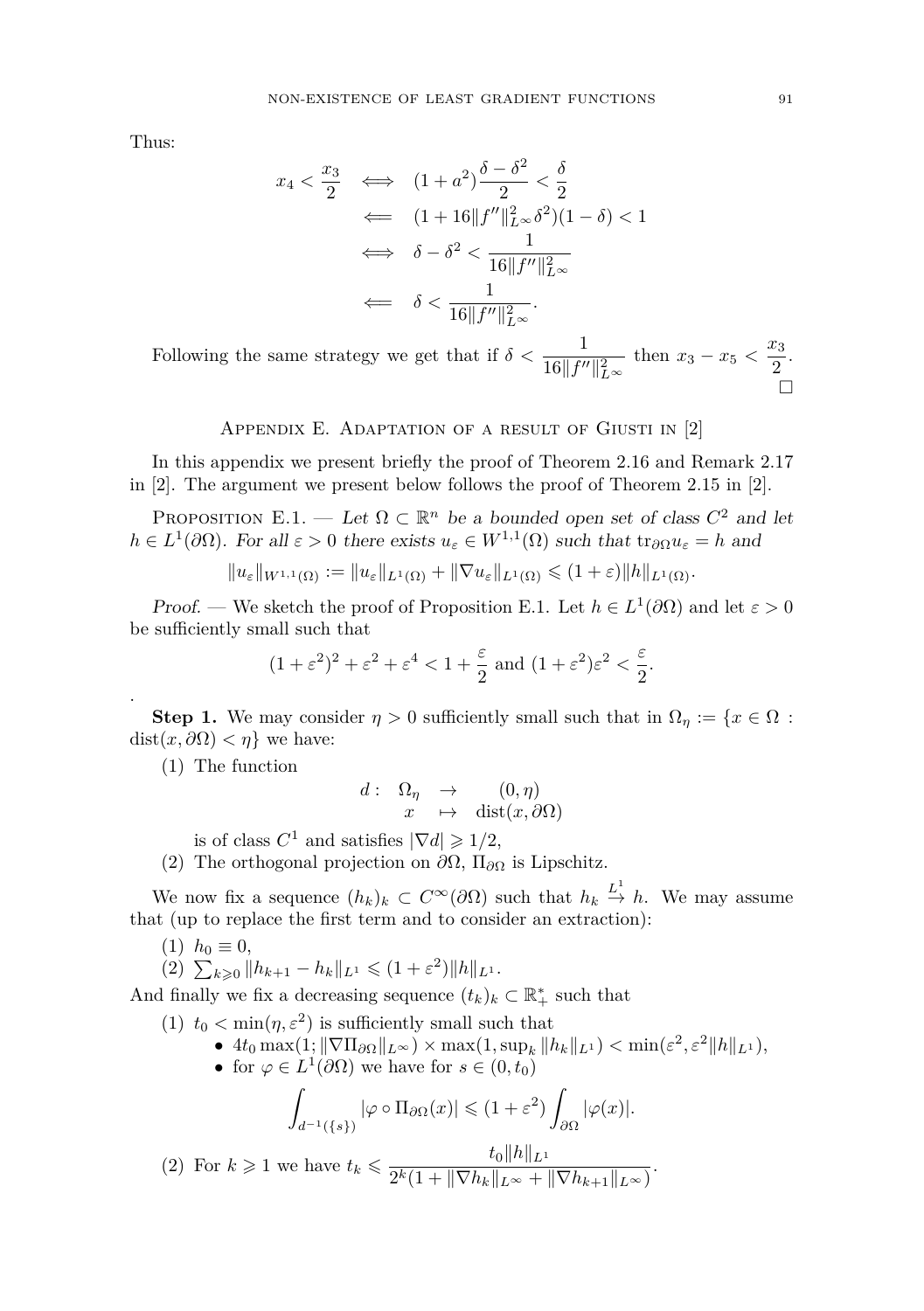**Step 2.** We define a map  $u_{\varepsilon} : \Omega \to \mathbb{R}$  by

 $\overline{a}$ 

$$
x \mapsto \begin{cases} \frac{d(x) - t_{k+1}}{t_k - t_{k+1}} h_k \circ \Pi_{\partial \Omega}(x) + \frac{t_k - d(x)}{t_k - t_{k+1}} h_{k+1} \circ \Pi_{\partial \Omega}(x) & \text{if } d(x) \in [t_{k+1}, t_k) \\ 0 & \text{otherwise.} \end{cases}
$$

We may easily check that  $u_\varepsilon$  is locally Lipschitz and thus weakly differentiable.

From the coarea formula and a standard change of variable we have

$$
||u_{\varepsilon}||_{L^{1}} \leq 2 \int_{\{d \leq t_0\}} |u_{\varepsilon}||\nabla d|
$$
  
\n
$$
\leq 2 \int_{0}^{t_0} ds \int_{d^{-1}(\{s\})} |u_{\varepsilon}| dx
$$
  
\n
$$
\leq 2 \sum_{k \geq 0} \int_{t_{k+1}}^{t_k} ds \int_{d^{-1}(\{s\})} |u_{\varepsilon}| dx
$$
  
\n
$$
\leq 2 \sum_{k \geq 0} \int_{t_{k+1}}^{t_k} ds \int_{d^{-1}(\{s\})} [|h_k \circ \Pi_{\partial\Omega}(x)| + |h_{k+1} \circ \Pi_{\partial\Omega}(x)|] dx
$$
  
\n
$$
\leq 2(1 + \varepsilon^2) \sum_{k \geq 0} \int_{t_{k+1}}^{t_k} ds \int_{\partial\Omega} [|h_k(x)| + |h_{k+1}(x)|] dx
$$
  
\n
$$
\leq 2(1 + \varepsilon^2) \sum_{k \geq 0} (t_k - t_{k+1}) (||h_k||_{L^1} + ||h_{k+1}||_{L^1})
$$
  
\n
$$
\leq 4(1 + \varepsilon^2) t_0 \sup_{k} ||h_k||_{L^1}
$$
  
\n
$$
\leq 4(1 + \varepsilon^2) \varepsilon^2 ||h||_{L^1}
$$
  
\n
$$
\leq \frac{\varepsilon}{2} ||h||_{L^1}.
$$

We now estimate  $\|\nabla u_{\varepsilon}\|_{L^1}$ . It is easy to check that if  $d(x) \in (t_{k+1}, t_k)$  then we have

$$
|\nabla u_{\varepsilon}(x)| \leq |\nabla d(x)| \left[ \frac{|h_k \circ \Pi_{\partial \Omega}(x) - h_{k+1} \circ \Pi_{\partial \Omega}(x)|}{t_k - t_{k+1}} + 2\|\nabla \Pi_{\partial \Omega}\|_{L^{\infty}} \left[|\nabla h_k| \circ \Pi_{\partial \Omega}(x) + |\nabla h_{k+1}| \circ \Pi_{\partial \Omega}(x)\right] \right].
$$

Consequently we get

$$
\begin{split} \|\nabla u_{\varepsilon}\|_{L^{1}} &\leq (1+\varepsilon^{2}) \sum_{k\geq 0} \left\{ \int_{t_{k+1}}^{t_{k}} \frac{\|h_{k+1}-h_{k}\|_{L^{1}}}{t_{k}-t_{k+1}} \\ &+ 2\|\nabla \Pi_{\partial\Omega}\|_{L^{\infty}}(t_{k}-t_{k+1})(\|\nabla h_{k+1}\|_{L^{1}}+\|\nabla h_{k}\|_{L^{1}}) \right\} \\ &\leq (1+\varepsilon^{2})[(1+\varepsilon^{2})\|h\|_{L^{1}}+2\|\nabla \Pi_{\partial\Omega}\|_{L^{\infty}}t_{0}\|h\|_{L^{1}}] \\ &\leq (1+\varepsilon^{2})[(1+\varepsilon^{2})+\varepsilon^{2}]\|h\|_{L^{1}} \\ &\leq (1+\varepsilon/2)\|h\|_{L^{1}}. \end{split}
$$

Consequently  $u_{\varepsilon} \in W^{1,1}(\Omega)$  and  $||u_{\varepsilon}||_{W^{1,1}} \leq (1+\varepsilon)||h||_{L^{1}}$ .